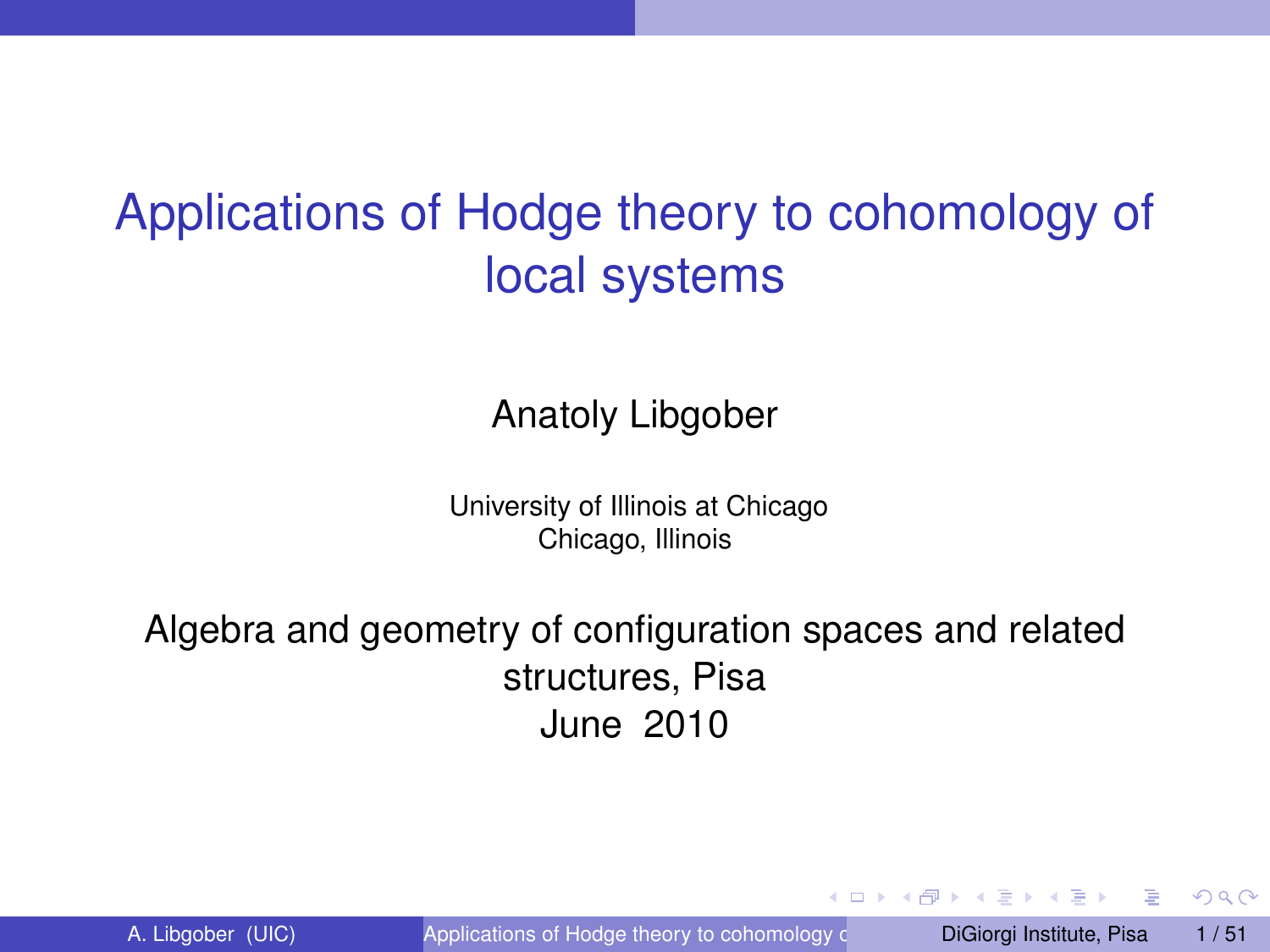

重

 $299$ 

 $(1, 1)$   $(1, 1)$   $(1, 1)$   $(1, 1)$   $(1, 1)$   $(1, 1)$   $(1, 1)$   $(1, 1)$   $(1, 1)$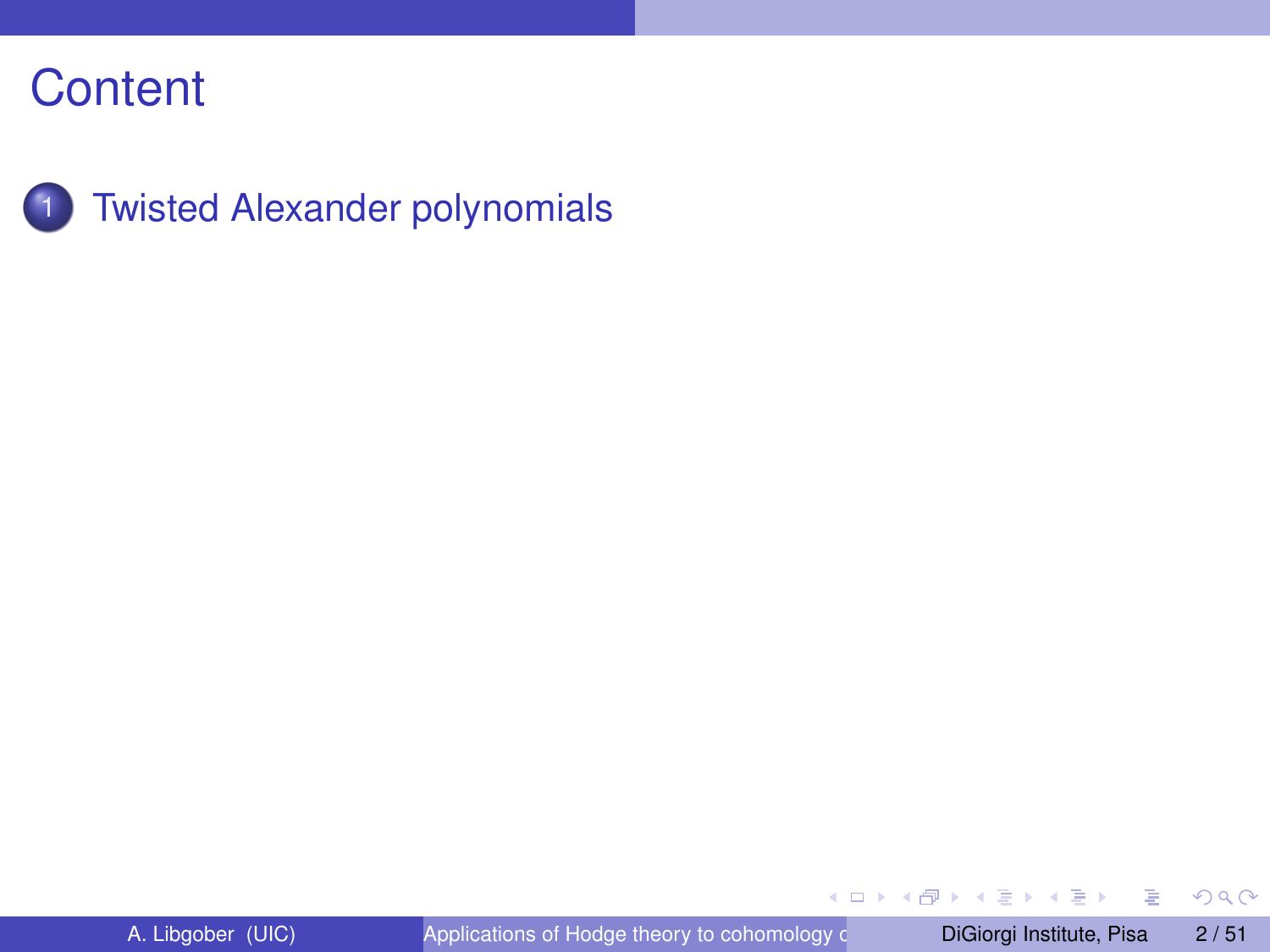

**[Twisted Alexander polynomials](#page-6-0)** 

2 [Twisted Moduli spaces of rank one local systems on](#page-28-0) [quasi-projective varieties](#page-28-0)

4 0 8 1  $\leftarrow$   $\leftarrow$   $\leftarrow$  $\mathcal{A}$ The South The  $QQ$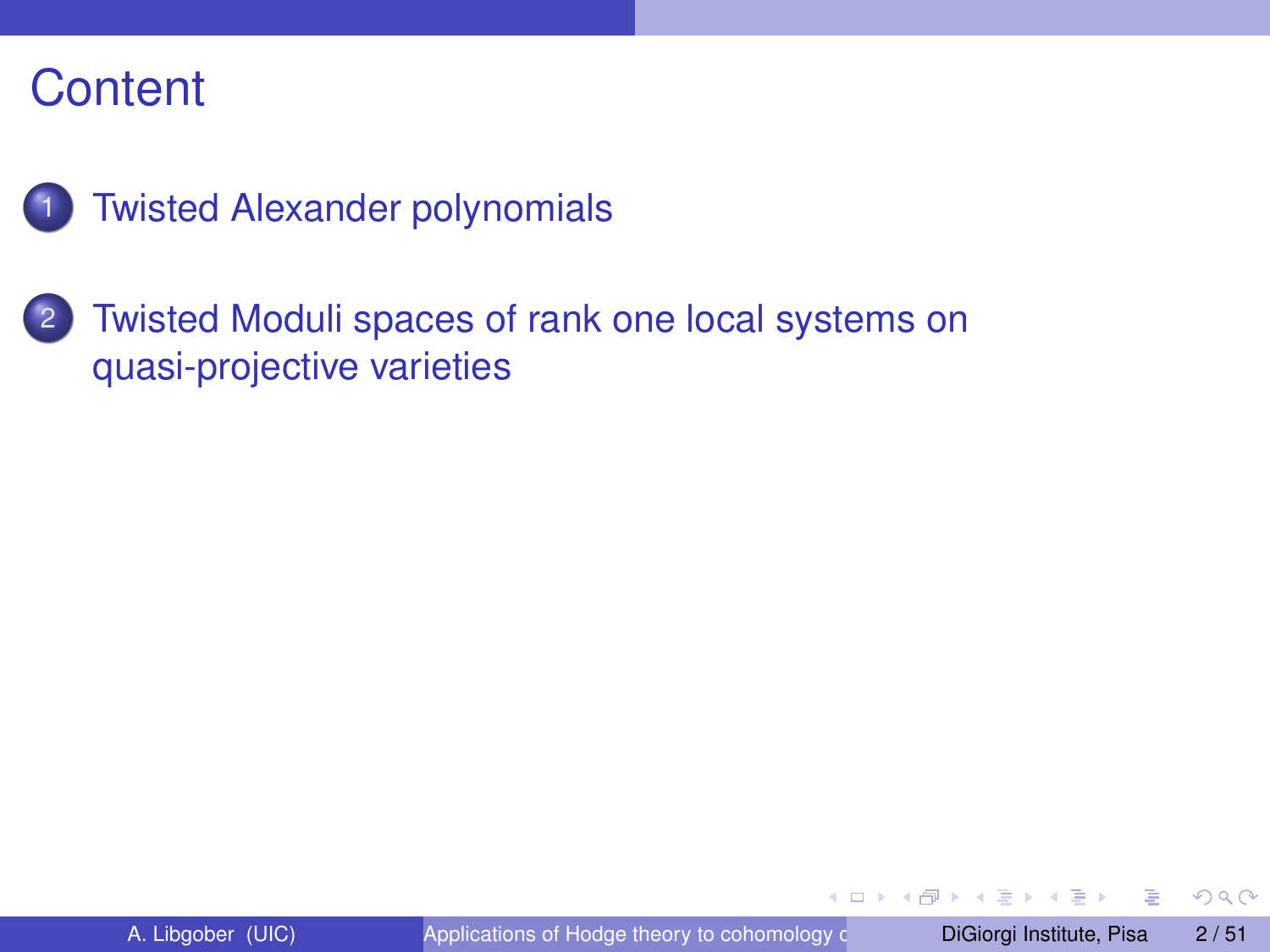

- [Twisted Moduli spaces of rank one local systems on](#page-28-0) [quasi-projective varieties](#page-28-0)
- [Polytopes of quasi-projective varieties and complements to](#page-47-0) [multi-component germs](#page-47-0)

 $\Omega$ 

The South The

4 ロ ト ィ *同* ト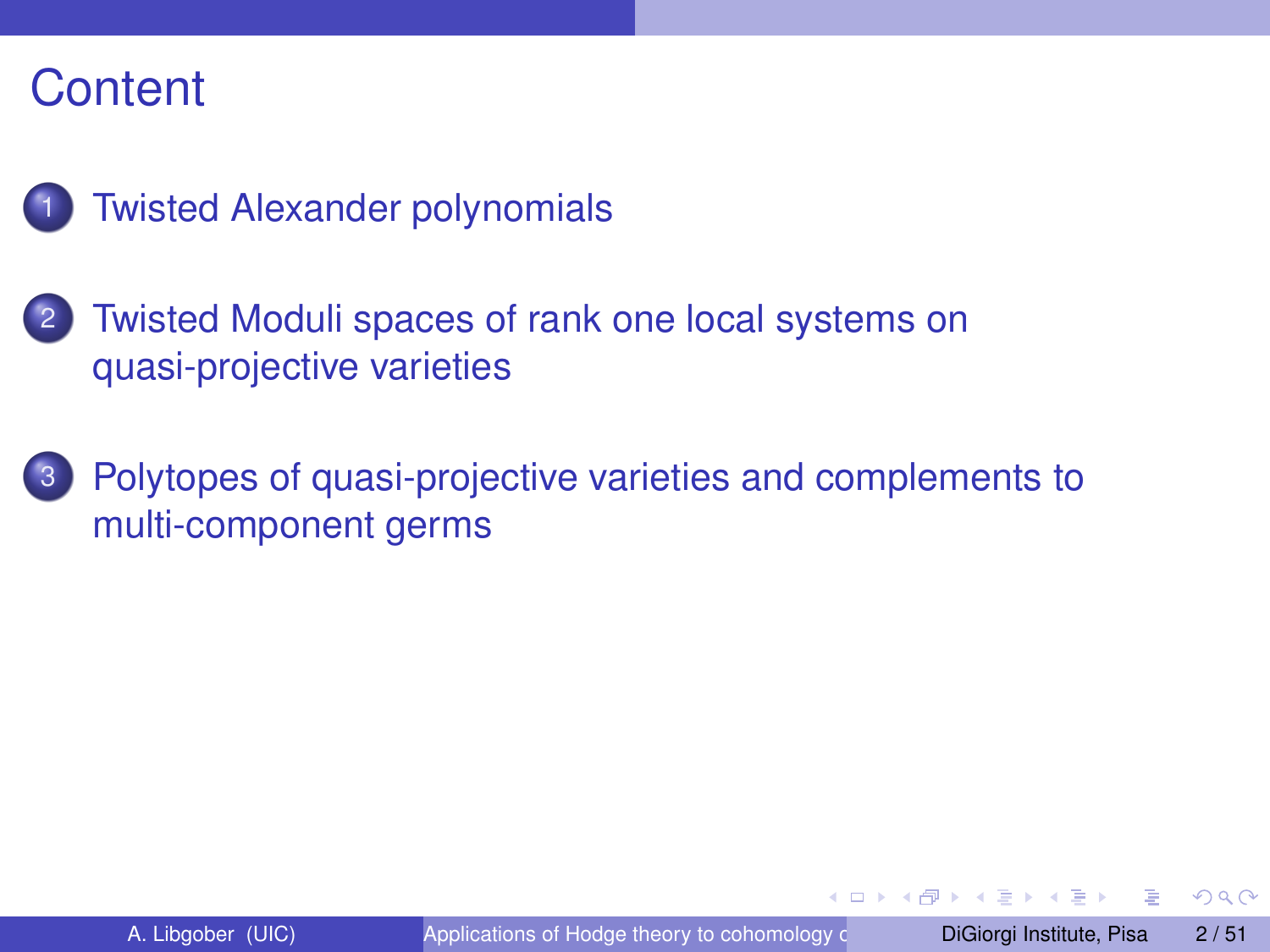

- [Twisted Moduli spaces of rank one local systems on](#page-28-0) [quasi-projective varieties](#page-28-0)
- [Polytopes of quasi-projective varieties and complements to](#page-47-0) [multi-component germs](#page-47-0)



 $\Omega$ 

The South The

 $\leftarrow$   $\Box$   $\rightarrow$   $\leftarrow$   $\Box$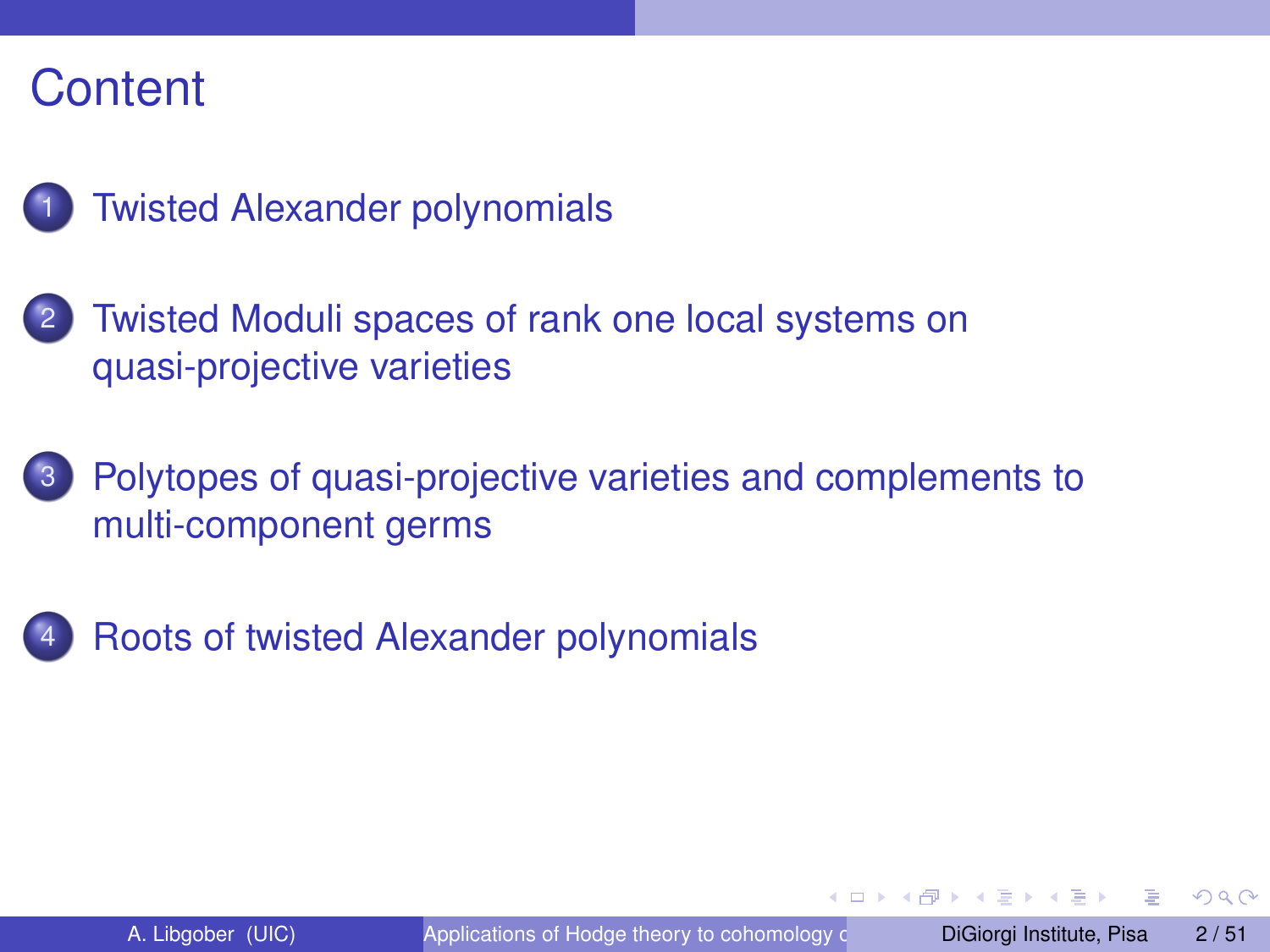

- [Twisted Moduli spaces of rank one local systems on](#page-28-0) [quasi-projective varieties](#page-28-0)
- [Polytopes of quasi-projective varieties and complements to](#page-47-0) [multi-component germs](#page-47-0)
- 4 [Roots of twisted Alexander polynomials](#page-64-0)
- [Log-Canonical thresholds and Shokurov Conjecture](#page-65-0)

 $\Omega$ 

**ARACE** 

 $1.71 \times 1.71 \times$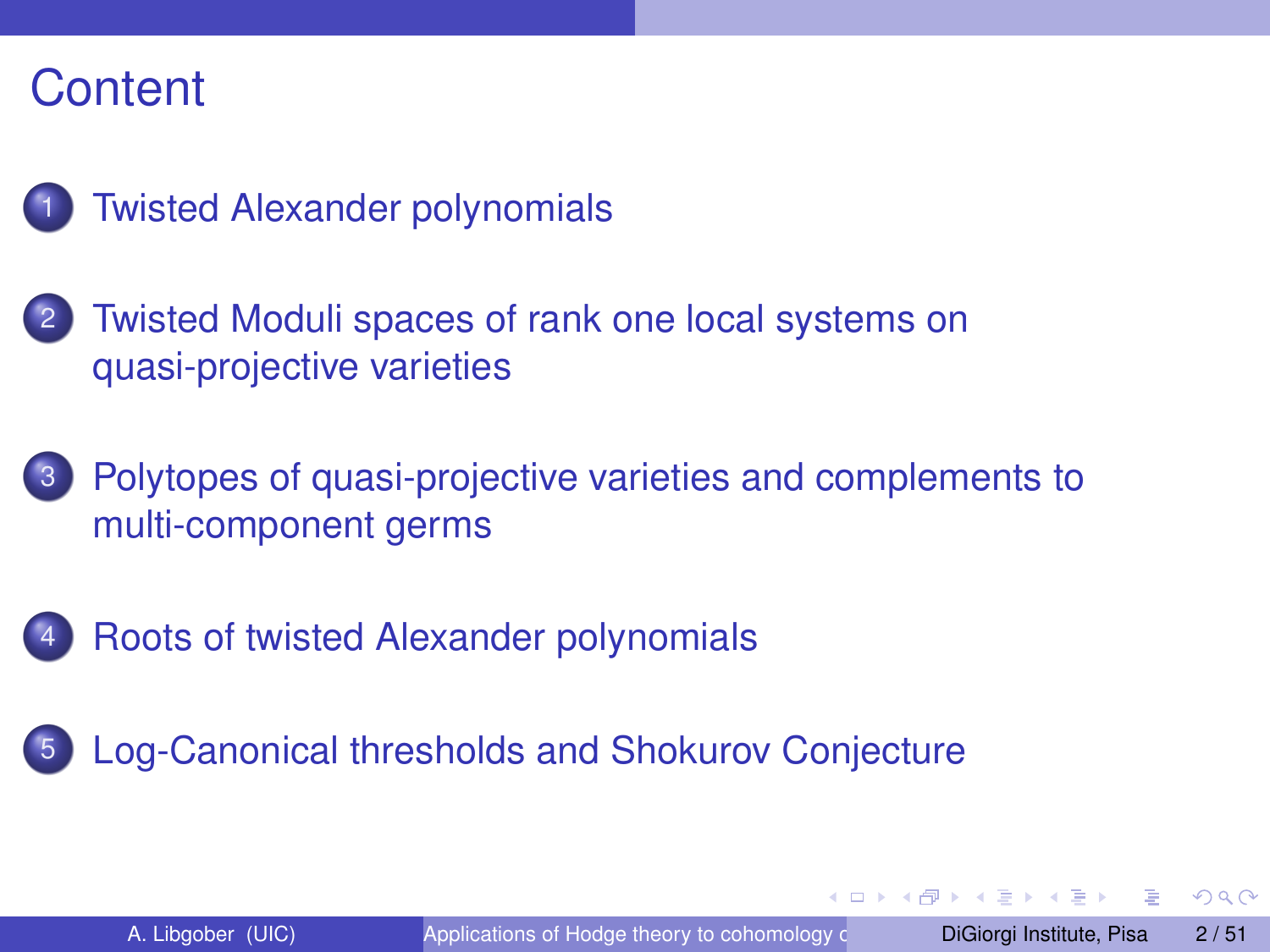References:

1. A.Libgober, Non-vanishing loci of Hodge numbers of local systems. arxive 0701597. Manuscripta Math. 2009.

2. A.Libgober, M.Mustata, Sequences of LCT polytopes. arxive 1002.4163

<span id="page-6-0"></span> $\Omega$ 

イロト イ押ト イヨト イヨト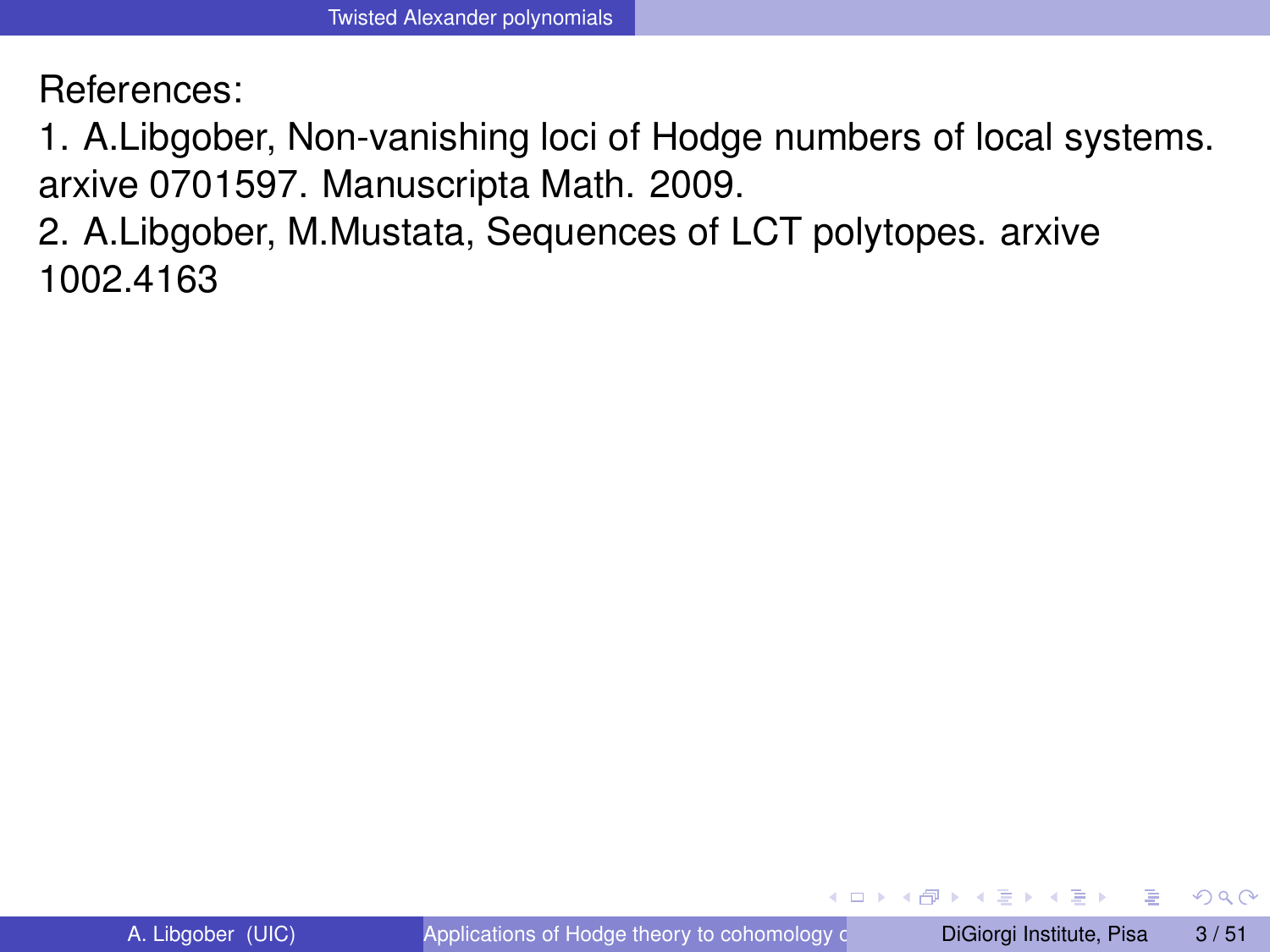## Goals:

*Obtain information on fundamental groups of quasiprojective varieties, their homotopy types, special classes of quasi-projective varieties such as complements to hypersurfaces or arrangements of hyperplanes.*

 $\Omega$ 

イロト イ押ト イヨト イヨ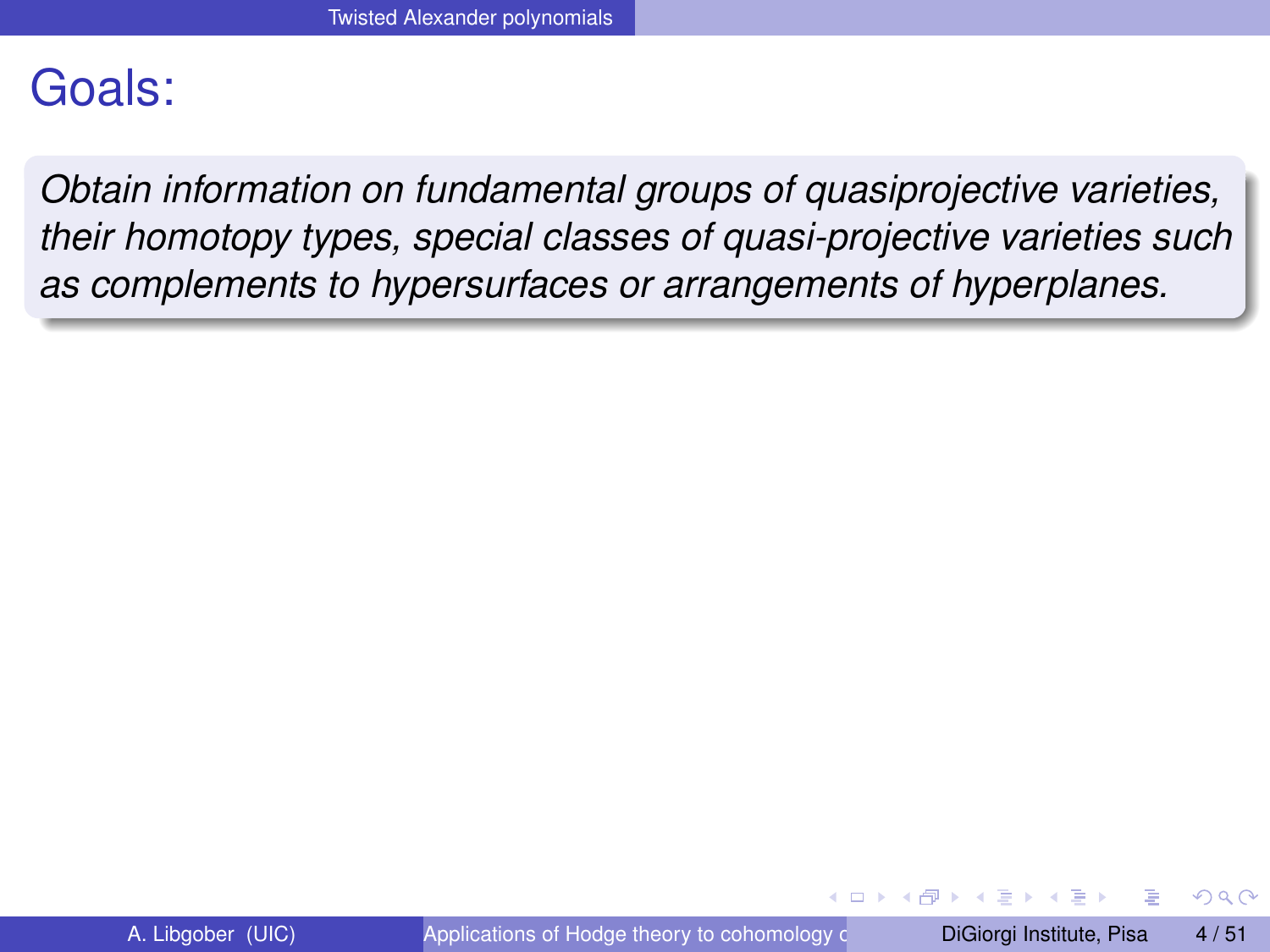## Goals:

*Obtain information on fundamental groups of quasiprojective varieties, their homotopy types, special classes of quasi-projective varieties such as complements to hypersurfaces or arrangements of hyperplanes.*

*Study invariants of fundamental groups and homotopy types. This talk:* **Alexander type invariants twisted by a non abelian representation and their Hodge theoretical counterparts***.*

 $\Omega$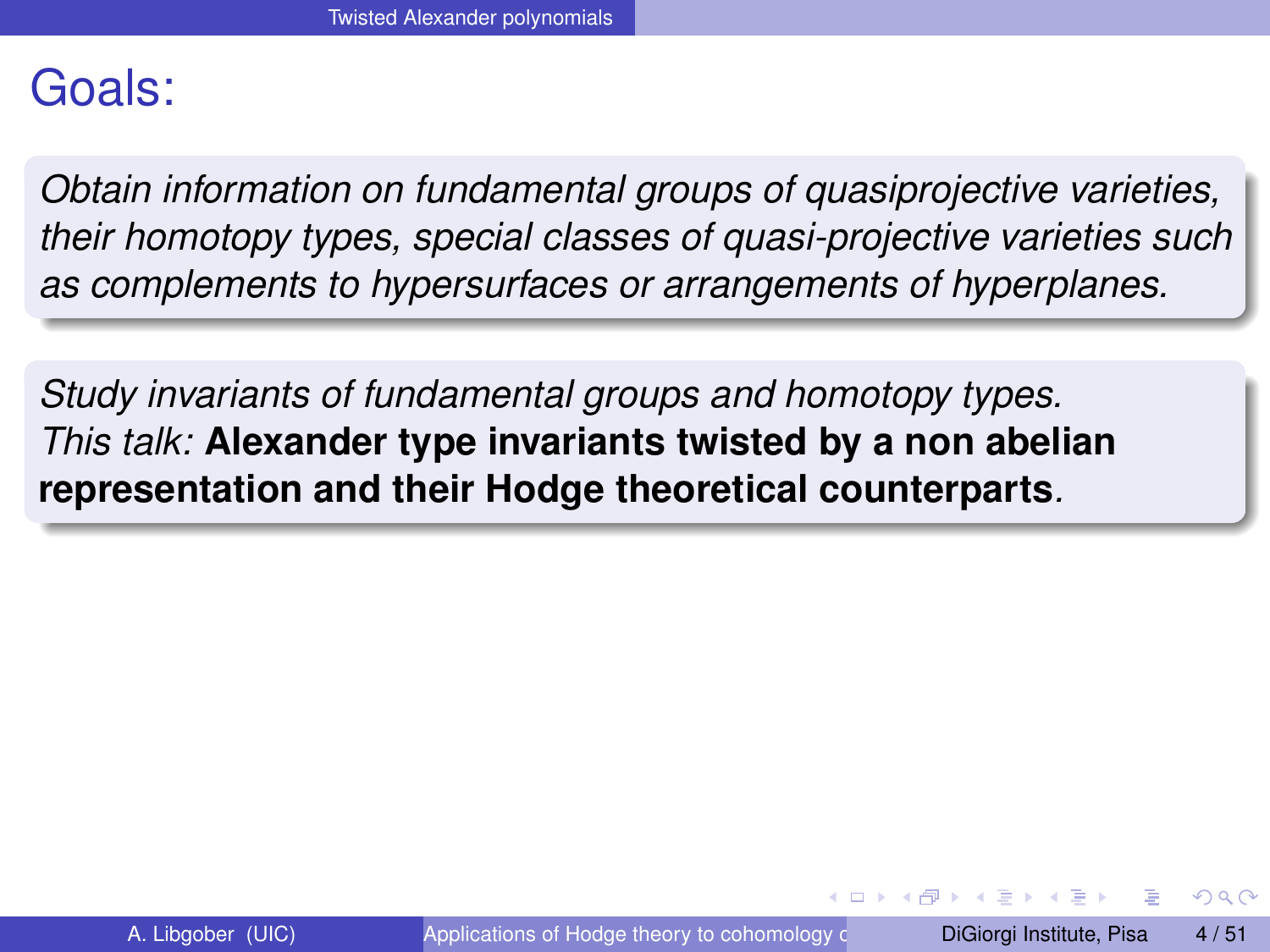# Quick survey of untwisted Alexander polynomials of algebraic curves in **C** 2 :

*Let C be possibly reducible curve in* **C** 2 *(e.g. an arrangement of lines).*  $A$ ssume  $C$  is transversal to the line at infinity. Let  $G = \pi_1({\bf C}^2 - C)$ . *If r is the number of irreducible components then*

$$
G/G'=\mathbf{Z}^r
$$

 $\Omega$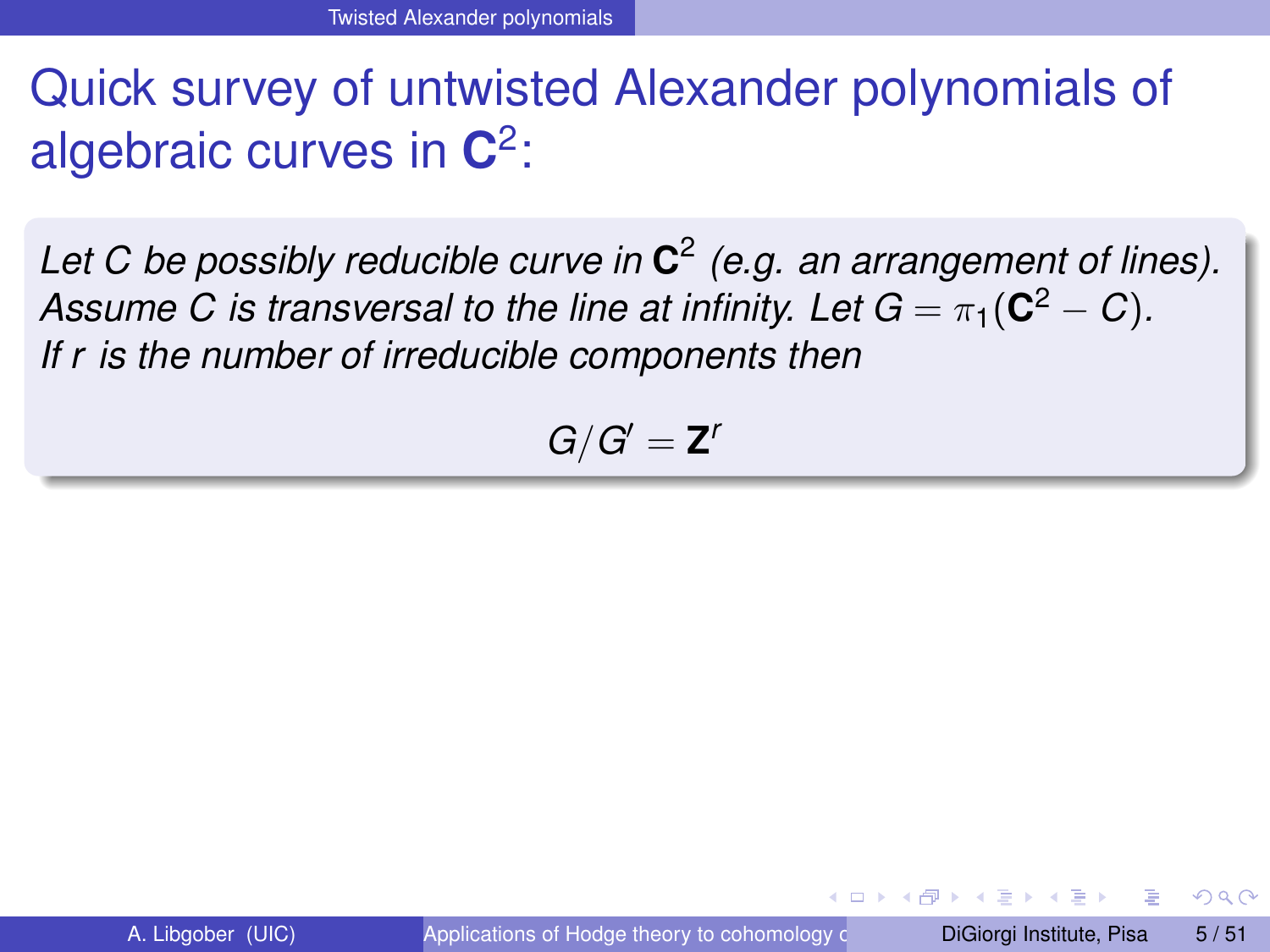# Quick survey of untwisted Alexander polynomials of algebraic curves in **C** 2 :

*Let C be possibly reducible curve in* **C** 2 *(e.g. an arrangement of lines).*  $A$ ssume  $C$  is transversal to the line at infinity. Let  $G = \pi_1({\bf C}^2 - C)$ . *If r is the number of irreducible components then*

$$
G/G'=\mathbf{Z}^r
$$

*G* has prefered surjection  $lk : G \rightarrow Z$ *. Let*  $K = K$ erlk and let

$$
\widetilde{\mathbb{C}^2-C}\to \mathbb{C}^2-C
$$

*be the corresponding covering space. Generator*  $T \in Im(K)$  *of the Galois group of covering acts on*  $\mathbb{C}^2$  − *C* 

 $\Omega$ 

イロト イ押ト イヨト イヨト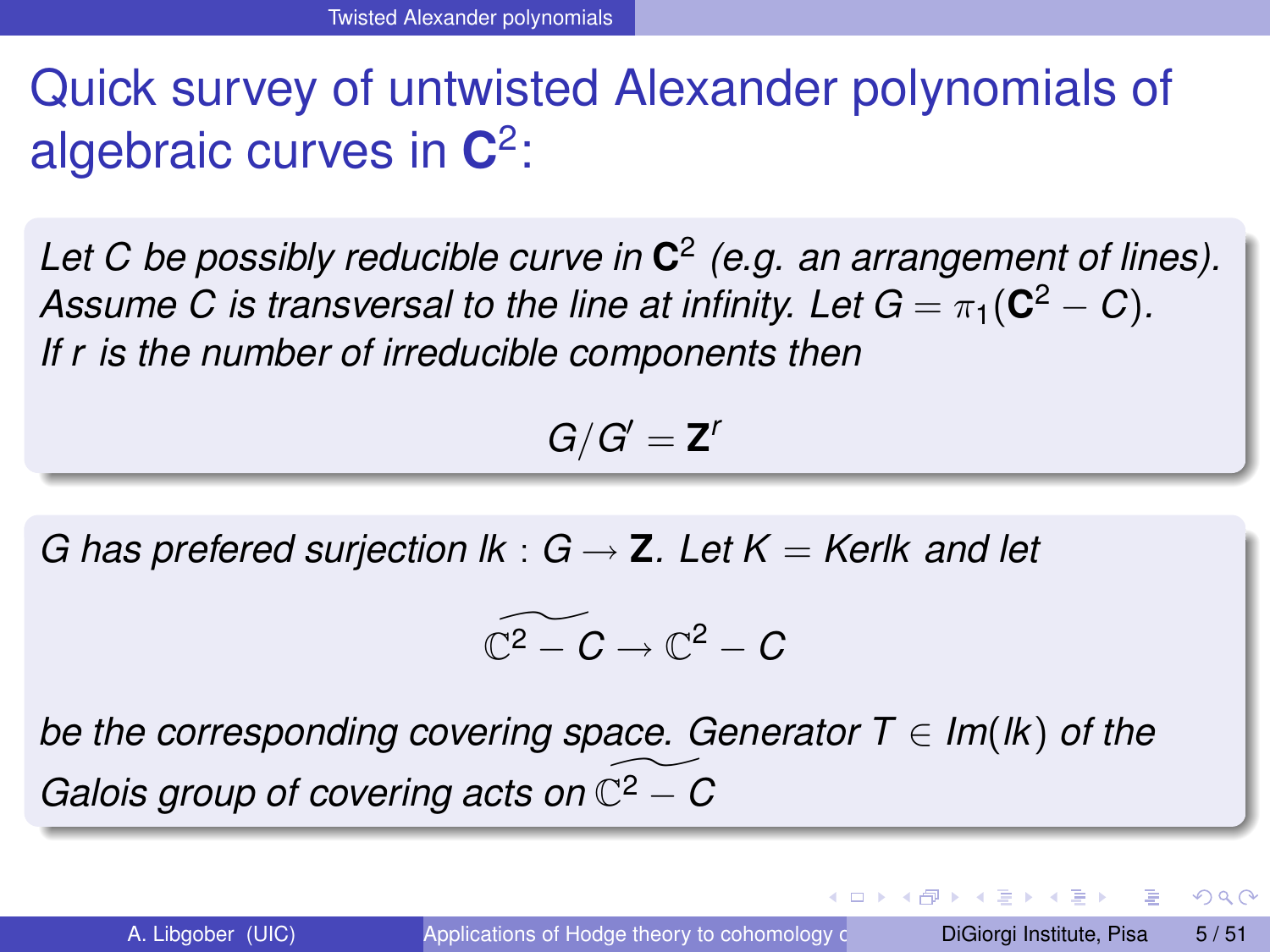(Global) Alexander polynomial of *C* is

$$
\textit{det}(\textit{T}_{*}-t\textit{l},\textit{H}_{1}(\widetilde{\mathbb{C}^{2}-C},\mathbb{C}))=\textit{det}(\textit{T}_{*}-t,\textit{ker}(\textit{lk})/(\textit{kerlk})'\otimes\mathbb{C})
$$

For irreducible curve last polynomial is

$$
\textit{det}(T_*-tI,G'/G''\otimes\mathbb{C})
$$

For each singular point one has **local** Alexander polynomial: ∆(*C*,*P*)(*t*)

E

 $\Omega$ 

イロト イ押 トイラト イラト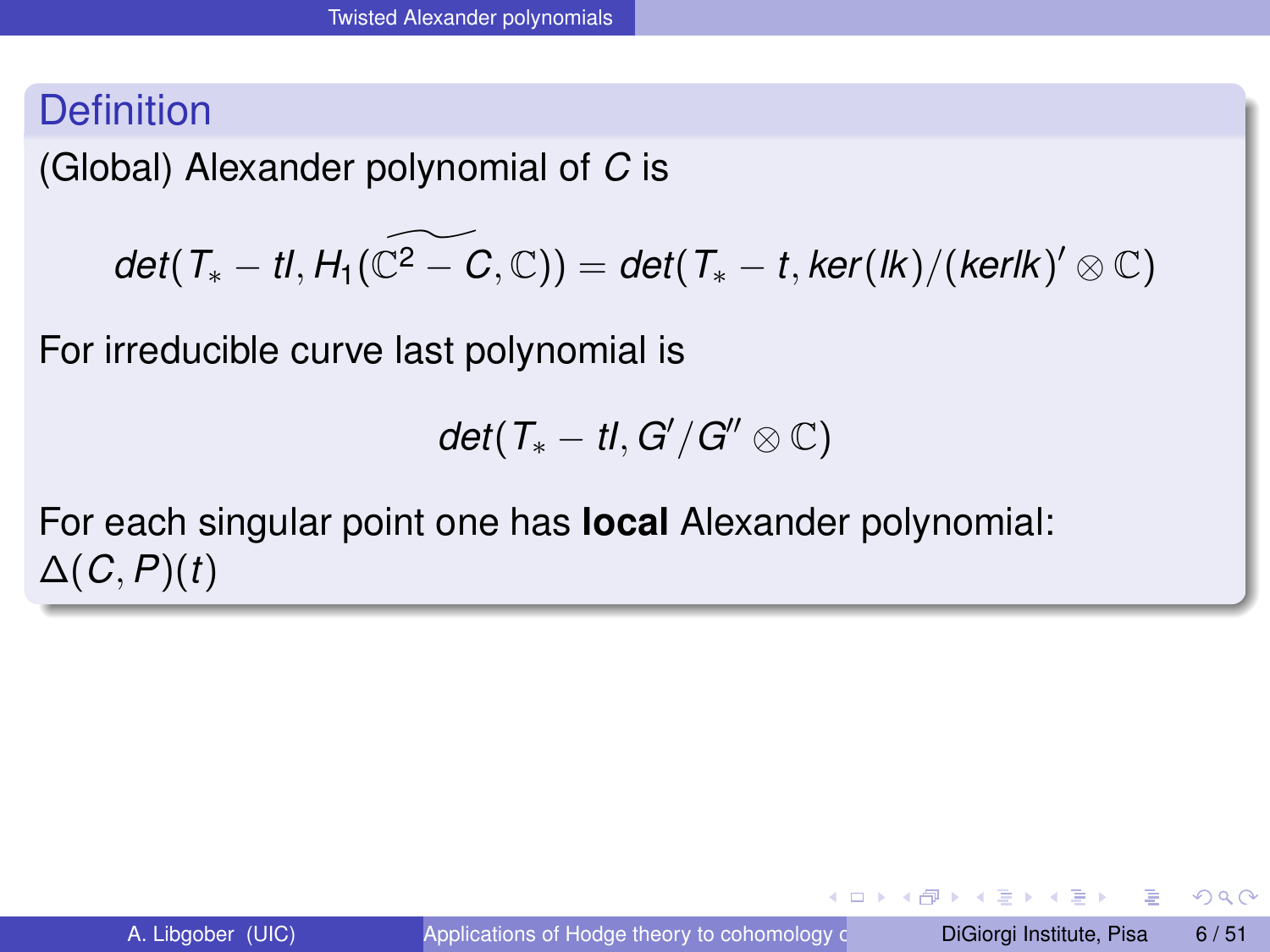### Example

(of local Alexander polynomials) For cusp:

$$
\Delta(t)=t^2-t+1
$$

E

 $299$ 

イロト イ押ト イヨト イヨ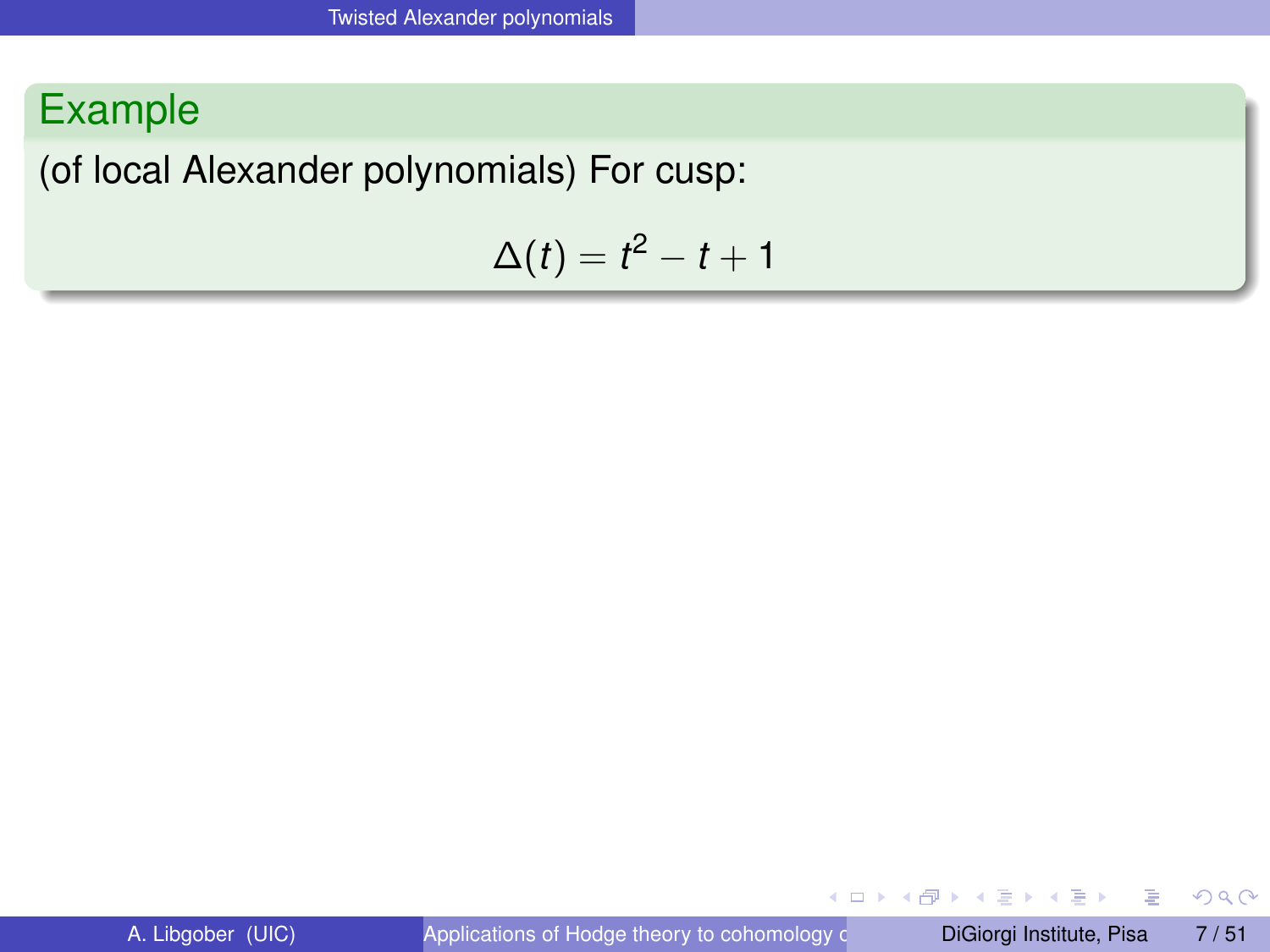## Example

(of local Alexander polynomials) For cusp:

$$
\Delta(t)=t^2-t+1
$$

## Example

For oridinary triple point (intersection of three lines):

$$
\Delta(t) = (t-1)^2(t^2+t+1)
$$

4 0 8 1

Þ

 $QQQ$ 

 $A \cap \overline{B} \rightarrow A \Rightarrow A \Rightarrow A \Rightarrow B$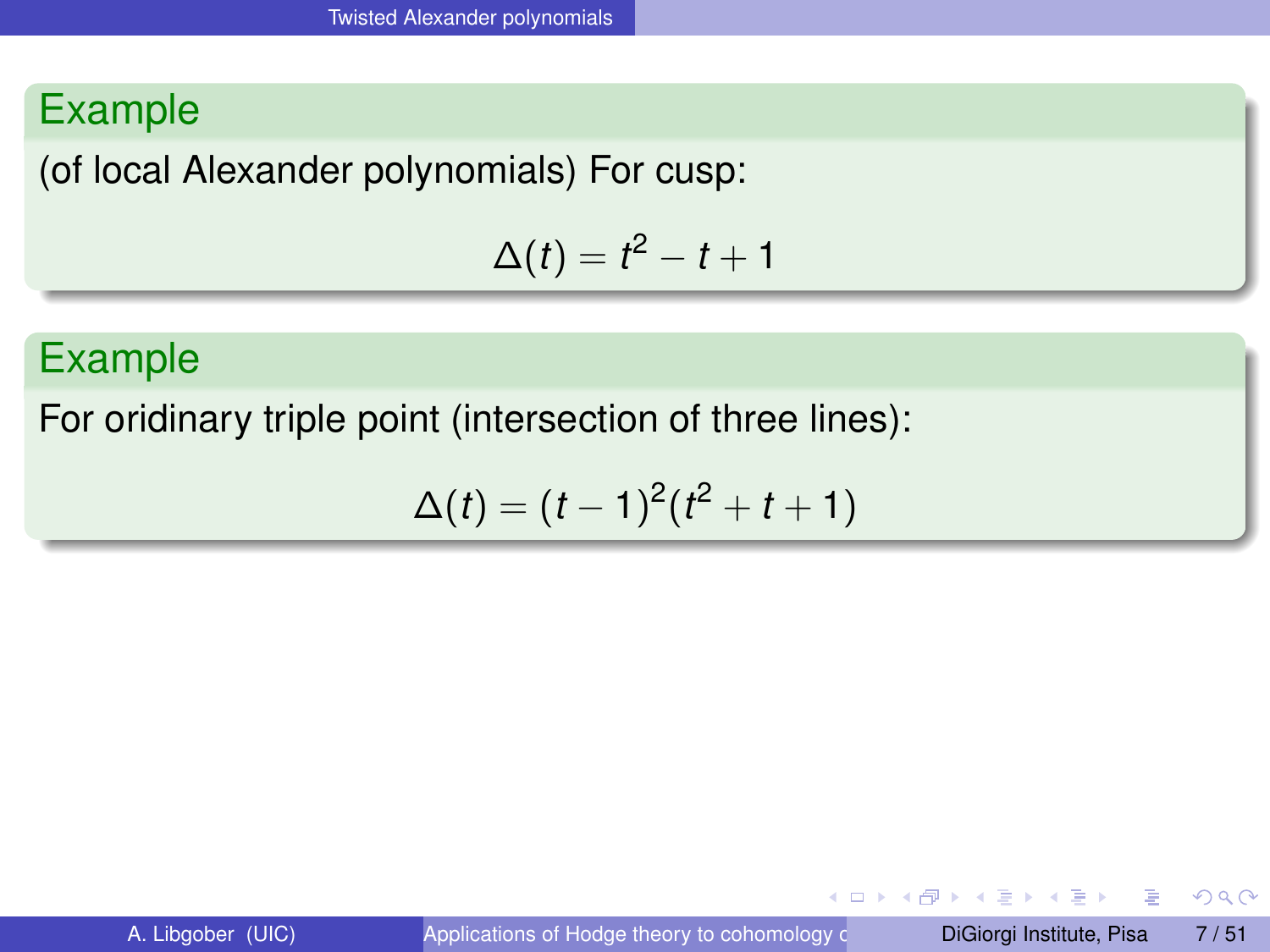## *(***Dependence of local type: Divisibility***) (L-1982)*

∆*C*(*t*) *divides product of local Alexander polynomials of all singularities. For irredcudible curve*  $\Delta_C(1) \neq 0$ .

 $\Omega$ 

イロト イ押ト イヨト イヨト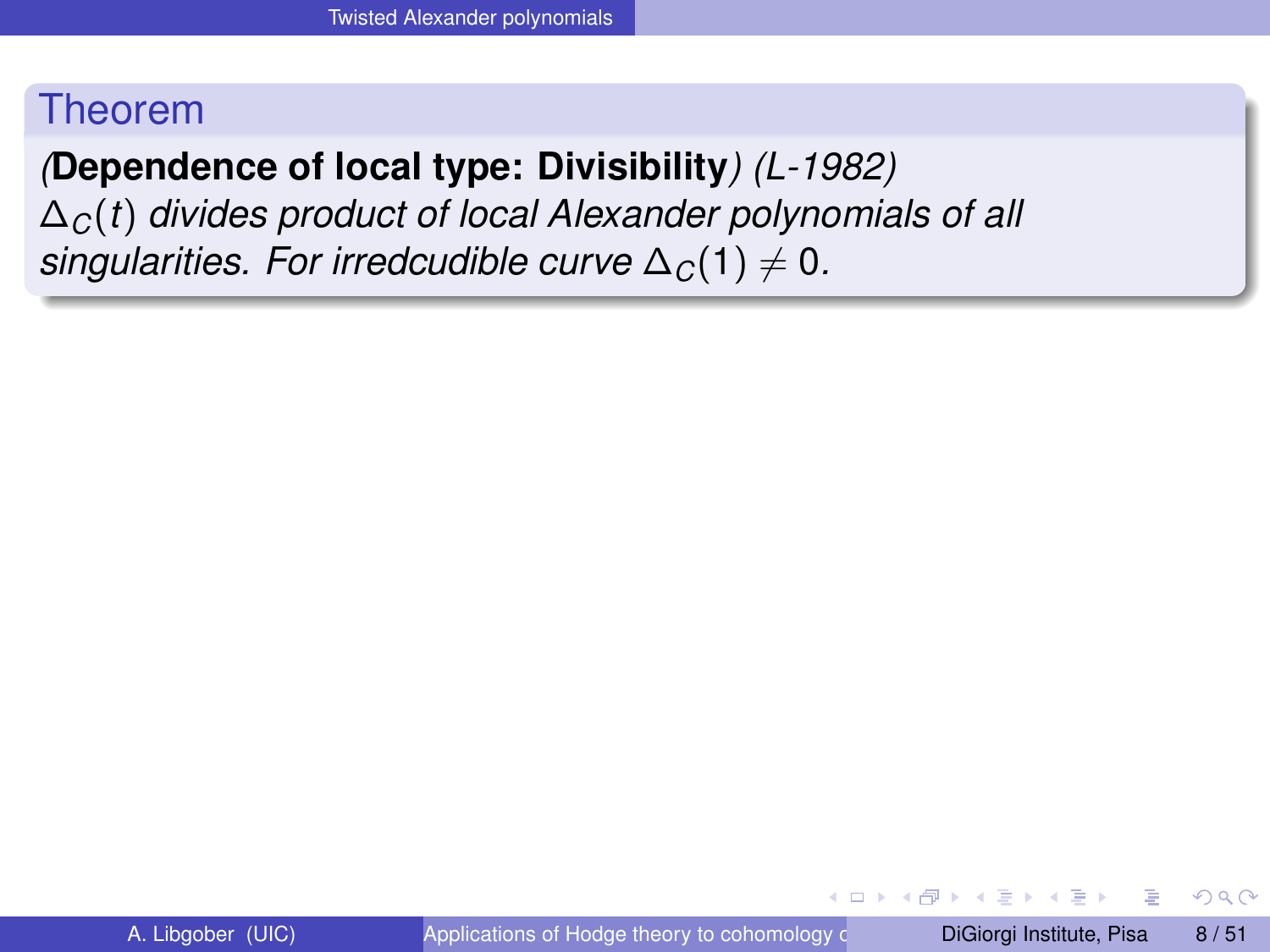*(***Dependence of local type: Divisibility***) (L-1982)* ∆*C*(*t*) *divides product of local Alexander polynomials of all singularities. For irredcudible curve*  $\Delta_C(1) \neq 0$ .

**Corollary** 

∆*C*(*t*) *is cyclotomic.*

*This rules out many groups as the fundamental groups of plane curves*

 $\Omega$ 

イロト イ押 トイラト イラト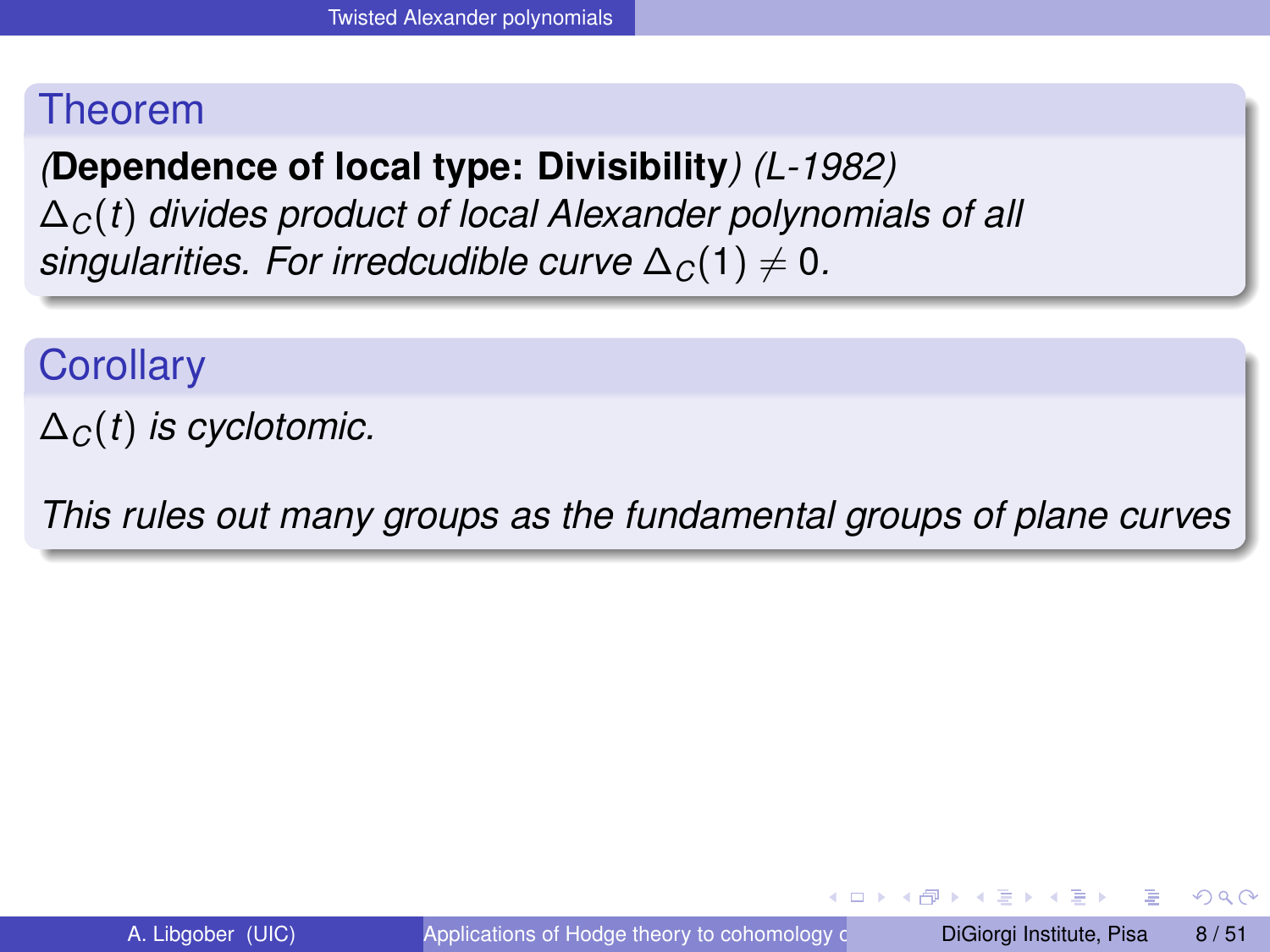*(***Dependence of local type: Divisibility***) (L-1982)* ∆*C*(*t*) *divides product of local Alexander polynomials of all singularities. For irredcudible curve*  $\Delta_C(1) \neq 0$ .

**Corollary** 

∆*C*(*t*) *is cyclotomic.*

*This rules out many groups as the fundamental groups of plane curves*

#### Example

The Alexander polynomial of an arrangement of lines with triple and double points only  $\Delta = (t-1)^{r-1}(t^2+t+1)^s$  for some *s*.

**E** 

 $\Omega$ 

 $(0,1)$   $(0,1)$   $(0,1)$   $(1,1)$   $(1,1)$   $(1,1)$   $(1,1)$   $(1,1)$   $(1,1)$   $(1,1)$   $(1,1)$   $(1,1)$   $(1,1)$   $(1,1)$   $(1,1)$   $(1,1)$   $(1,1)$   $(1,1)$   $(1,1)$   $(1,1)$   $(1,1)$   $(1,1)$   $(1,1)$   $(1,1)$   $(1,1)$   $(1,1)$   $(1,1)$   $(1,1$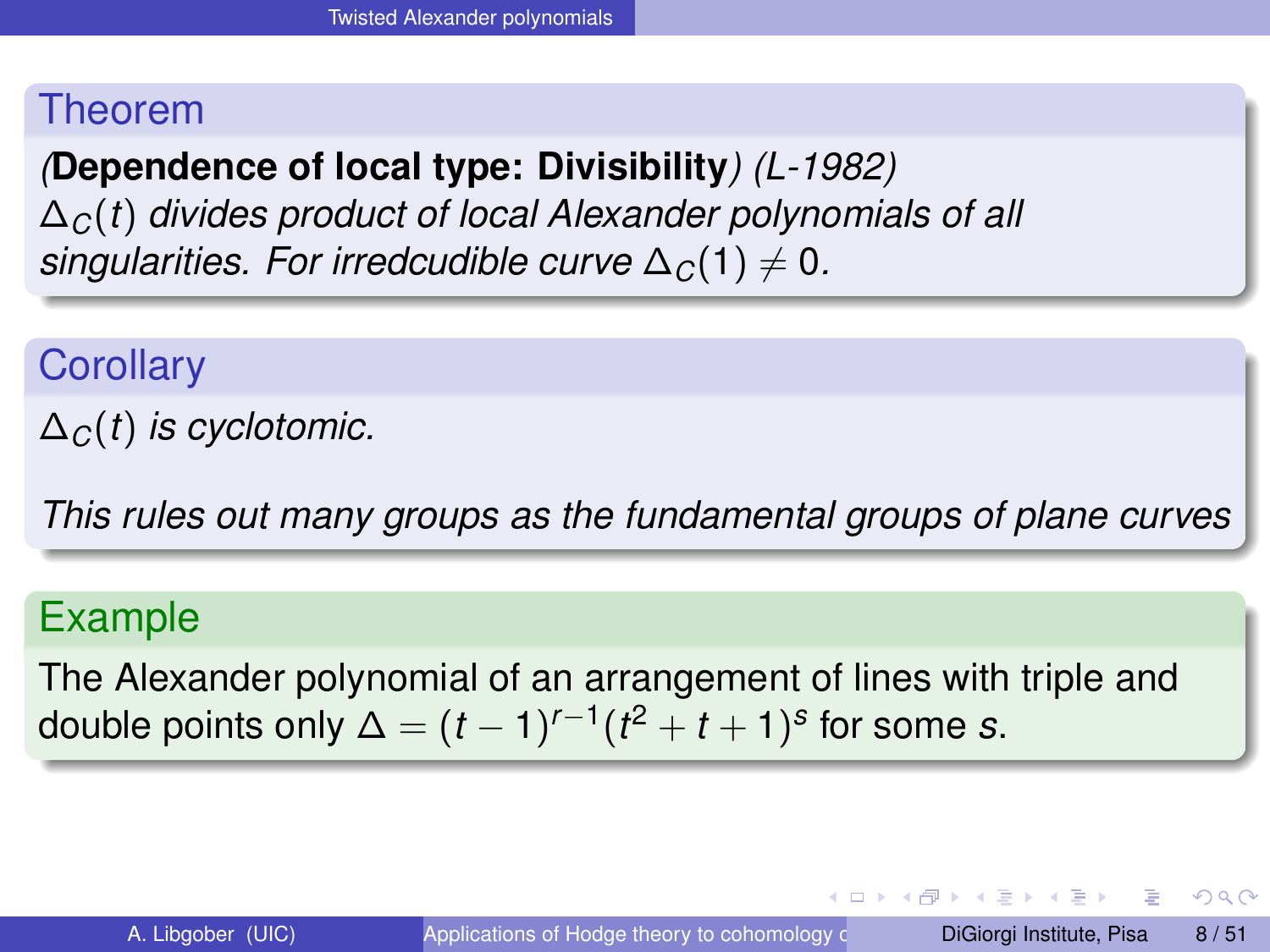#### **Dependence of global information:***(L -1983)*

$$
\Delta_C(t) = \Pi_{\alpha}[(t - \exp(2\pi i \alpha)(t - \exp(-2\pi i \alpha))]^{s(\alpha, C)}
$$

*where* α *runs through all roots of local Alexander polynomials and s*(α, *C*) *is the dimension of linear system of curves passing through the singularities of C and defined using* α *and the data of singularities of C.*

 $\Omega$ 

イロト イ押ト イヨト イヨト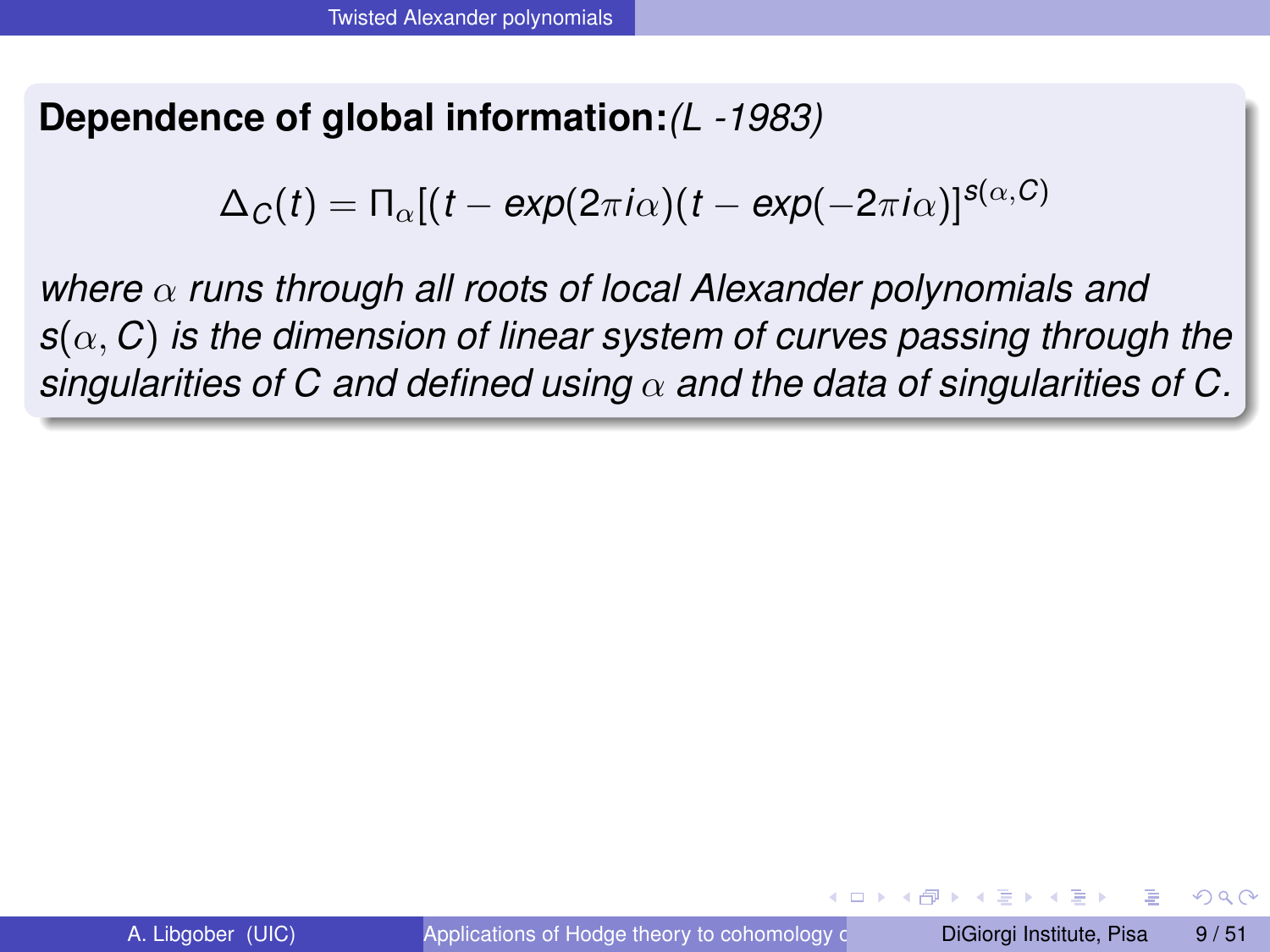*For an irreducible curve with nodes and cusps:*

 $\Delta_{\textit{C}}(t) = 1$  *if d*  $\not\equiv 0$ (6), *otherwise*  $\Delta_{\textit{C}}(t) = (t^2 - t + 1)^{\textit{s}}$ 

*where s is the difference betwen the actual and expected dimensions of curves of degree d* − 3 −  $\frac{a}{6}$ 6 *passing through cusps*

 $\Omega$ 

イロト イ押ト イヨト イヨト ニヨ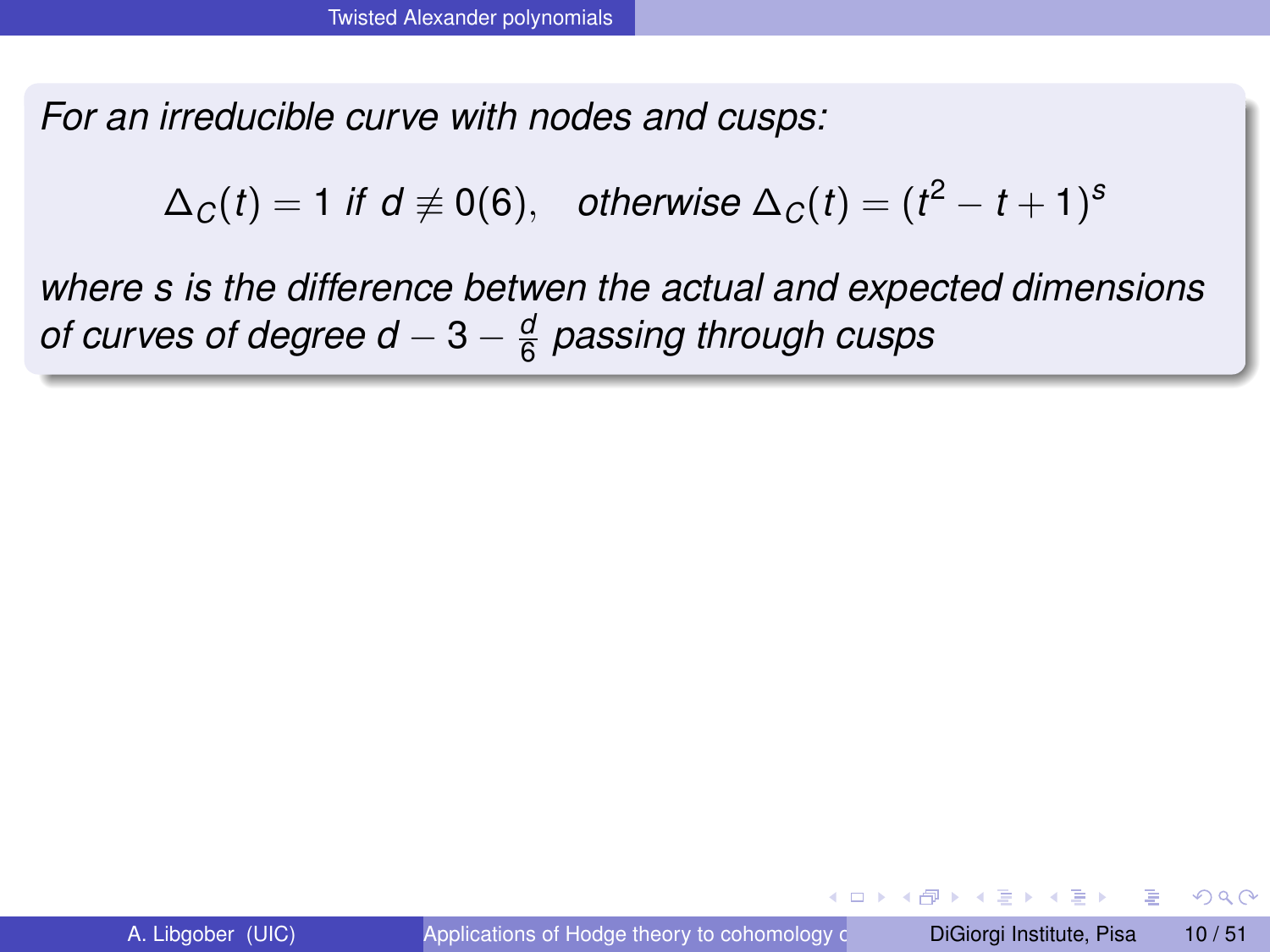*For an irreducible curve with nodes and cusps:*

 $\Delta_{\textit{C}}(t) = 1$  *if d*  $\not\equiv 0$ (6), *otherwise*  $\Delta_{\textit{C}}(t) = (t^2 - t + 1)^{\textit{s}}$ 

*where s is the difference betwen the actual and expected dimensions of curves of degree d* − 3 −  $\frac{a}{6}$ 6 *passing through cusps*

*For curves with triple points (arrangments of r lines)*

$$
\Delta_C(t) = (t-1)^{r-1} \text{ if } r \neq 0 \text{ (3) and otherwise}
$$

$$
\Delta_C(t) = (t-1)^{r-1}(t^2+t+1)^{\bar{s}}
$$

*where s is difference betwen actual and expected dimensions of* ¯ *curves of degree d*  $-3-\frac{a}{3}$ 3 *passing through the triple points.*

 $\Omega$ 

 $(0.125 \times 10^{-14} \text{ m}) \times 10^{-14} \text{ m}$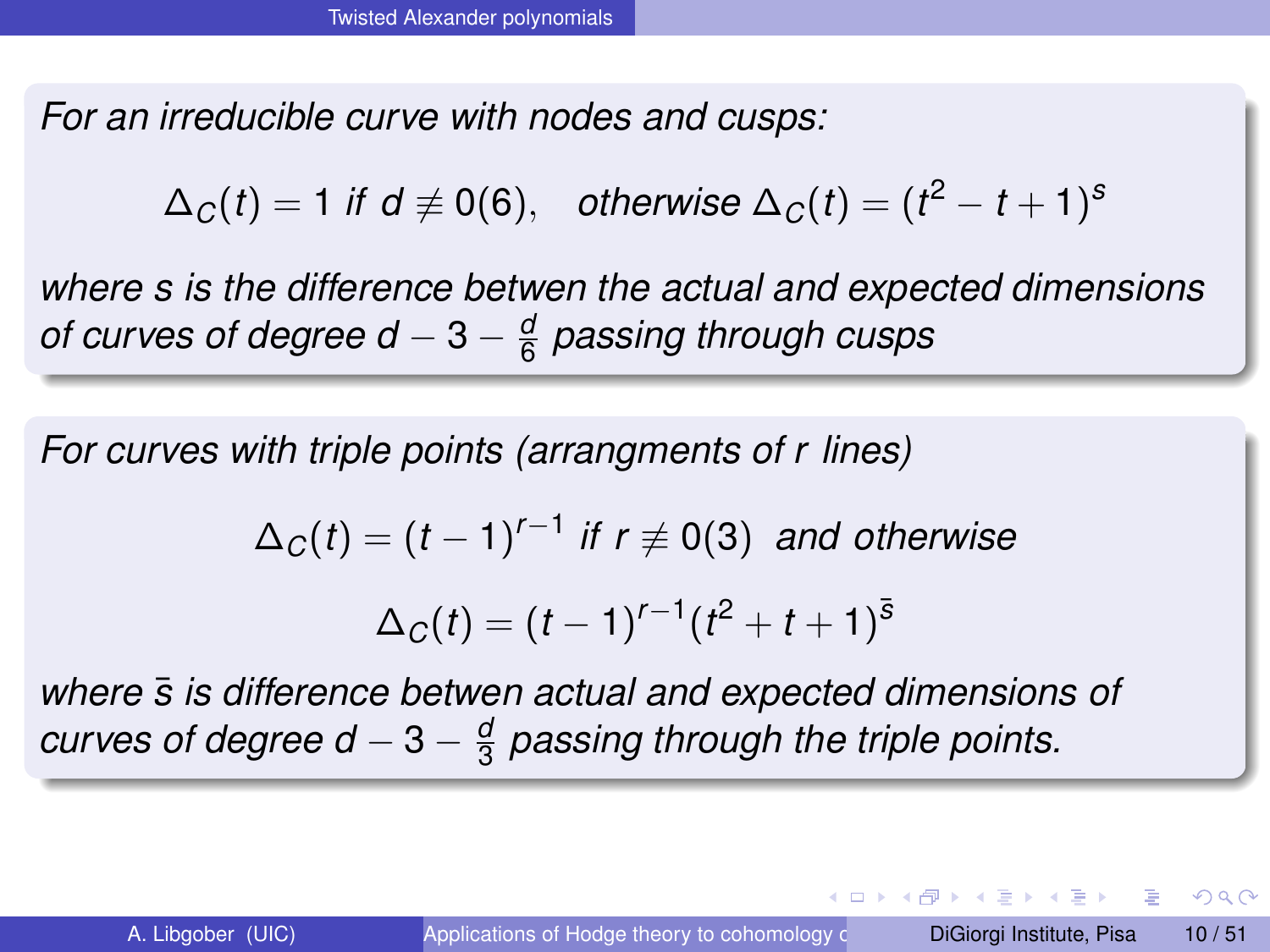There is bound on the degree of the Alexander polynomial in terms of the degree of the curve (with J.I. Cogolludo): For curves and nodes and cusps only:

$$
dim G'/G'' = deg \Delta_C(t) \leq \frac{5}{3}d - 2
$$

**The Second** 

 $\Omega$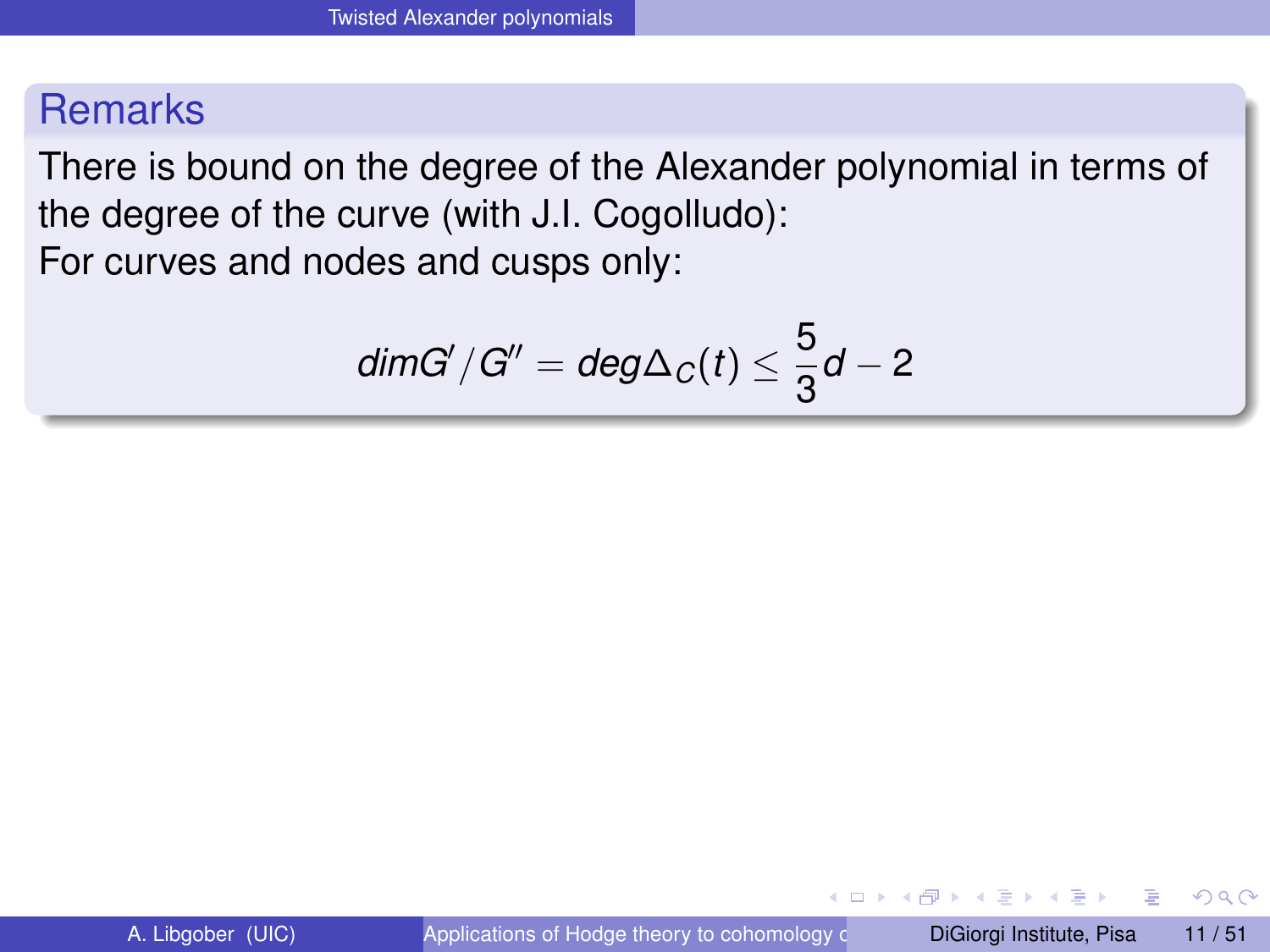**Twisted Alexander polynomial** Defined for a CW-complex *X* with the following data:

$$
\epsilon:\pi_1(X)\to {\mathbf Z}
$$

and unitary representation:

$$
\rho:\pi_1(X)\to U(V)
$$

(*U*(*V*) is the unitary group of a hermitian space *V*). Cohomology of chain complex:

$$
...\rightarrow C_i(\tilde{X})\otimes_{Ker(\epsilon)}V\rightarrow
$$

are  $\mathbb{C}[\pi_1(X)/Ker_{\epsilon}]$ -modules. Here the action of  $\pi_1(X)$  is given by *g*( $c \otimes v$ ) =  $ca^{-1} \otimes av$ . Then

$$
\Delta(X,\epsilon,\rho)=\Pi[\textit{ordTorH}_k(\tilde{X},\rho)]^{(-1)^{k+1}}
$$

where  $ord \oplus \mathbb{C}[t, t^{-1}]/(a_i) = \Pi_i a_i$ .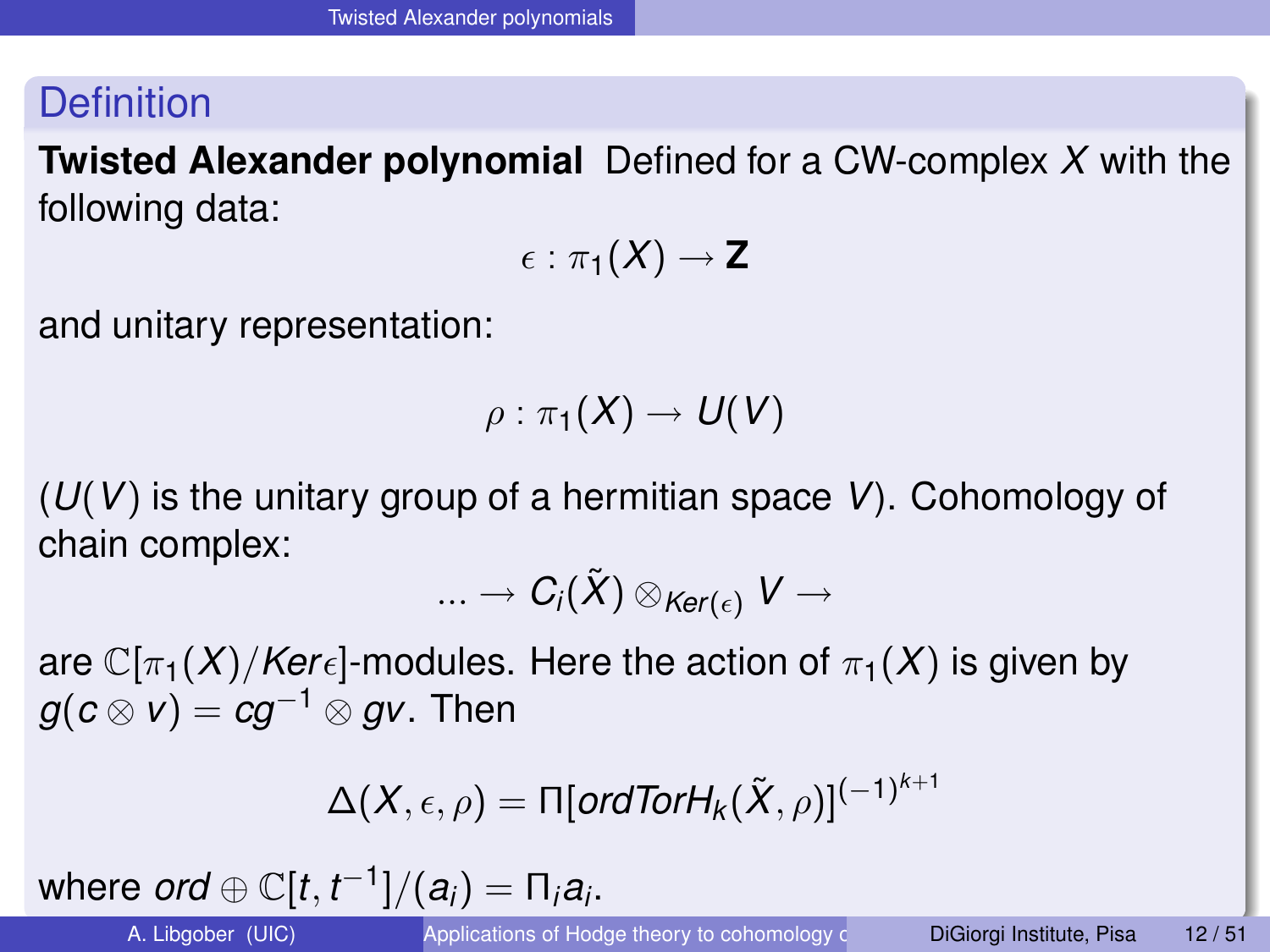This definition is due to Lin and later studied by Wada and others. Useful for distingushing knots and links which cannot be done by usual Alexander polynomial. In the case of complements to plane algenraic curves twisted Alexander polynomials were studied by Cogolludo-Florens (also Suciu-Cohen).

 $\Omega$ 

化重新分量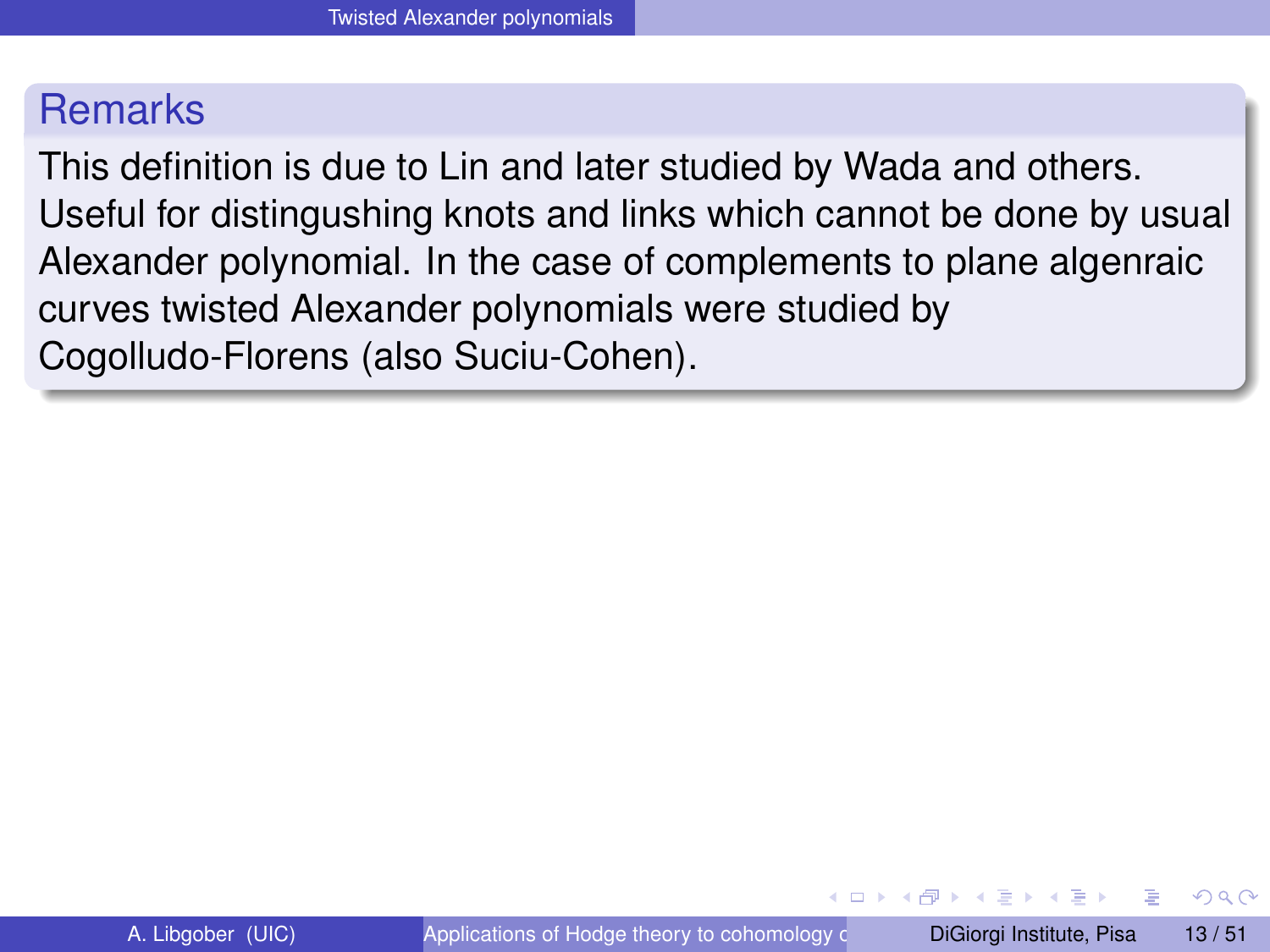This definition is due to Lin and later studied by Wada and others. Useful for distingushing knots and links which cannot be done by usual Alexander polynomial. In the case of complements to plane algenraic curves twisted Alexander polynomials were studied by Cogolludo-Florens (also Suciu-Cohen).

#### **Remarks**

In the case when  $\rho$  is trivial one dimensional representation one obtains untwisted version (up to factor).

 $\Omega$ 

 $\mathcal{A} \oplus \mathcal{B} \rightarrow \mathcal{A} \oplus \mathcal{B}$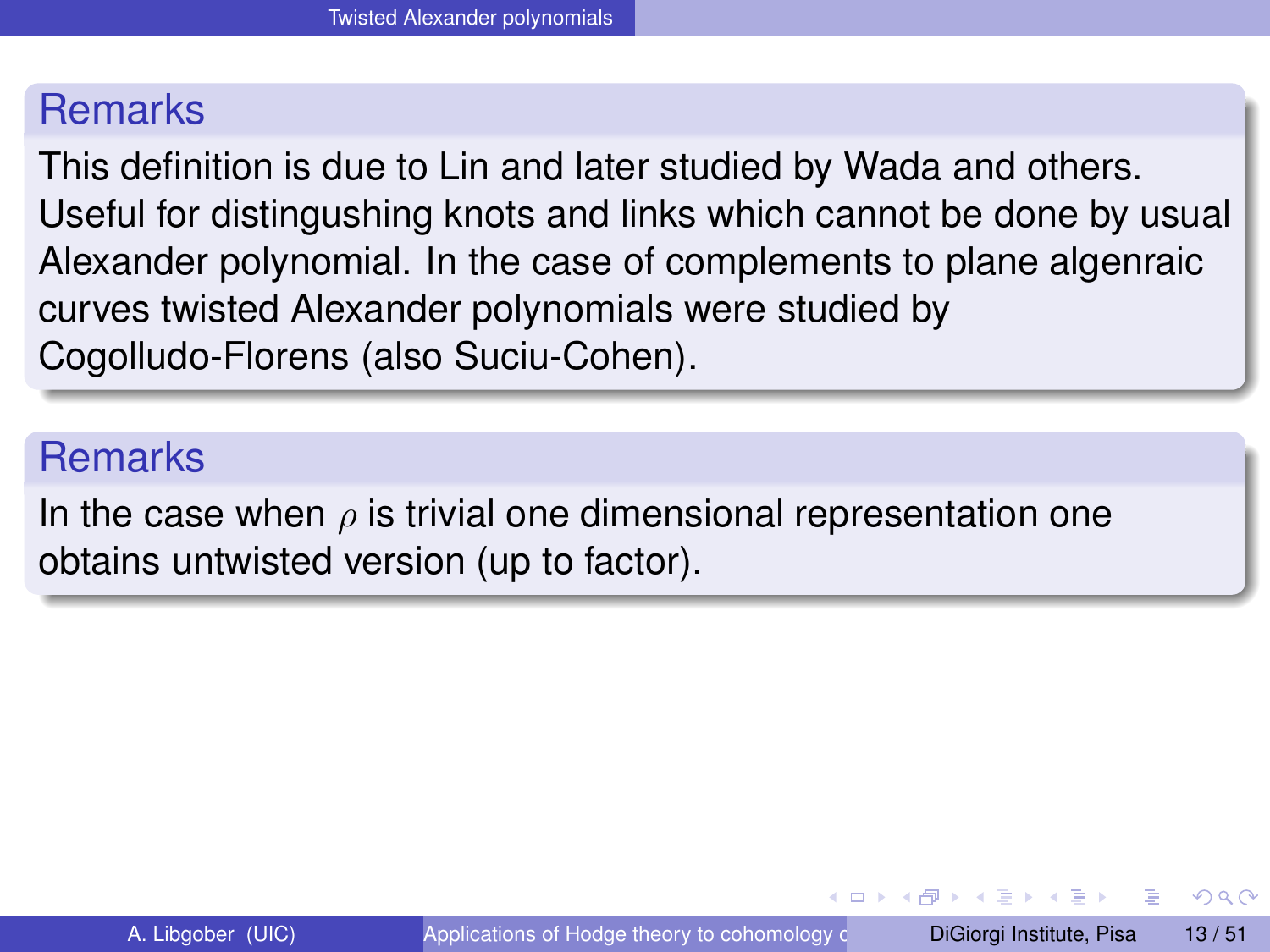This definition is due to Lin and later studied by Wada and others. Useful for distingushing knots and links which cannot be done by usual Alexander polynomial. In the case of complements to plane algenraic curves twisted Alexander polynomials were studied by Cogolludo-Florens (also Suciu-Cohen).

#### **Remarks**

In the case when  $\rho$  is trivial one dimensional representation one obtains untwisted version (up to factor).

#### **Remarks**

In the case when *X* is a complements to plane curve (or arrangment of lines)  $H_2(\widetilde{X}, \rho)$  is free and hence  $\Delta = \frac{Ord\textrm{Tor}H_1}{Ord\textrm{Tor}H_0}$ 

 $\Omega$ 

 $(0,1)$   $(0,1)$   $(0,1)$   $(1,1)$   $(1,1)$   $(1,1)$   $(1,1)$   $(1,1)$   $(1,1)$   $(1,1)$   $(1,1)$   $(1,1)$   $(1,1)$   $(1,1)$   $(1,1)$   $(1,1)$   $(1,1)$   $(1,1)$   $(1,1)$   $(1,1)$   $(1,1)$   $(1,1)$   $(1,1)$   $(1,1)$   $(1,1)$   $(1,1)$   $(1,1)$   $(1,1$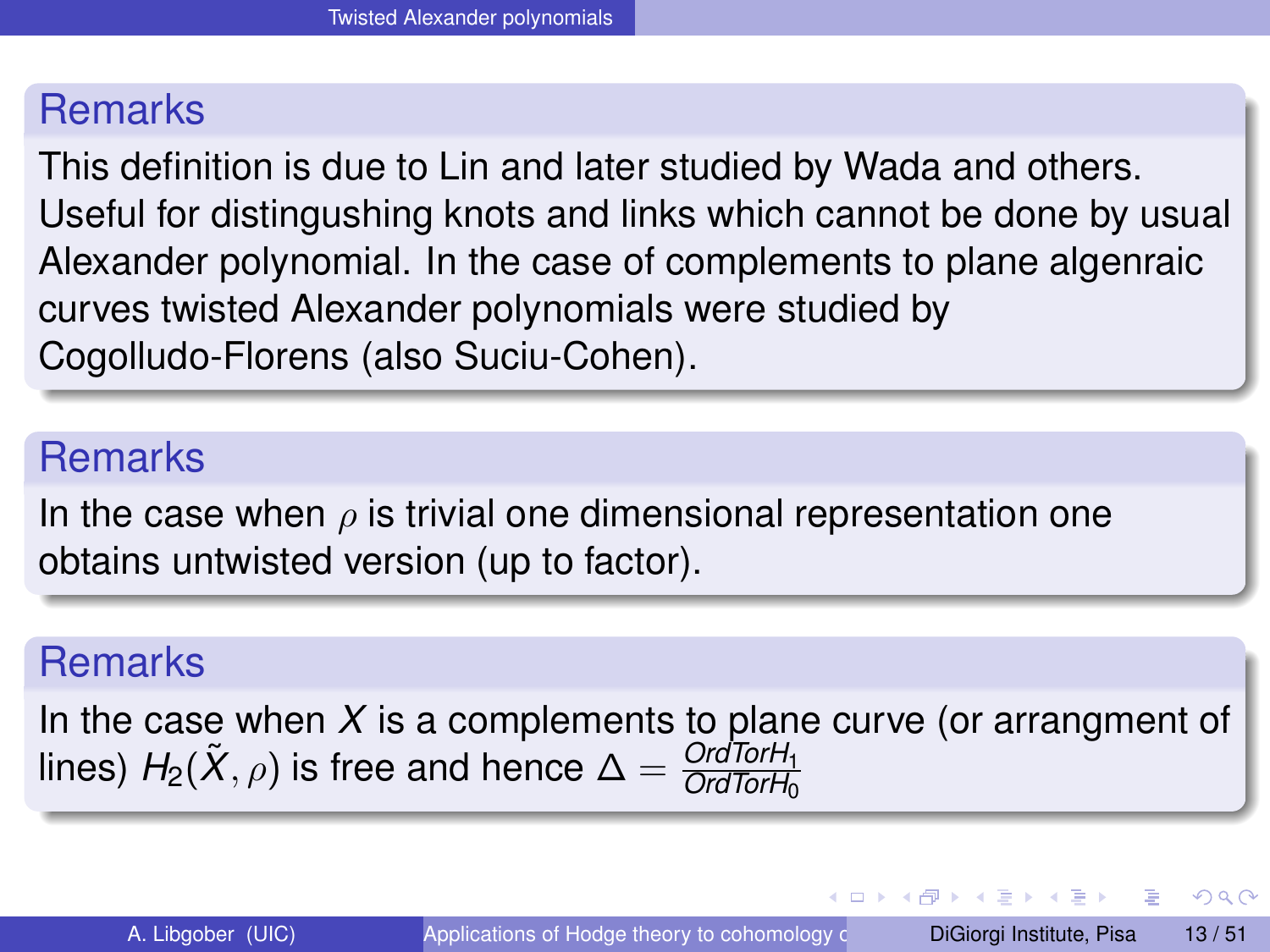*Let C be a plane curve transversl to the line at infinity. Let*  $\gamma$  *be the conjugacy class of boundary of a small disk transversal to C. Let F be the field generated by the eigenvalues of*  $ρ(γ)$  *Then the roots of twisted Alexander polynomial belong to a cyclotomic extension of F. (of degree bounded by the degrees of root of local Alexander polynomials)*

 $\Omega$ 

医单位 医单

4 **O E 4 AP E**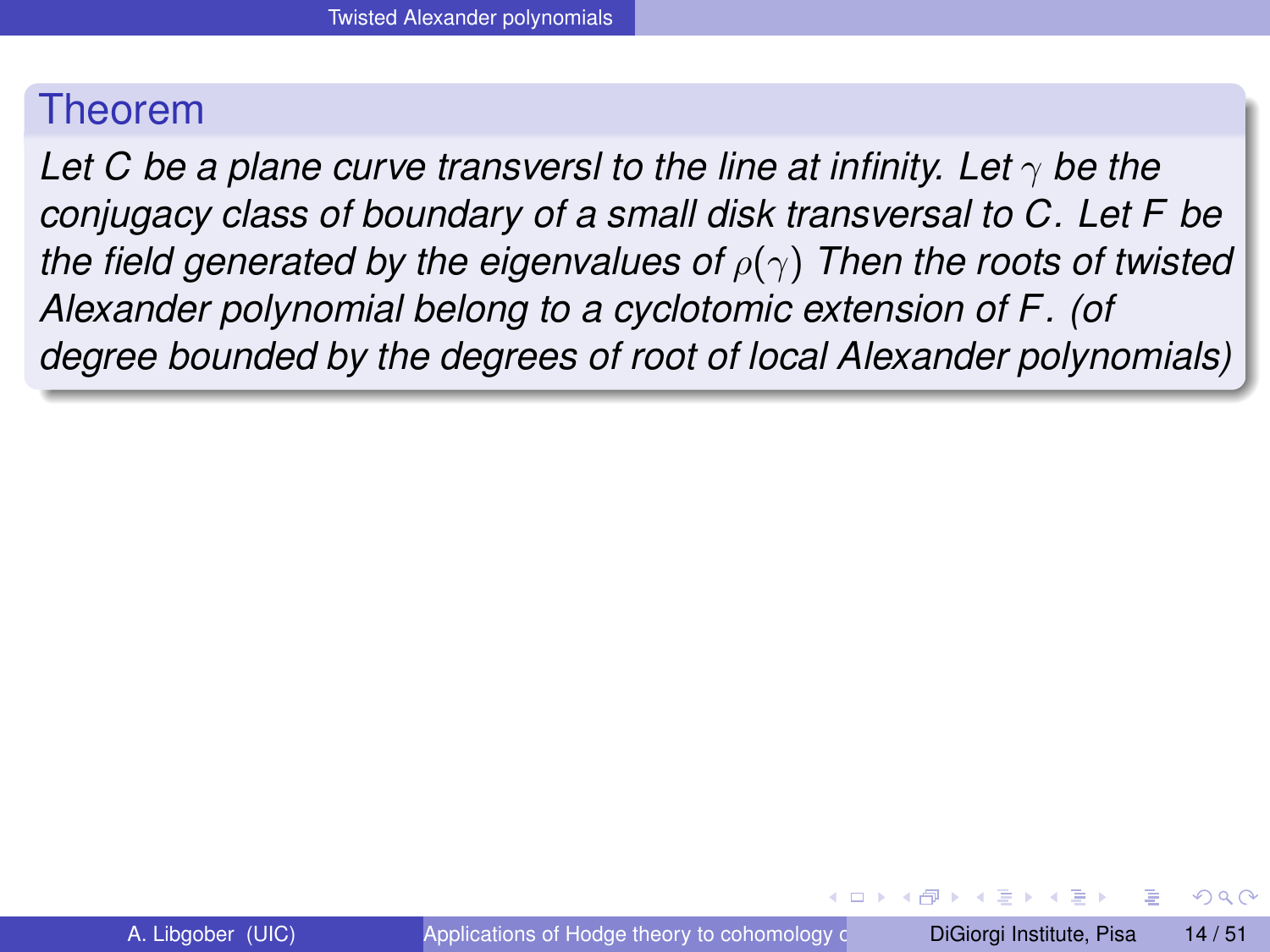*Let C be a plane curve transversl to the line at infinity. Let*  $\gamma$  *be the conjugacy class of boundary of a small disk transversal to C. Let F be the field generated by the eigenvalues of*  $ρ(γ)$  *Then the roots of twisted Alexander polynomial belong to a cyclotomic extension of F. (of degree bounded by the degrees of root of local Alexander polynomials)*

#### **Remarks**

Generalization of divisibility theorem cannot be used due to lack of local (i.e. knot theory) version of this result.

 $\Omega$ 

イロト イ押ト イヨト イヨト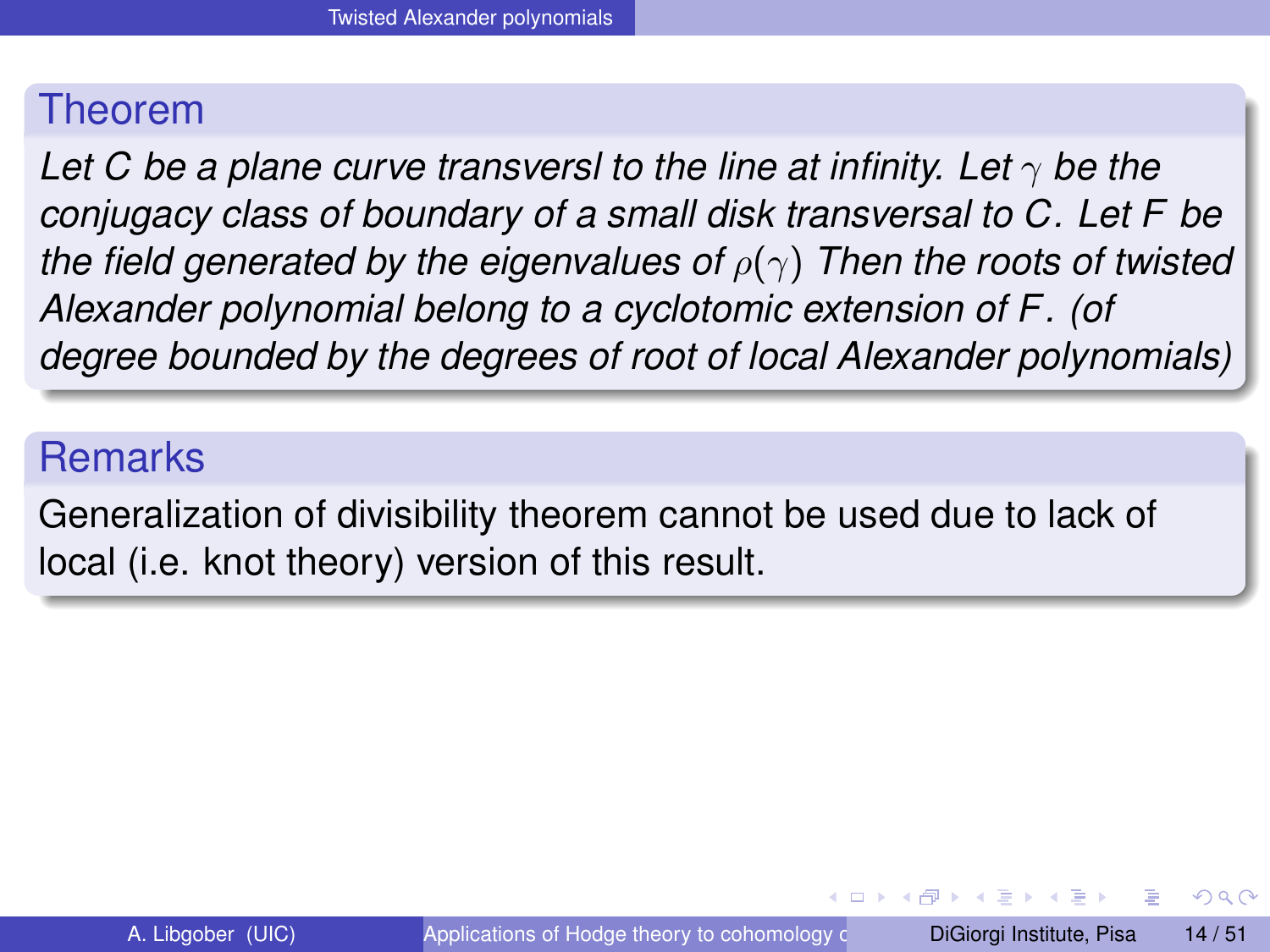*Let C be a plane curve transversl to the line at infinity. Let*  $\gamma$  *be the conjugacy class of boundary of a small disk transversal to C. Let F be the field generated by the eigenvalues of*  $ρ(γ)$  *Then the roots of twisted Alexander polynomial belong to a cyclotomic extension of F. (of degree bounded by the degrees of root of local Alexander polynomials)*

#### **Remarks**

Generalization of divisibility theorem cannot be used due to lack of local (i.e. knot theory) version of this result.

*Instead the proof uses the Hodge theory of local systems*

 $\Omega$ 

イロト イ押ト イヨト イヨト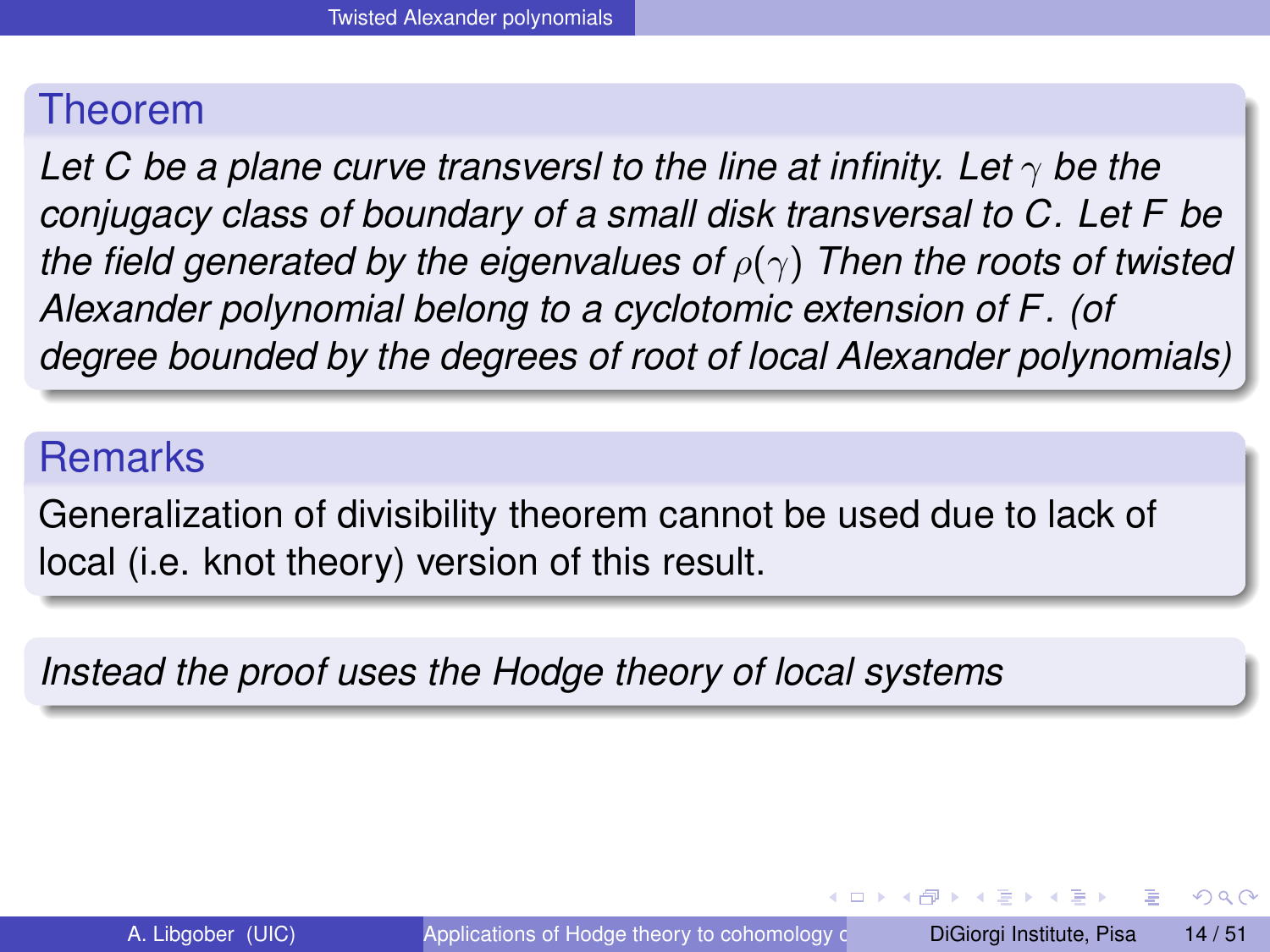## **Twisted moduli space of local systems** *Let X be a smooth quasi-projective variety. Assume for simplicity that X admits a smooth*  $\bm{c}$ *compactification*  $\bar{X}$  such that  $H^1(\bar{X}, \mathbb{C}^*) = 0$ .

<span id="page-28-0"></span> $\Omega$ 

化重新分量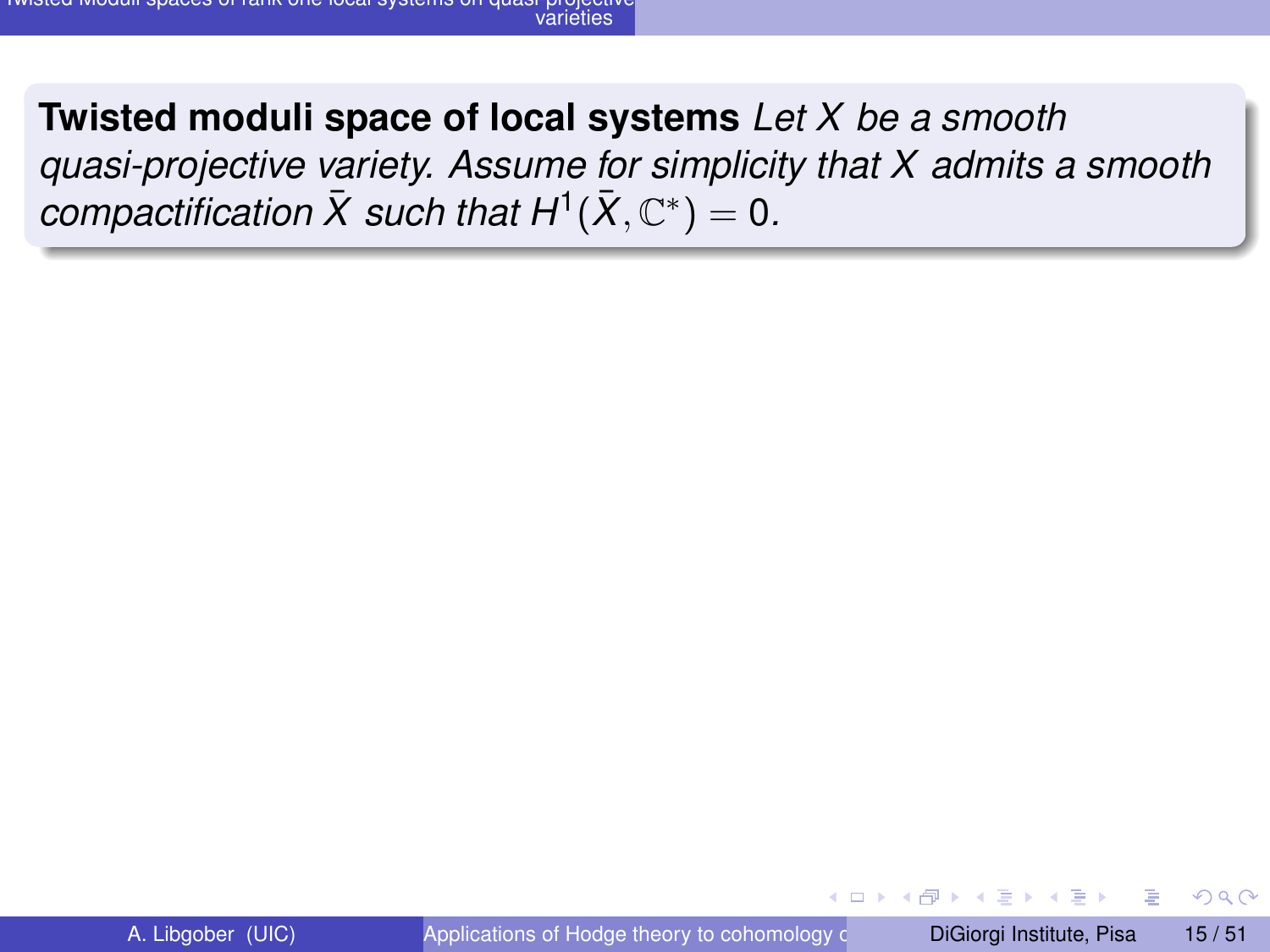**Twisted moduli space of local systems** *Let X be a smooth quasi-projective variety. Assume for simplicity that X admits a smooth*  $\bm{c}$ *compactification*  $\bar{X}$  such that  $H^1(\bar{X}, \mathbb{C}^*) = 0$ .

*A local system of rank N is an N-dimensional linear representation of*  $\pi_1(X)$ . *A local system is unitary if this representation is unitary*

 $\Omega$ 

The South The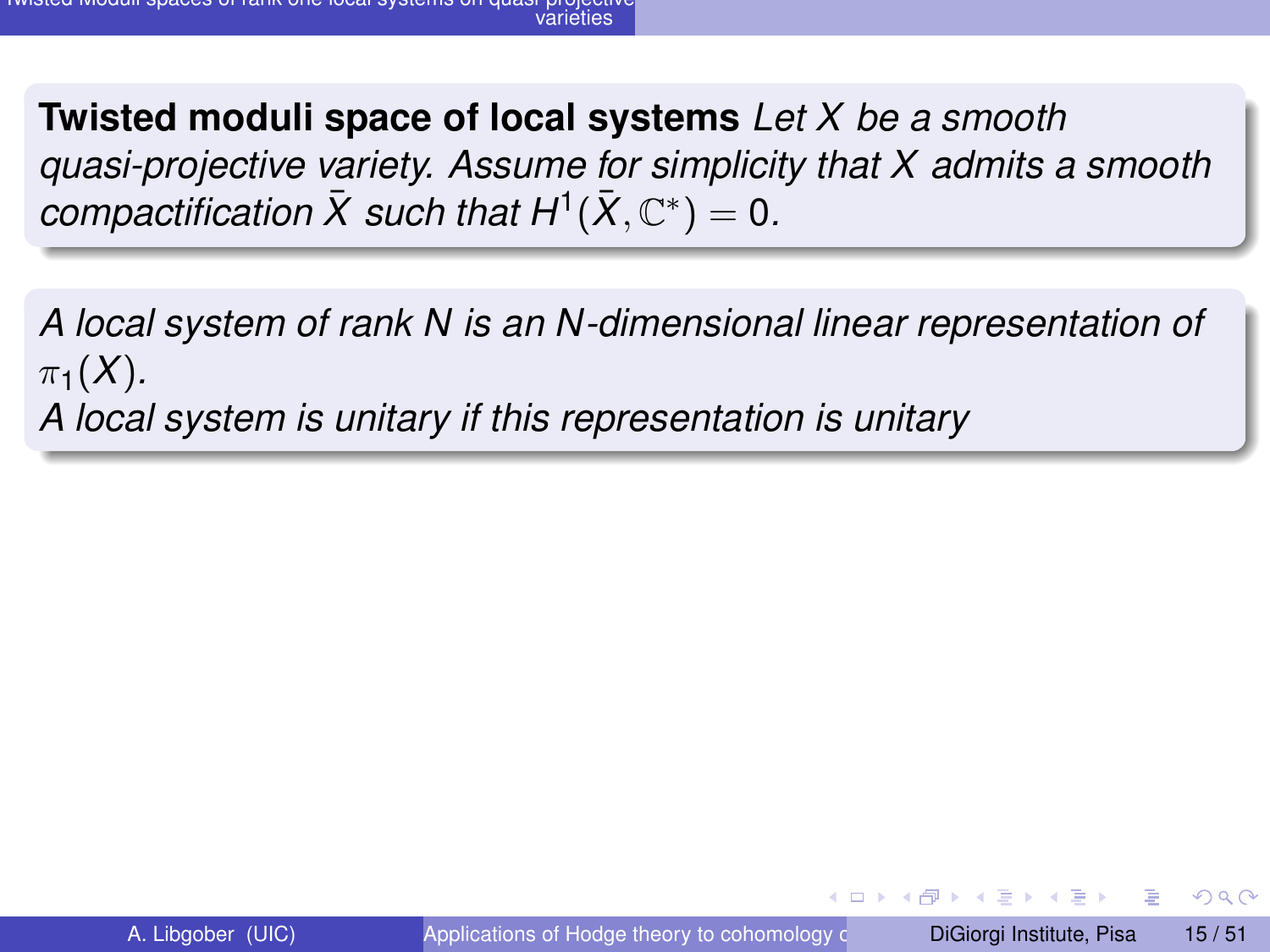**Twisted moduli space of local systems** *Let X be a smooth quasi-projective variety. Assume for simplicity that X admits a smooth*  $\bm{c}$ *compactification*  $\bar{X}$  such that  $H^1(\bar{X}, \mathbb{C}^*) = 0$ .

*A local system of rank N is an N-dimensional linear representation of*  $\pi_1(X)$ .

*A local system is unitary if this representation is unitary*

*Local systems of rank one i.e. the characters of* π<sup>1</sup> *are parametrized by*  $(\mathbb{C}^*)^{b_1}$  *if*  $H_1(X, \mathbb{Z}) = \mathbb{Z}^{b_1}$  *and in general the moduli space of rank one local systems is a finite union of* C ∗*rkH*1(*X*,Z) *. Unitary local systems of rank one are parametrized by (a union of copies of) U*(1) *b*1 *.*

 $\Omega$ 

 $(0,1)$   $(0,1)$   $(0,1)$   $(1,1)$   $(1,1)$   $(1,1)$   $(1,1)$   $(1,1)$   $(1,1)$   $(1,1)$   $(1,1)$   $(1,1)$   $(1,1)$   $(1,1)$   $(1,1)$   $(1,1)$   $(1,1)$   $(1,1)$   $(1,1)$   $(1,1)$   $(1,1)$   $(1,1)$   $(1,1)$   $(1,1)$   $(1,1)$   $(1,1)$   $(1,1)$   $(1,1$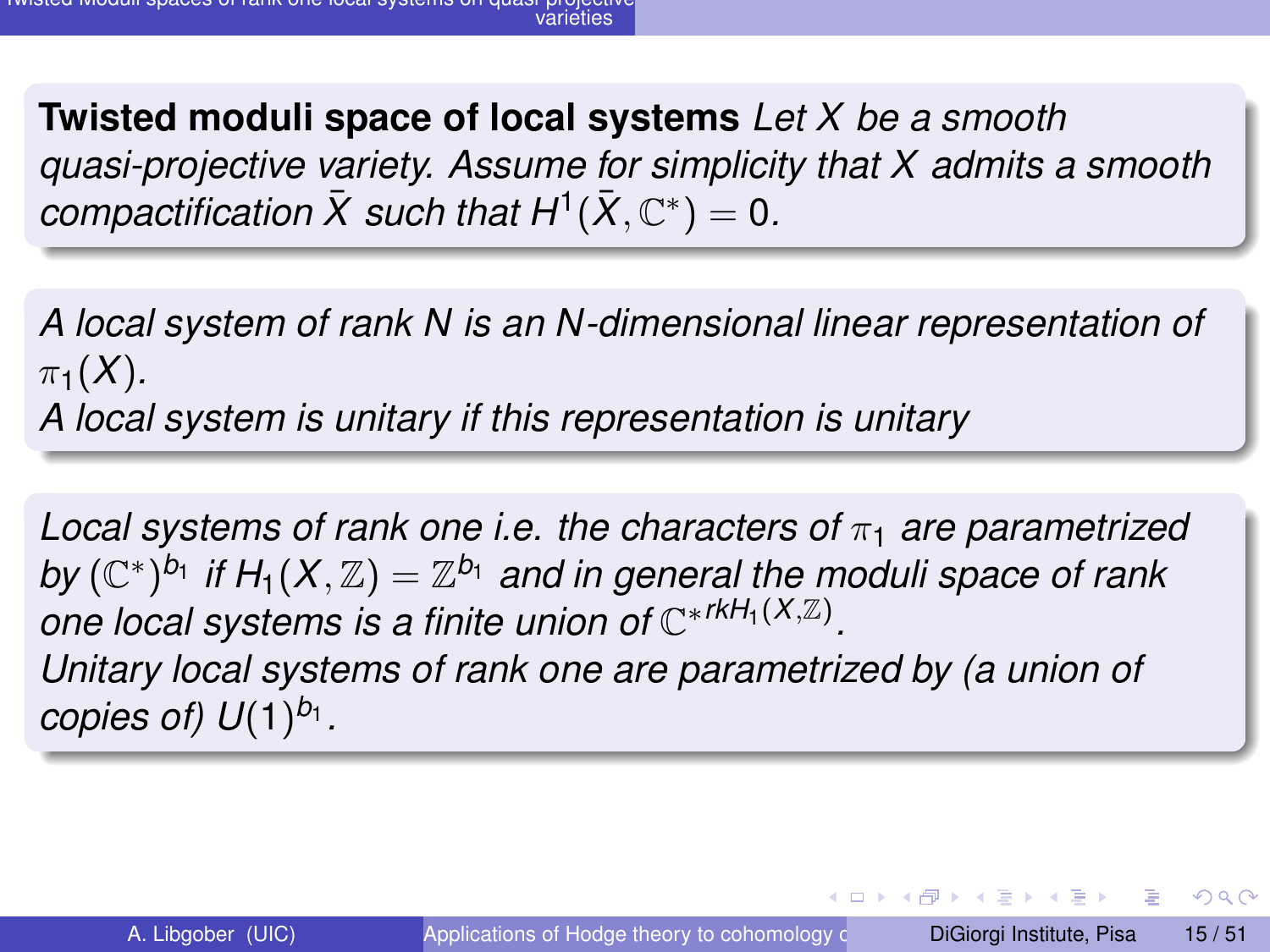Cohomology of local systems: let  $\tilde{X}$  be the universal cover of X then  $H_i(X, \rho)$  is the cohomology of chain complex:

$$
...\rightarrow C_i(\tilde{X})\otimes_{\pi_1(X)}V\rightarrow
$$

and in

 $QQQ$ 

 $\sqrt{m}$   $\rightarrow$   $\sqrt{m}$   $\rightarrow$   $\sqrt{m}$   $\rightarrow$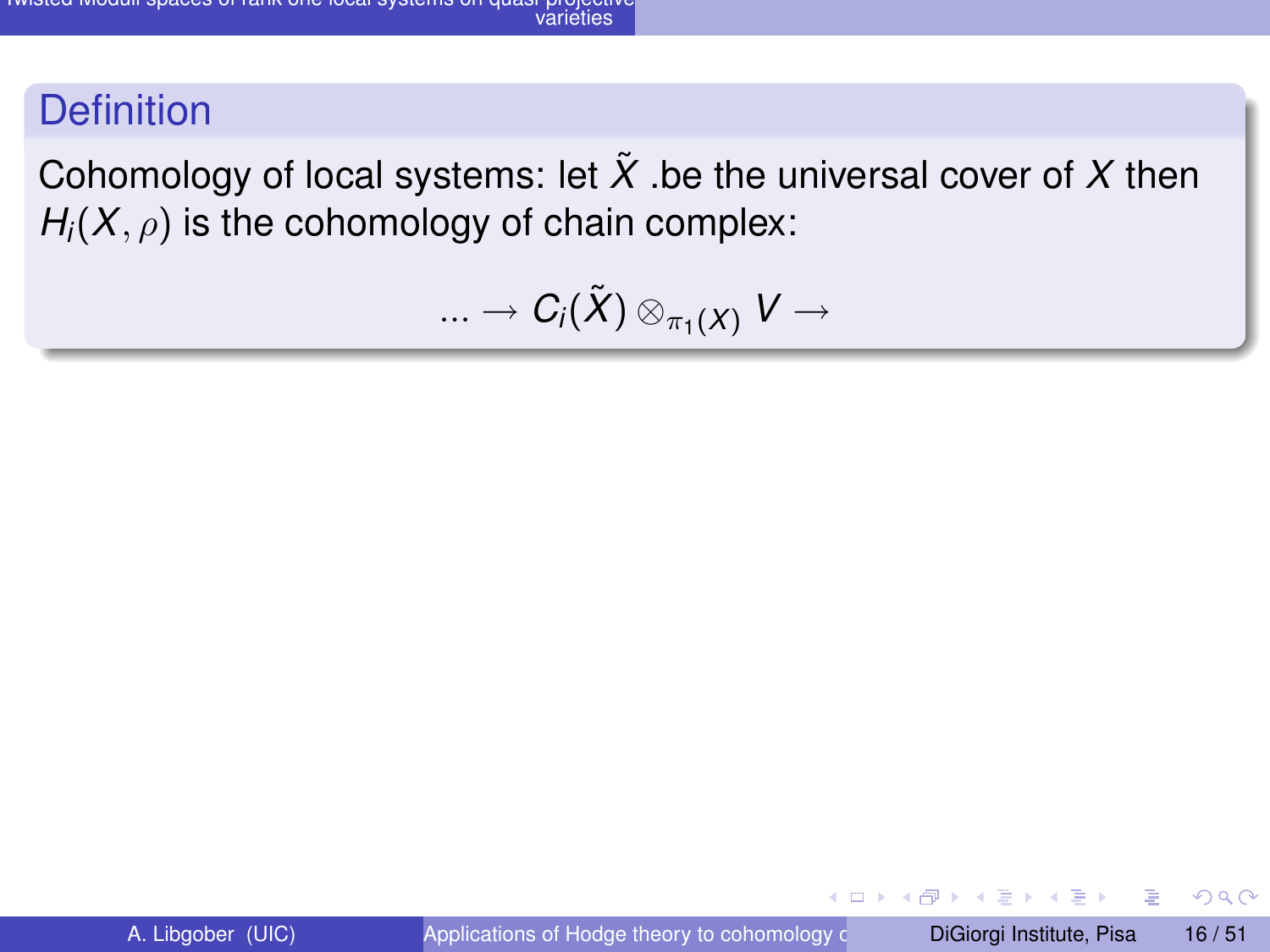Cohomology of local systems: let  $\tilde{X}$  be the universal cover of X then  $H_i(X, \rho)$  is the cohomology of chain complex:

$$
...\rightarrow C_i(\tilde{X})\otimes_{\pi_1(X)}V\rightarrow
$$

#### **Definition**

Space of local systems of rank one twisted by a unitary local system *V* of rank *N* is the collection of local systems *V* ⊗ χ of rank *N* where χ runs through all rank one local systems

 $\Omega$ 

イロト イ押 トイラト イラト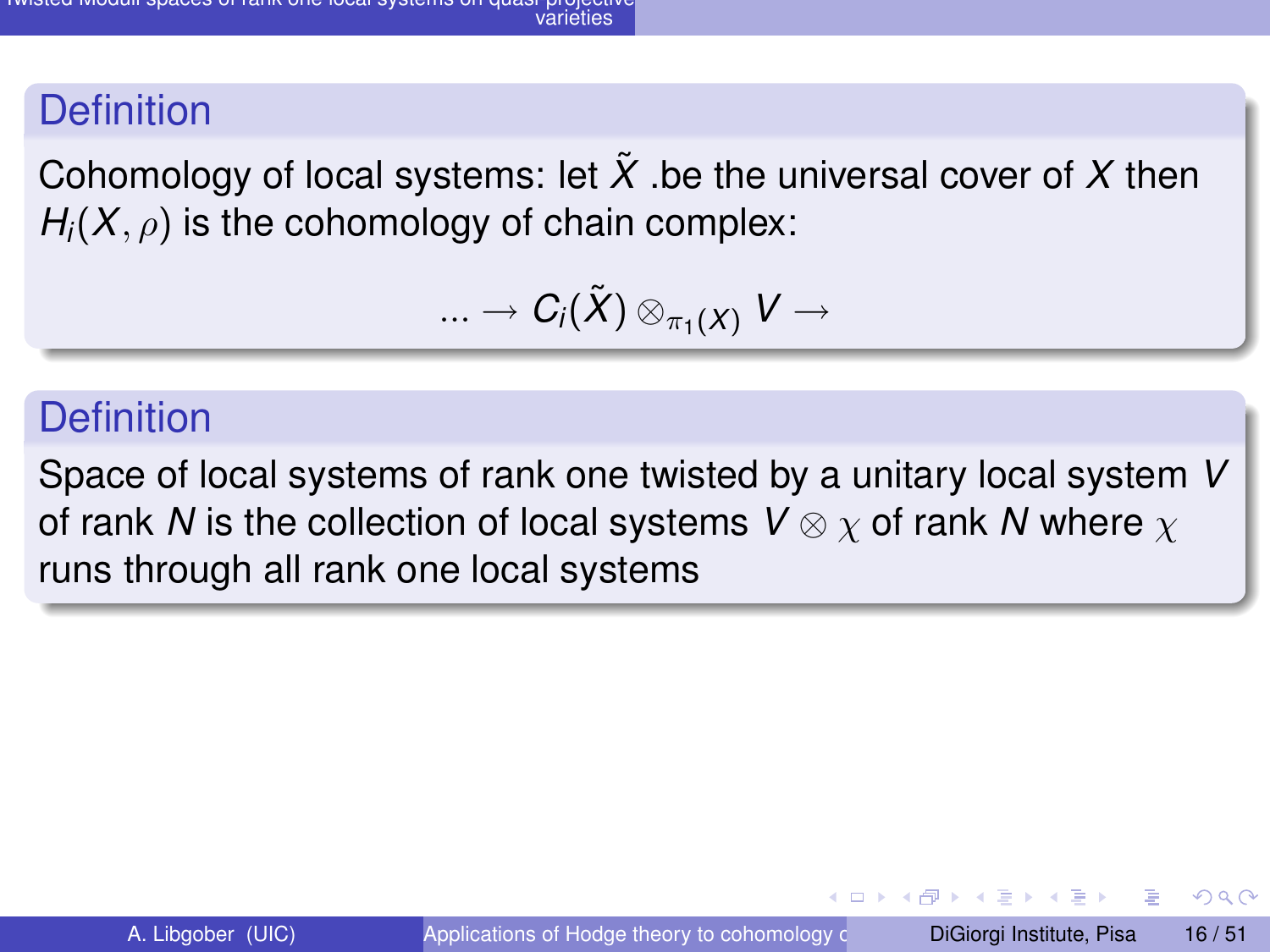Cohomology of local systems: let  $\tilde{X}$  be the universal cover of X then  $H_i(X, \rho)$  is the cohomology of chain complex:

$$
...\rightarrow C_i(\tilde{X})\otimes_{\pi_1(X)}V\rightarrow
$$

#### **Definition**

Space of local systems of rank one twisted by a unitary local system *V* of rank *N* is the collection of local systems *V* ⊗ χ of rank *N* where χ runs through all rank one local systems

*This space contains subsets of jumping cohomology.*

 $\Omega$ 

イロト イ押 トイラト イラト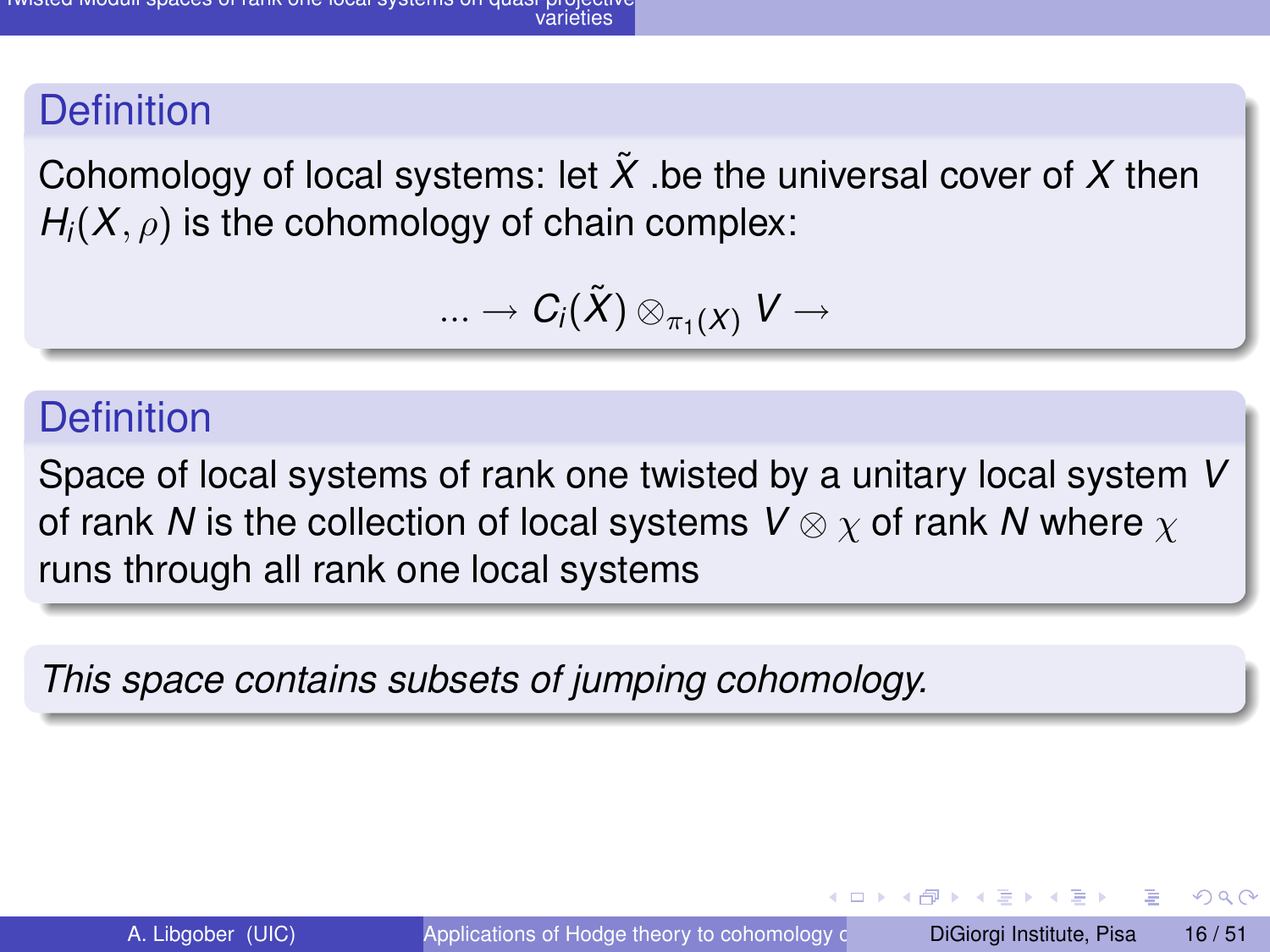#### **Structure of jumping loci for twisted cohomology** *The subsets*

$$
S_{\rho,I}^n = \{ \chi \in Char^{u} \pi_1(X) | \dim H^n(X,L_{\rho \otimes \chi}) \geq I \}
$$

*are unions of finite collections of translated subgroups. If* ρ *has an*  $a$ belian image and if  $\bar{\rho}_1,..,\bar{\rho}_N\in$  Char $^u(\pi_1(X))$  are the irreducible *components of* ρ*, then translations can be made by points generating a subgroup of Char <sup>u</sup>* (π1(*X*)) *containing the subgroup generated by* ρ1, ..., ρ*<sup>N</sup> as a subgroup of finite order.*

4 ロ ト ィ *同* ト

**A BAK BA**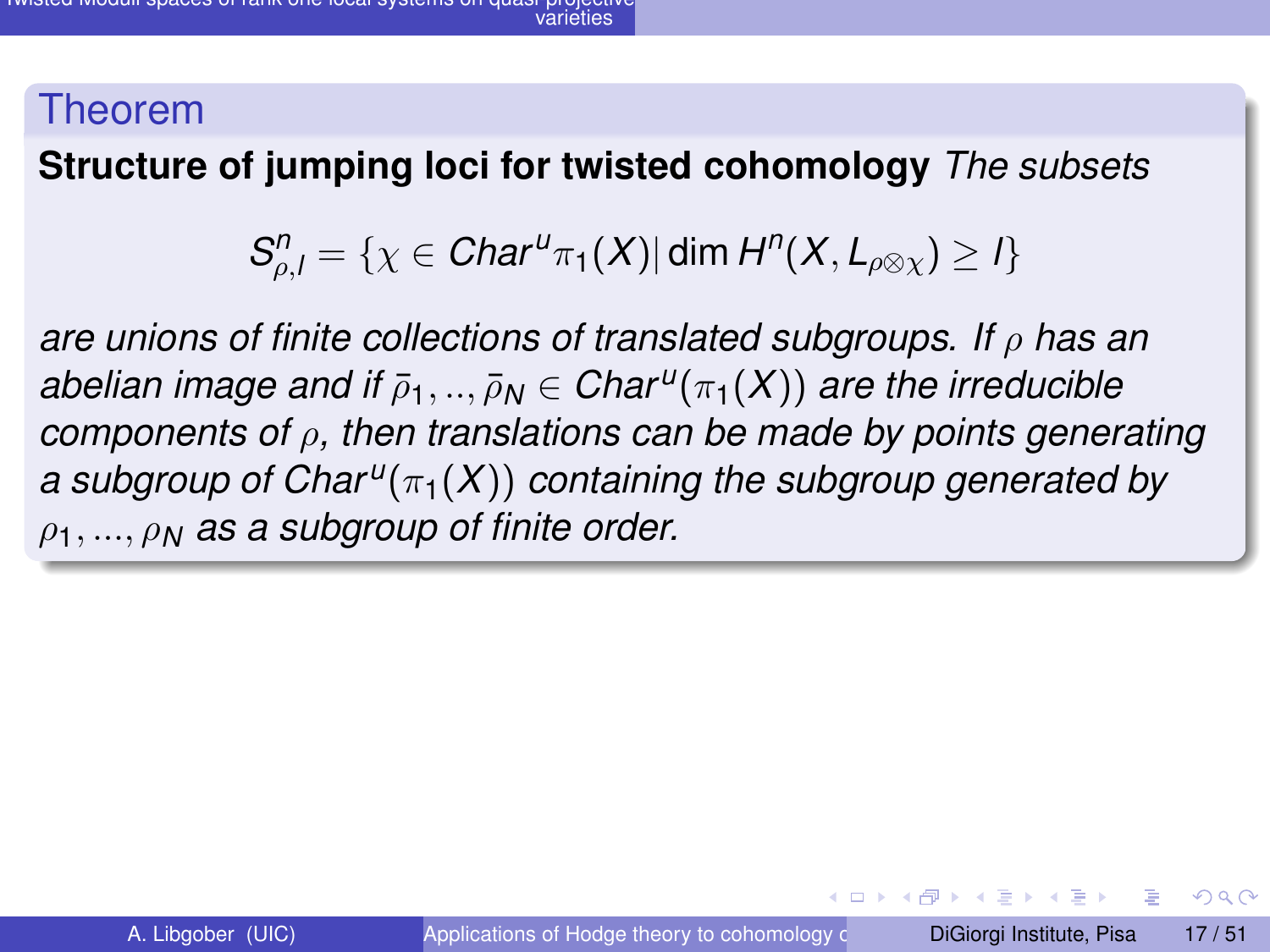#### **Corollary**

#### *1. If* ρ *is trivial then this implies that the cosets have finite order.*

÷.

 $299$ 

 $(0,1)$   $(0,1)$   $(0,1)$   $(1,1)$   $(1,1)$   $(1,1)$   $(1,1)$   $(1,1)$   $(1,1)$   $(1,1)$   $(1,1)$   $(1,1)$   $(1,1)$   $(1,1)$   $(1,1)$   $(1,1)$   $(1,1)$   $(1,1)$   $(1,1)$   $(1,1)$   $(1,1)$   $(1,1)$   $(1,1)$   $(1,1)$   $(1,1)$   $(1,1)$   $(1,1)$   $(1,1$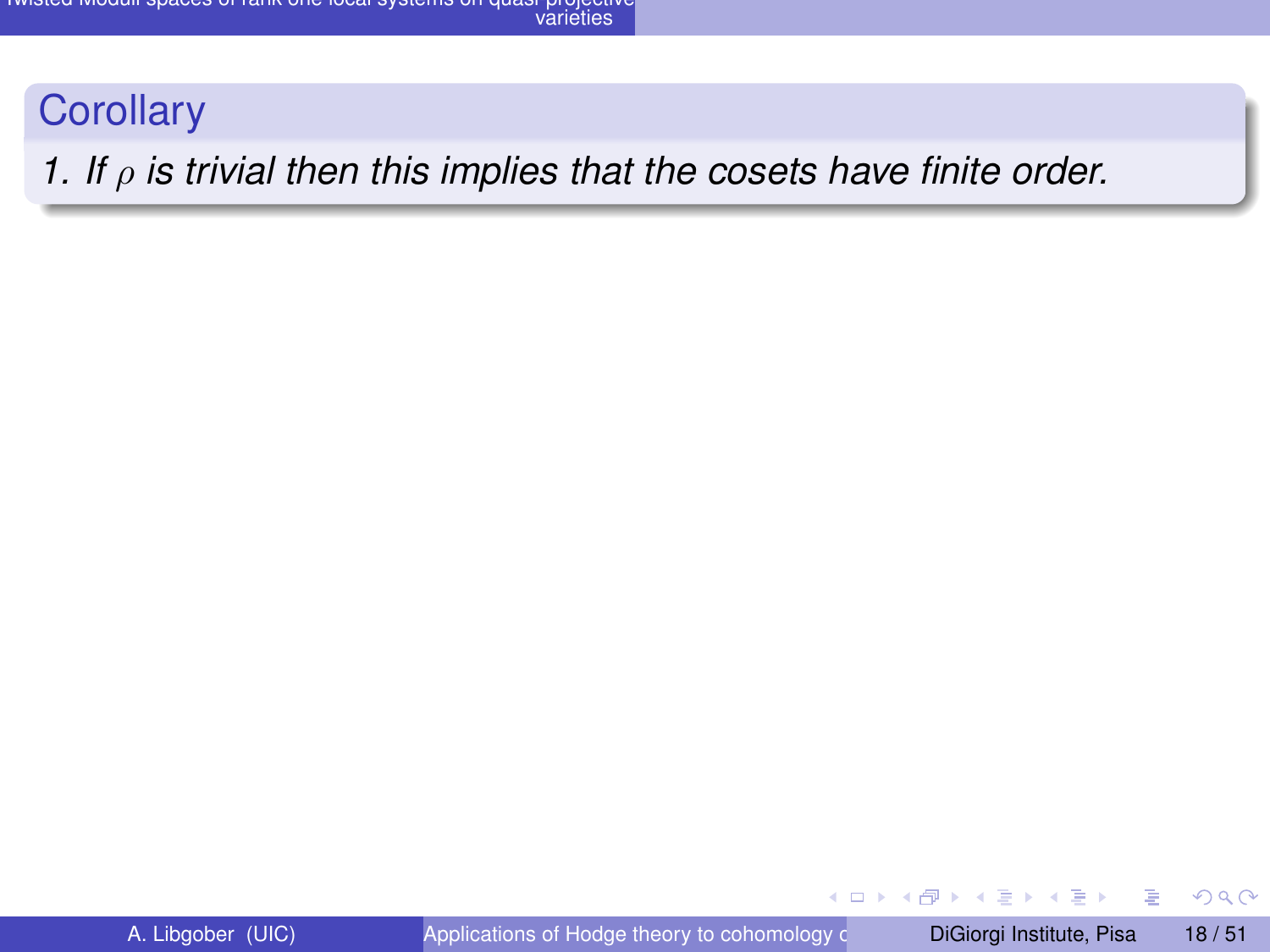#### **Corollary**

*1. If* ρ *is trivial then this implies that the cosets have finite order.*

2. If  $b_1 = 1$  *then the characters corresponding to local system with non vanishing cohomology have as their values the root of unity.*

 $\Omega$ 

(ロトイ部)→(理)→(理)→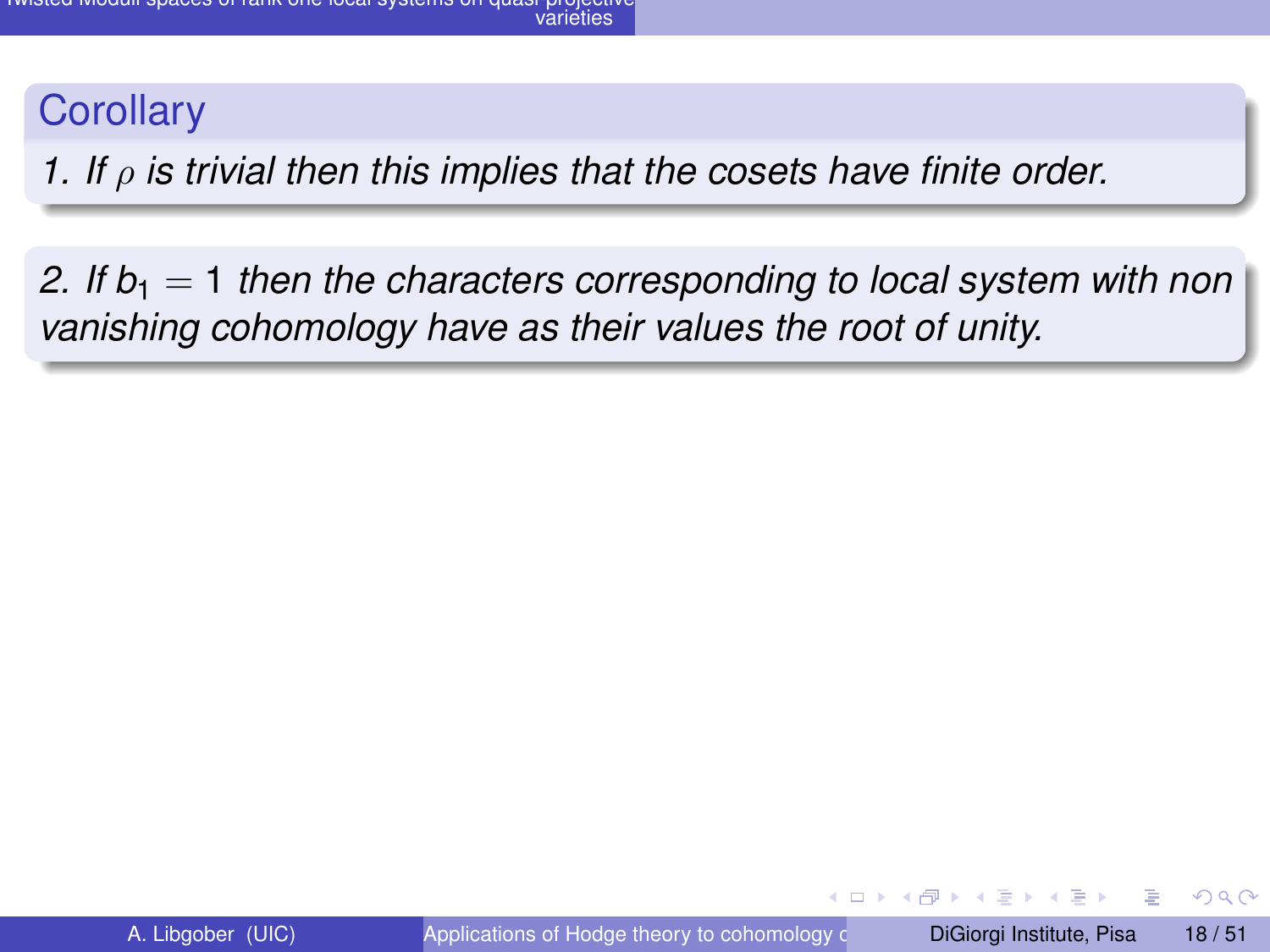#### **Twisted characteristic varieties and twisted Alexander**

**polynomials.** *(L-2007) There is related but different way to associate invariants to pair*  $(X, \rho)$ *.* 

4 17 18

 $\Omega$ 

 $\mathcal{A}$   $\overline{\mathcal{B}}$   $\rightarrow$   $\mathcal{A}$   $\overline{\mathcal{B}}$   $\rightarrow$   $\mathcal{A}$   $\overline{\mathcal{B}}$   $\rightarrow$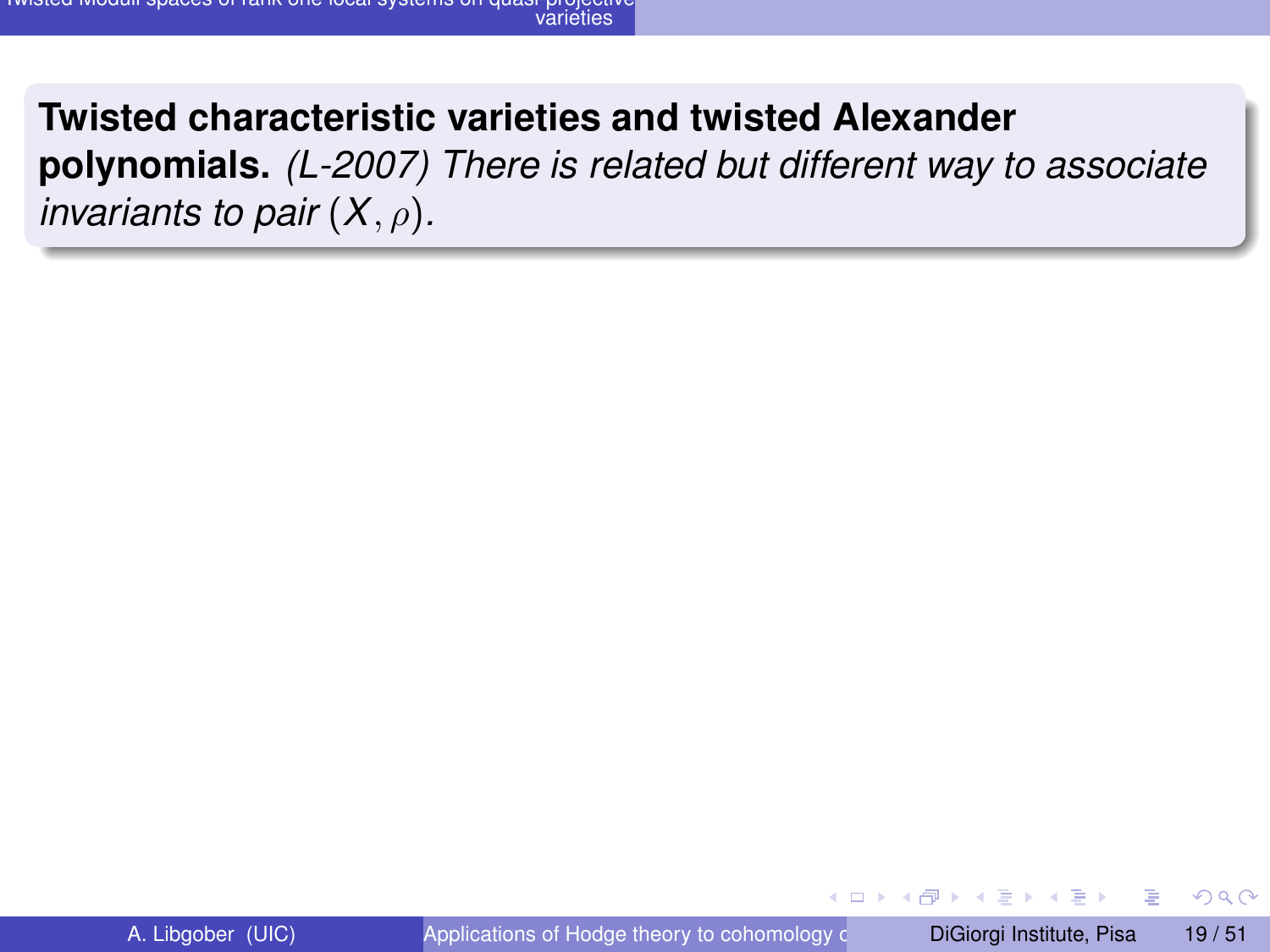**Twisted characteristic varieties and twisted Alexander polynomials.** *(L-2007) There is related but different way to associate invariants to pair*  $(X, \rho)$ *.* 

## **Definition**

The twisted by ρ *l*-th characteristic variety (in degree *n*) (denoted as  $Ch_n'$ ) is the support of the module

$$
\Lambda^l H_n(\tilde X_{ab},\,V_{ab})
$$

i.e., the subset of  $SpecC[H_1(X,\mathbb{Z})]$  consisting of prime ideals  $\wp$  in  $\mathbb{C}[H_1(X,\mathbb{Z})]$  such that localization of  $\Lambda^l H_n(\tilde{X}_{ab},V)$  at  $\wp$  is non zero.

 $\Omega$ 

イロト イ押 トイラト イラト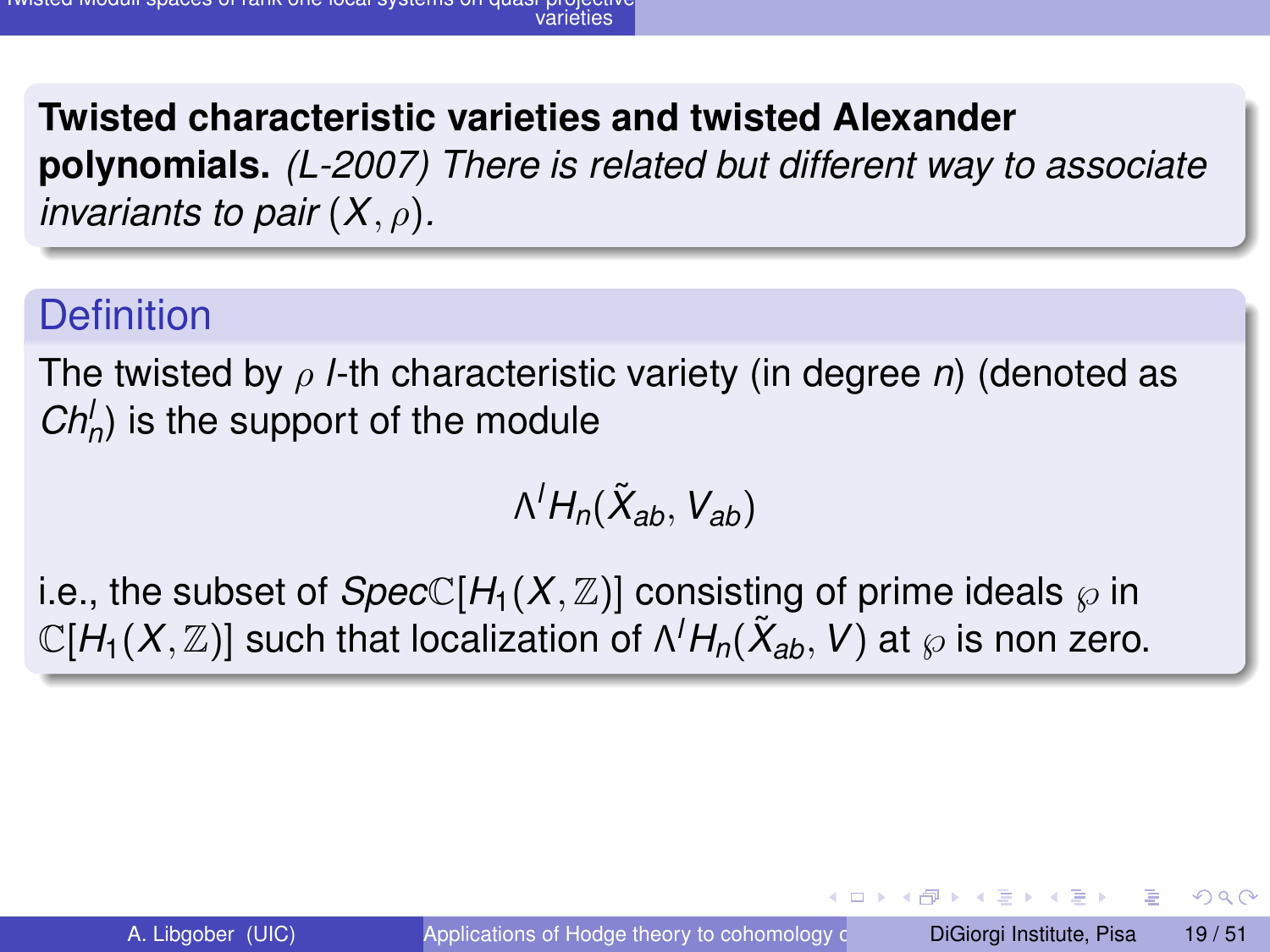## **Remarks**

One has obvious inclusions:

$$
\dots Ch^{l+1}n\subseteq Ch_n^l\subseteq Ch_n^{l-1}\dots
$$

重

 $299$ 

**K ロメ K 御 メ K 君 メ K 君 X**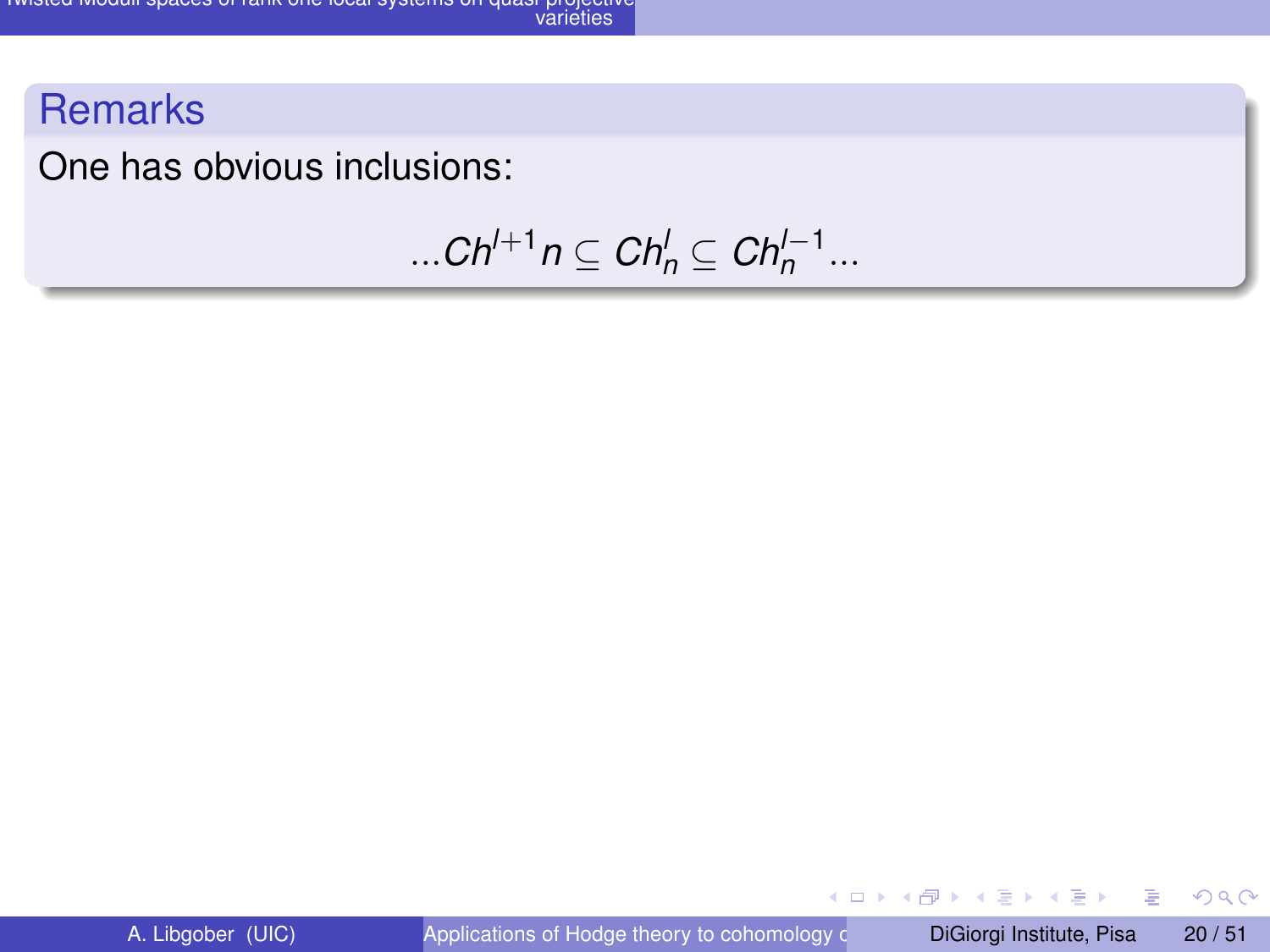#### **Remarks**

One has obvious inclusions:

$$
\dots Ch^{l+1}n\subseteq Ch_n^l\subseteq Ch_n^{l-1}\dots
$$

*If codimension of this set is one, one can define* **multivariable** *twisted Alexander polynomial (can work also in some cases when the codim is also zero)*

4 17 18

Þ

 $\Omega$ 

化重新分量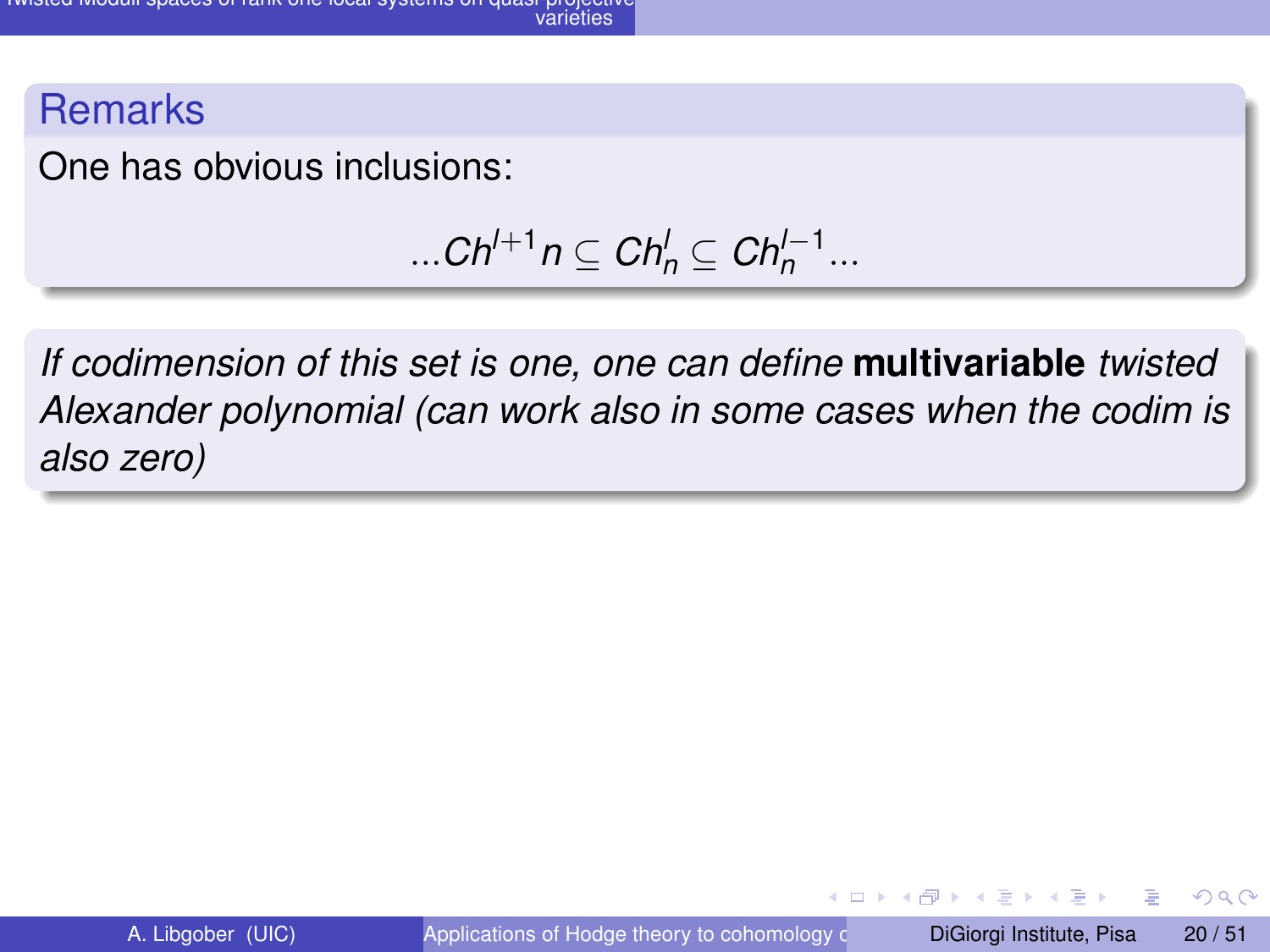**Relation between roots of Alexander polynomial and charactersitic varieties.** *Let X be a CW complex such that*  $H_1(X,\mathbb{Z})=\mathbb{Z}, \rho:\pi_1(X)\to U(V)$  *is a unitary local system and*  $Ch_n^{\prime} \subseteq Spec \mathbb{C}[\mathbb{Z}] = \mathbb{C}^*$  *is the collection of characteristic varieties associated with*  $(X, \rho)$  *in above definition. For*  $\xi \in \mathbb{C}^*$  *let*  $d_n(\xi) = \max\{l | \xi \in \mathit{Ch}_n^l(X,\rho)\}\$  *and*  $b_n = \min\{l_n(\xi) | \xi \in \mathit{SpecC}[\mathbb{Z}]\}\$ *. Then*  $\Delta_n(\xi) = 0$  *if and only if*  $I_n(\xi) > b_n$ .

#### Theorem

**Relationship between characterisitc varieties and jumping loci** *If*  $\pi_i(X) = 0$  for  $2 \le i \le k$  or if  $k = 1$  then the dimension of the homology *group*  $H_k(X, V \otimes L_\gamma)$  *corresponding to a character*  $\chi \in Char_{\pi_1}(X)$  *and a local system* ρ *is given by:*

$$
\max\{i|\chi\in\mathit{Ch}_k^i(X,\rho)\}\
$$

Ξ

 $\Omega$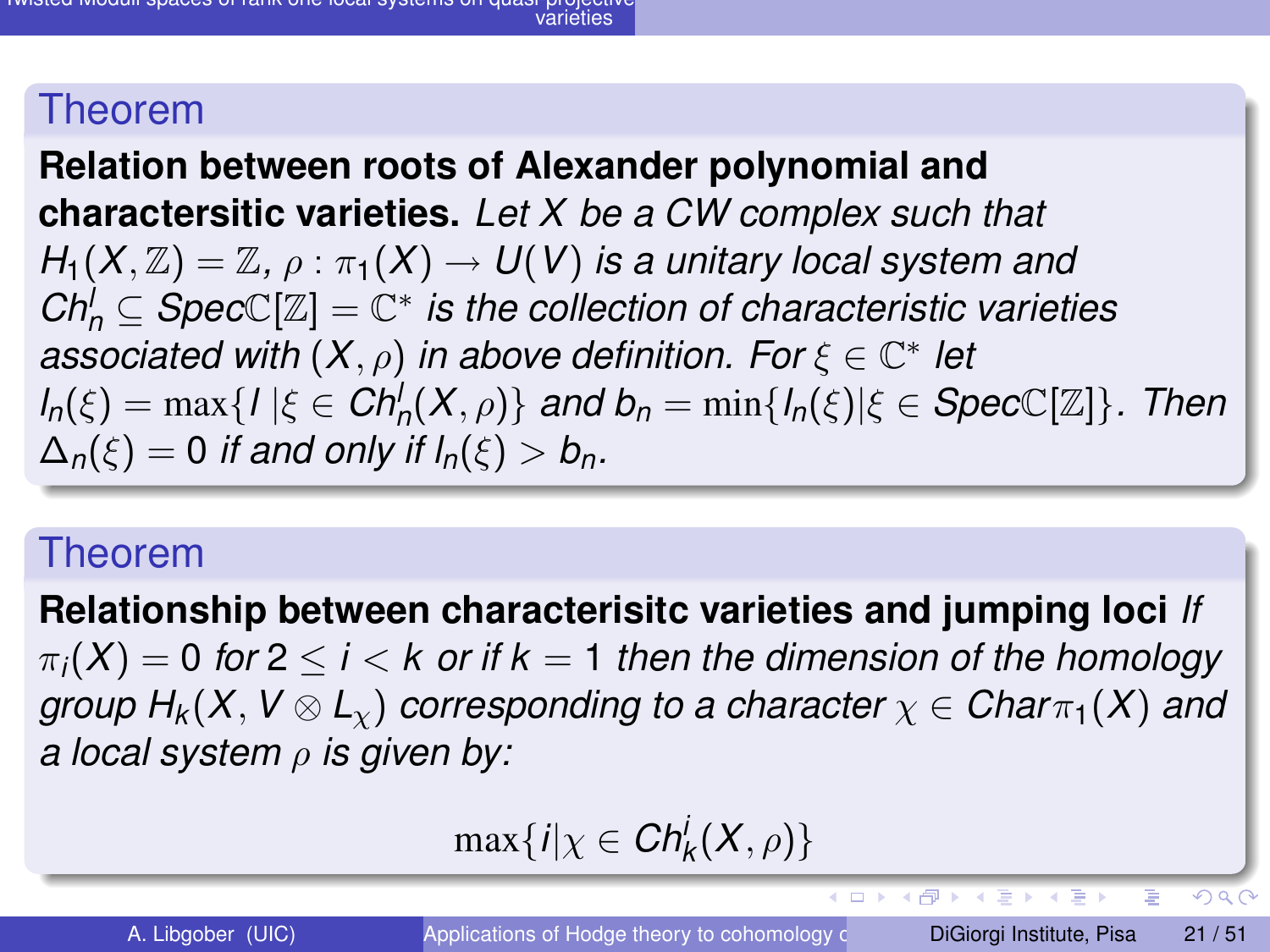## **Varieties with range of vanishing of homotopy groups**

1.Complements to germs of isolated non-normal crossings.

 $f_1(x_1, ..., x_{n+1}) \cdot ... \cdot f_r(x_1, ..., x_{n+1}) = 0$ 

 $\Omega$ 

 $\mathcal{A}$   $\overline{B}$   $\rightarrow$   $\mathcal{A}$   $\overline{B}$   $\rightarrow$   $\mathcal{A}$   $\overline{B}$   $\rightarrow$   $\mathcal{A}$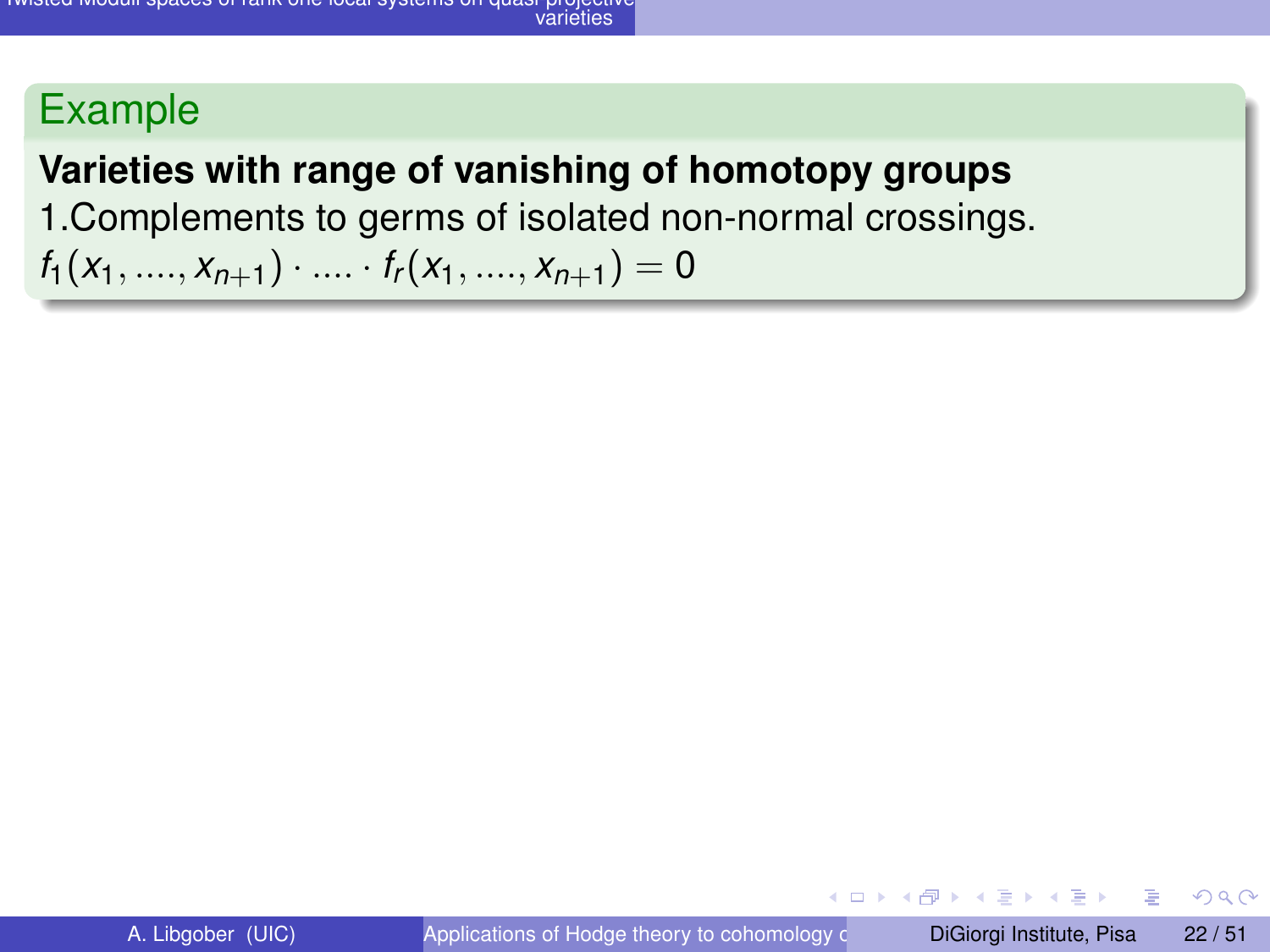## **Varieties with range of vanishing of homotopy groups** 1.Complements to germs of isolated non-normal crossings.  $f_1(x_1, \ldots, x_{n+1}) \cdot \ldots \cdot f_r(x_1, \ldots, x_{n+1}) = 0$

## Example

2.Complement to a divisor having ample component and isolated non normal crossings (*k* is the dimension of divisor).

 $\Omega$ 

イロト イ押ト イヨト イヨトー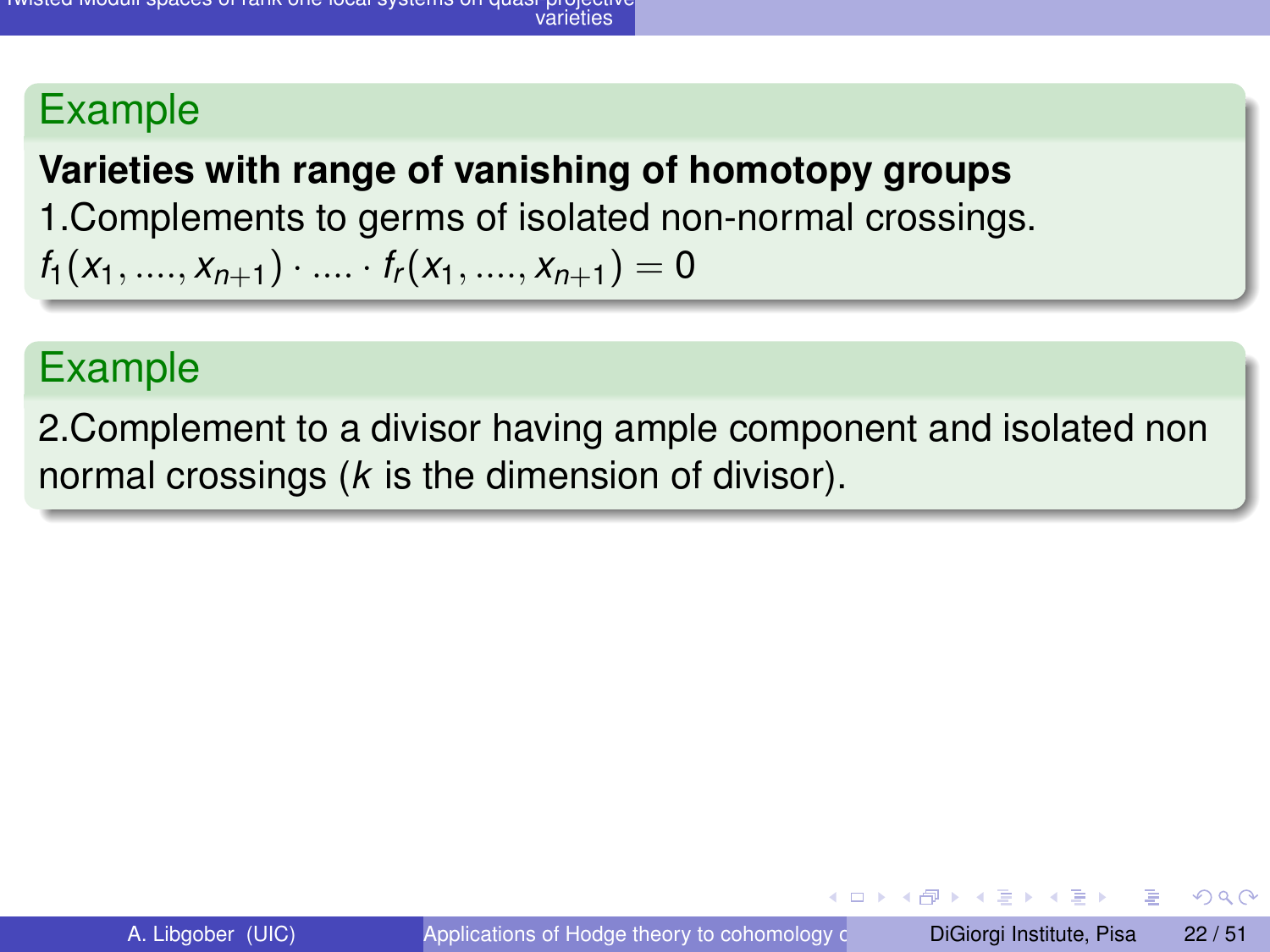## **Varieties with range of vanishing of homotopy groups** 1.Complements to germs of isolated non-normal crossings.  $f_1(x_1, \ldots, x_{n+1}) \cdot \ldots \cdot f_r(x_1, \ldots, x_{n+1}) = 0$

### Example

2.Complement to a divisor having ample component and isolated non normal crossings (*k* is the dimension of divisor).

## Example

3.More generally *k* can be the dimension of the set of of points of *D* in which *D* is not a normal crossing divisor.

 $\equiv$ 

 $\Omega$ 

イロト イ押 トイラ トイラトー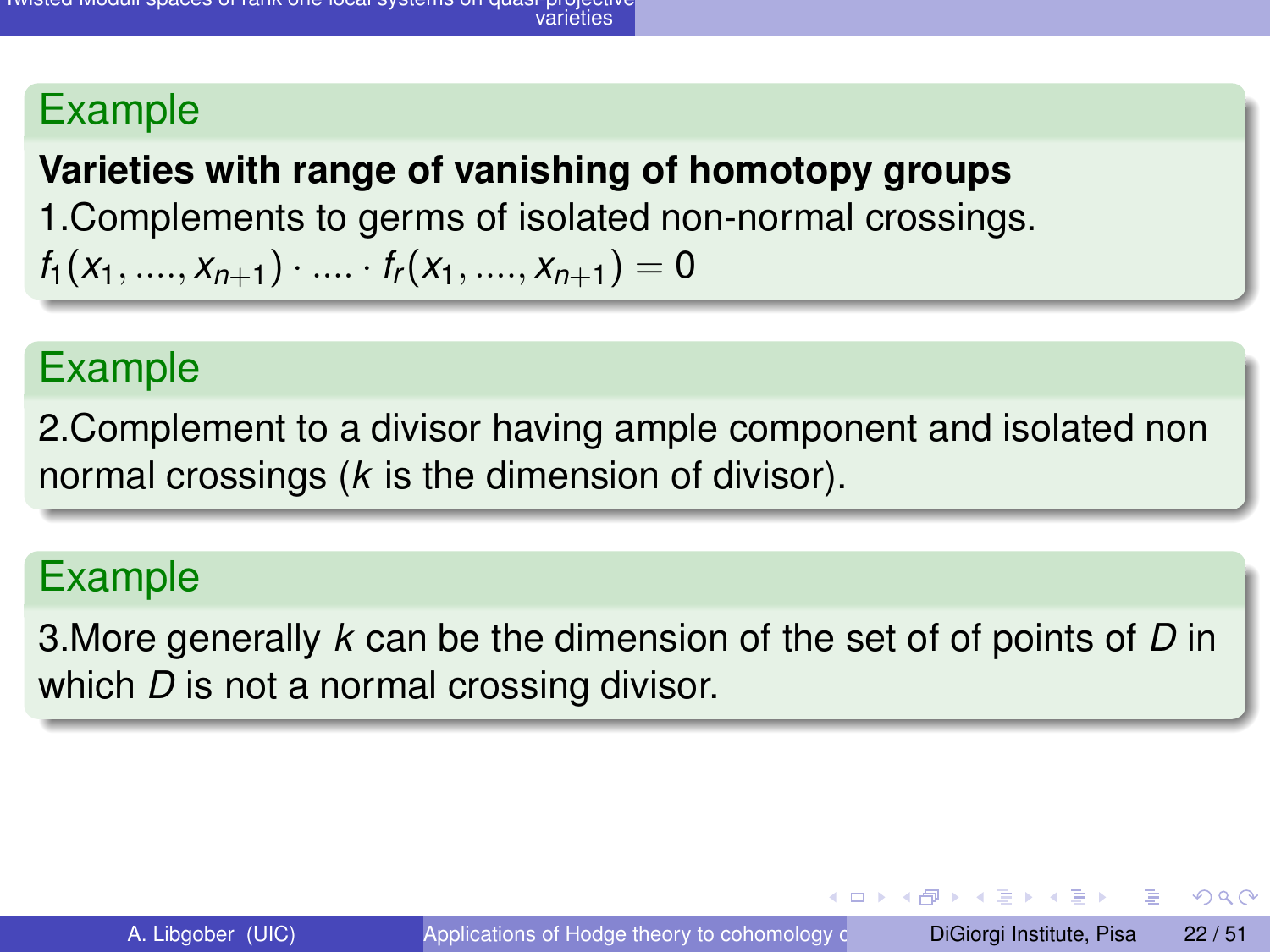**Hodge theory and local systems**  $Let \rho : \pi_1(X) \to U_N$  be *N-dimensional unitary representation. There exist a locally trivial bundle*  $\vee$  *of rank N on*  $\overline{X}$  *such that and meromorphic connection* 

 $\nabla: \mathcal{V} \rightarrow \Omega^1_{\overline{X}}(\textit{logD}) \otimes \mathcal{V}$ 

*for which restriction on X is flat with holonomy*  $\rho : \pi_1(X) \to U_n$ 

 $\Omega$ 

化重新分离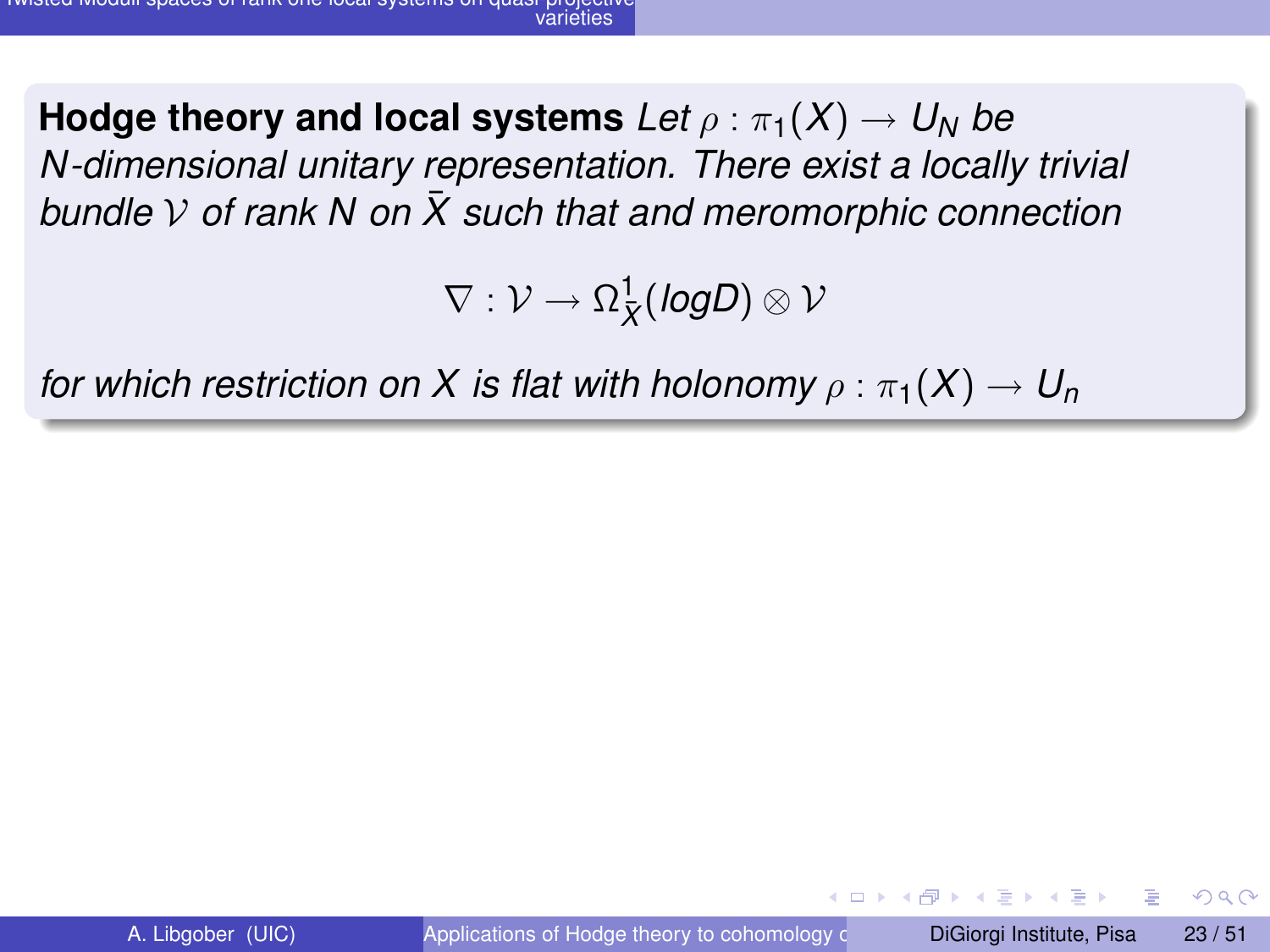**Hodge theory and local systems**  $Let \rho : \pi_1(X) \to U_N$  be *N-dimensional unitary representation. There exist a locally trivial bundle*  $\vee$  *of rank N on*  $\overline{X}$  *such that and meromorphic connection* 

 $\nabla: \mathcal{V} \rightarrow \Omega^1_{\overline{X}}(\textit{logD}) \otimes \mathcal{V}$ 

*for which restriction on X is flat with holonomy*  $\rho : \pi_1(X) \to U_n$ 

*Extension* V *is* **NOT** *unique but can be specified by requiring that the eigenvalues* ξ *of residues of connection along each component satisfy:*

 $0 \leq Re \xi \leq 1$ 

*(such canonical extension is called Deligne extension of bundle of connection)*

 $\Omega$ 

 $(0,1)$   $(0,1)$   $(0,1)$   $(1,1)$   $(1,1)$   $(1,1)$   $(1,1)$   $(1,1)$   $(1,1)$   $(1,1)$   $(1,1)$   $(1,1)$   $(1,1)$   $(1,1)$   $(1,1)$   $(1,1)$   $(1,1)$   $(1,1)$   $(1,1)$   $(1,1)$   $(1,1)$   $(1,1)$   $(1,1)$   $(1,1)$   $(1,1)$   $(1,1)$   $(1,1)$   $(1,1$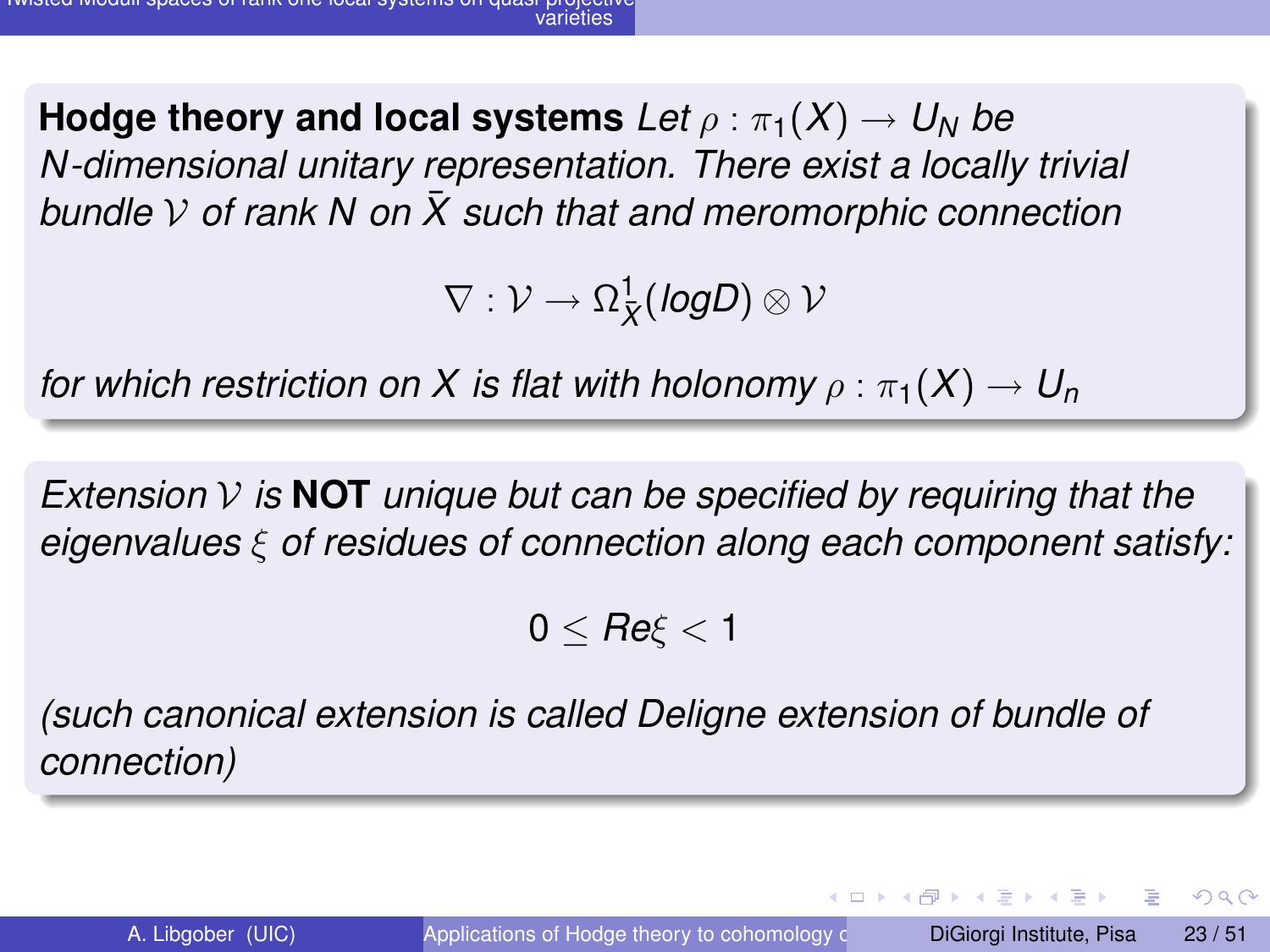*(Deligne-Timmerscheidt)* **Hodge filtration** *Let X be a smooth quasi-projective variety and*  $V$  *be a unitary local system. Let*  $\overline{V}$  *be Deligne extension of logarithmic with holonomy* ρ*. Then there is spectral sequence:*

$$
H^p(\Omega^q(log D) \otimes \bar{\mathcal{V}}) \Rightarrow H^{p+q}(X,\rho)
$$

*This spectral sequence degenerates in term E*<sup>1</sup> *and resulting filtration (called Hodge filtration) is functorial with respect to holmorphic maps and is independent of compactification.*

イロト イ押 トイラト イラト

 $\Omega$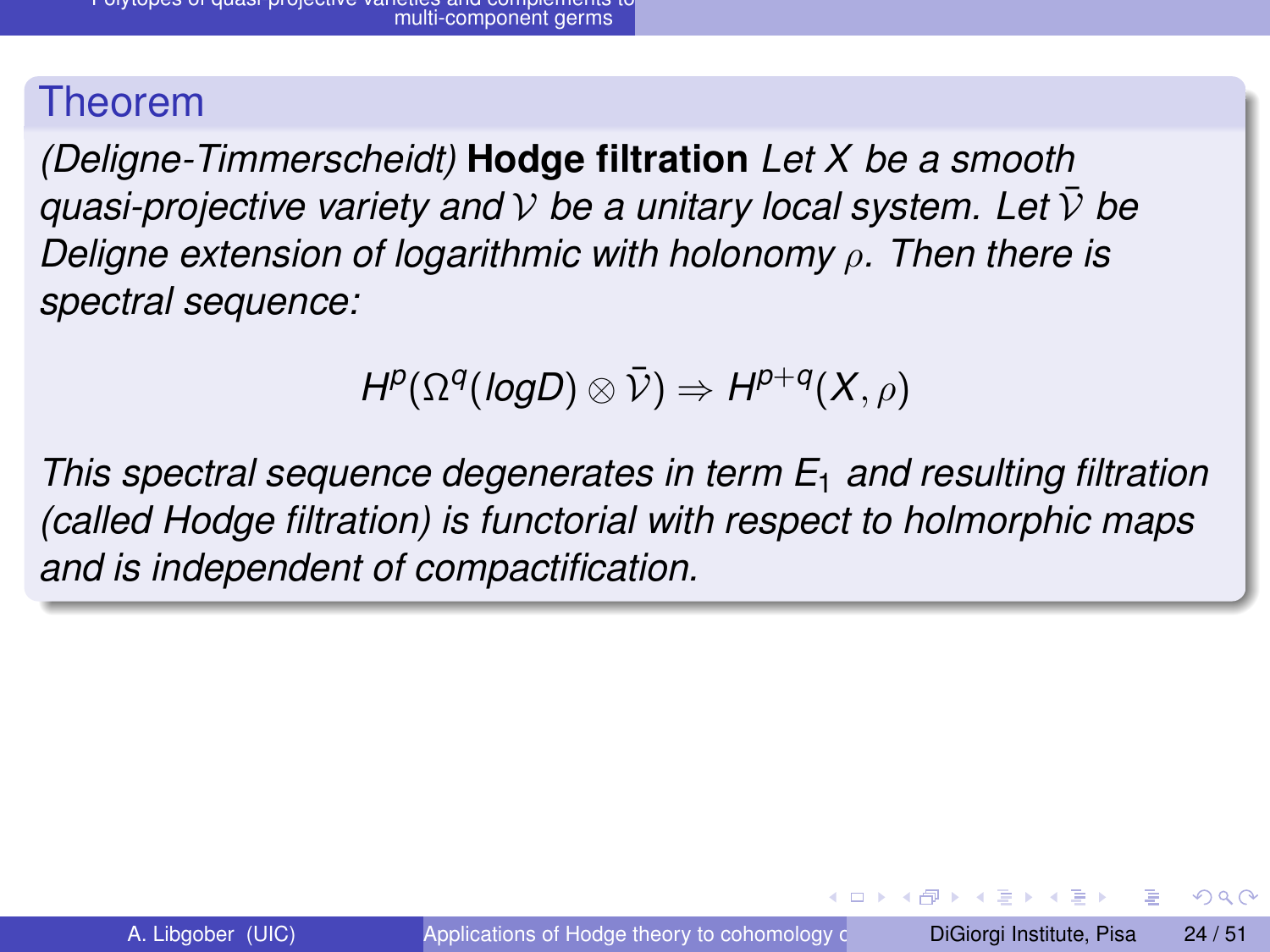*(Deligne-Timmerscheidt)* **Hodge filtration** *Let X be a smooth quasi-projective variety and*  $\mathcal V$  *be a unitary local system. Let*  $\bar{\mathcal V}$  *be Deligne extension of logarithmic with holonomy* ρ*. Then there is spectral sequence:*

$$
H^p(\Omega^q(log D) \otimes \bar{\mathcal{V}}) \Rightarrow H^{p+q}(X,\rho)
$$

*This spectral sequence degenerates in term E*<sup>1</sup> *and resulting filtration (called Hodge filtration) is functorial with respect to holmorphic maps and is independent of compactification.*

## **Remarks**

1. Deligne's situation:  $\rho$  is trivial, one-dimensional representation.

 $\Omega$ 

 $(0,1)$   $(0,1)$   $(0,1)$   $(1,1)$   $(1,1)$   $(1,1)$   $(1,1)$   $(1,1)$   $(1,1)$   $(1,1)$   $(1,1)$   $(1,1)$   $(1,1)$   $(1,1)$   $(1,1)$   $(1,1)$   $(1,1)$   $(1,1)$   $(1,1)$   $(1,1)$   $(1,1)$   $(1,1)$   $(1,1)$   $(1,1)$   $(1,1)$   $(1,1)$   $(1,1)$   $(1,1$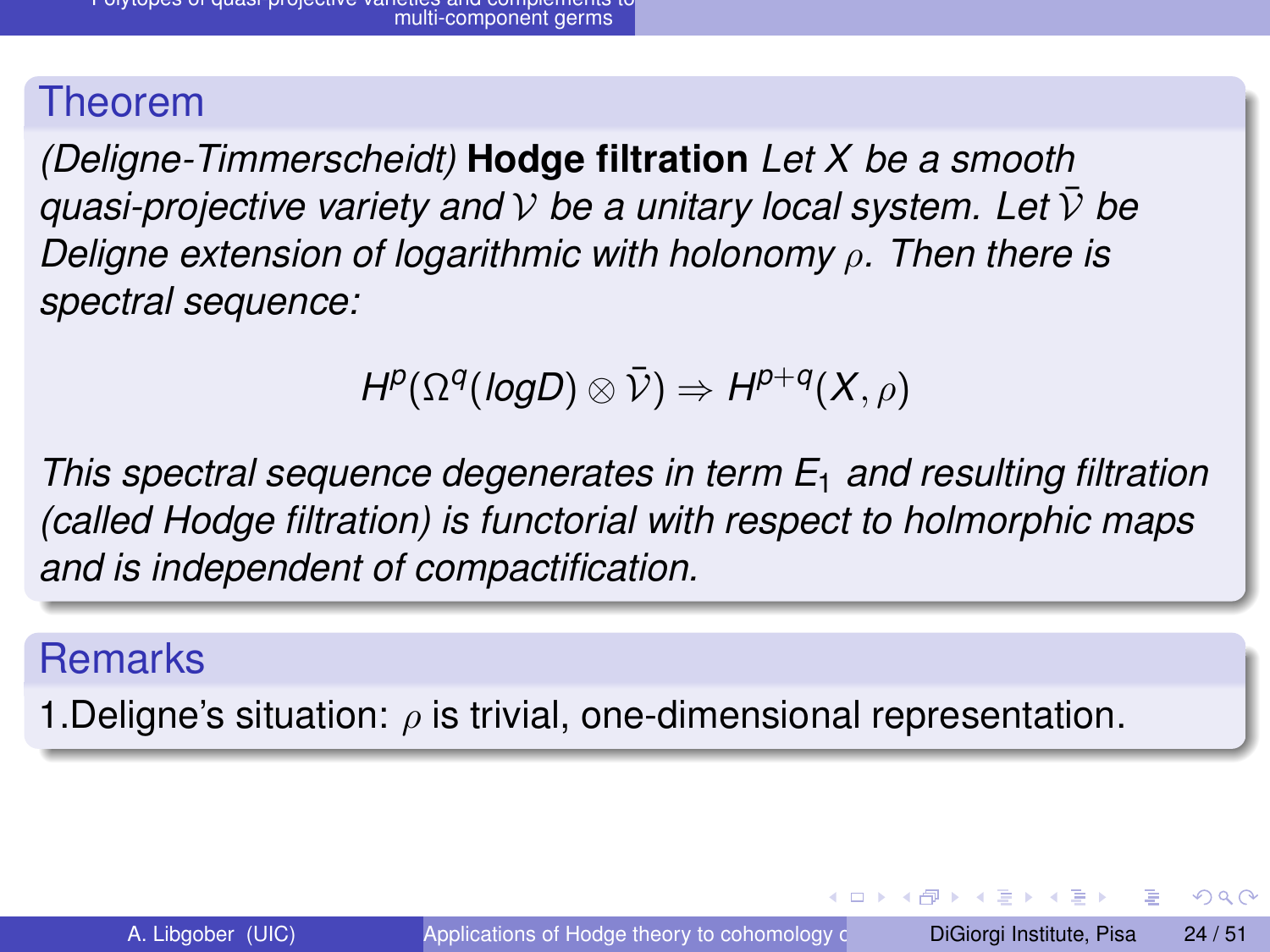*(Deligne-Timmerscheidt)* **Hodge filtration** *Let X be a smooth quasi-projective variety and*  $\mathcal V$  *be a unitary local system. Let*  $\bar{\mathcal V}$  *be Deligne extension of logarithmic with holonomy* ρ*. Then there is spectral sequence:*

$$
H^p(\Omega^q(log D) \otimes \bar{\mathcal{V}}) \Rightarrow H^{p+q}(X,\rho)
$$

*This spectral sequence degenerates in term E*<sup>1</sup> *and resulting filtration (called Hodge filtration) is functorial with respect to holmorphic maps and is independent of compactification.*

## **Remarks**

1. Deligne's situation:  $\rho$  is trivial, one-dimensional representation.

*2.Also true in the case X is a complement in a small ball to a germ of a divisior with several irreducible componenets.*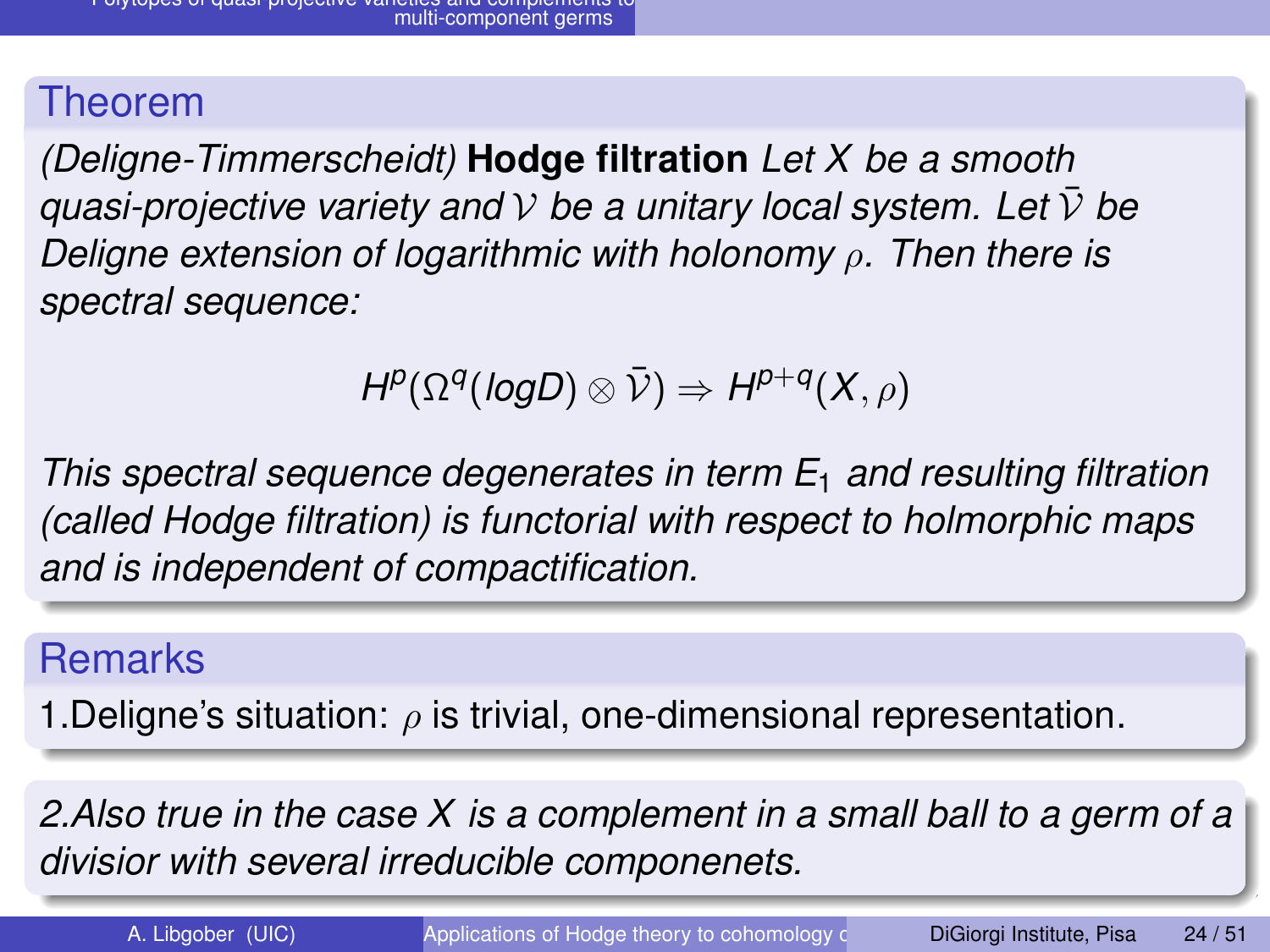## **Twisted jumping polytopes:**

*Let X be a quasiprojective manifold without non-trivial rank one local systems on a non singular compactification,*  $\rho : \pi_1(X) \to U_N$  *be a N*-dimensional unitary representation,  $Char_{1}(X)$  be the torus of *characters of the fundamental group and Char*  $u_{\pi_1}(X)$  *be the subgroup of unitary characters. Let* U *be the fundamental domain of*

 $\pi_1$ (*Char*<sup>*u*</sup> $\pi_1$ (*X*)) *acting on the universal cover Char*<sup>*u*</sup> $\pi_1$ (*X*) *of the torus Char*<sup> $u_{\pi_1}(X)$  *and exp* :  $\mathcal{U} \to$  *Char*<sup> $u_{\pi_1}(X)$  *be the universal covering map*</sup></sup> *Then*

$$
S_{\rho,I}^{n,p} = \{ \chi \in Char^{u}\pi_1(X) | \dim Gr_F^pH^n(V_\rho \otimes L_\chi) \geq I \}
$$

*is a finite union of polytopes in* U *i.e. the subsets, each of which is the set of solutions for a finite set of inequalities L* ≥ 0 *where L is a linear function* **with integer coefiicients if** ρ **is trvial***.*

E

 $\Omega$ 

 $(0,1)$   $(0,1)$   $(0,1)$   $(1,1)$   $(1,1)$   $(1,1)$   $(1,1)$   $(1,1)$   $(1,1)$   $(1,1)$   $(1,1)$   $(1,1)$   $(1,1)$   $(1,1)$   $(1,1)$   $(1,1)$   $(1,1)$   $(1,1)$   $(1,1)$   $(1,1)$   $(1,1)$   $(1,1)$   $(1,1)$   $(1,1)$   $(1,1)$   $(1,1)$   $(1,1)$   $(1,1$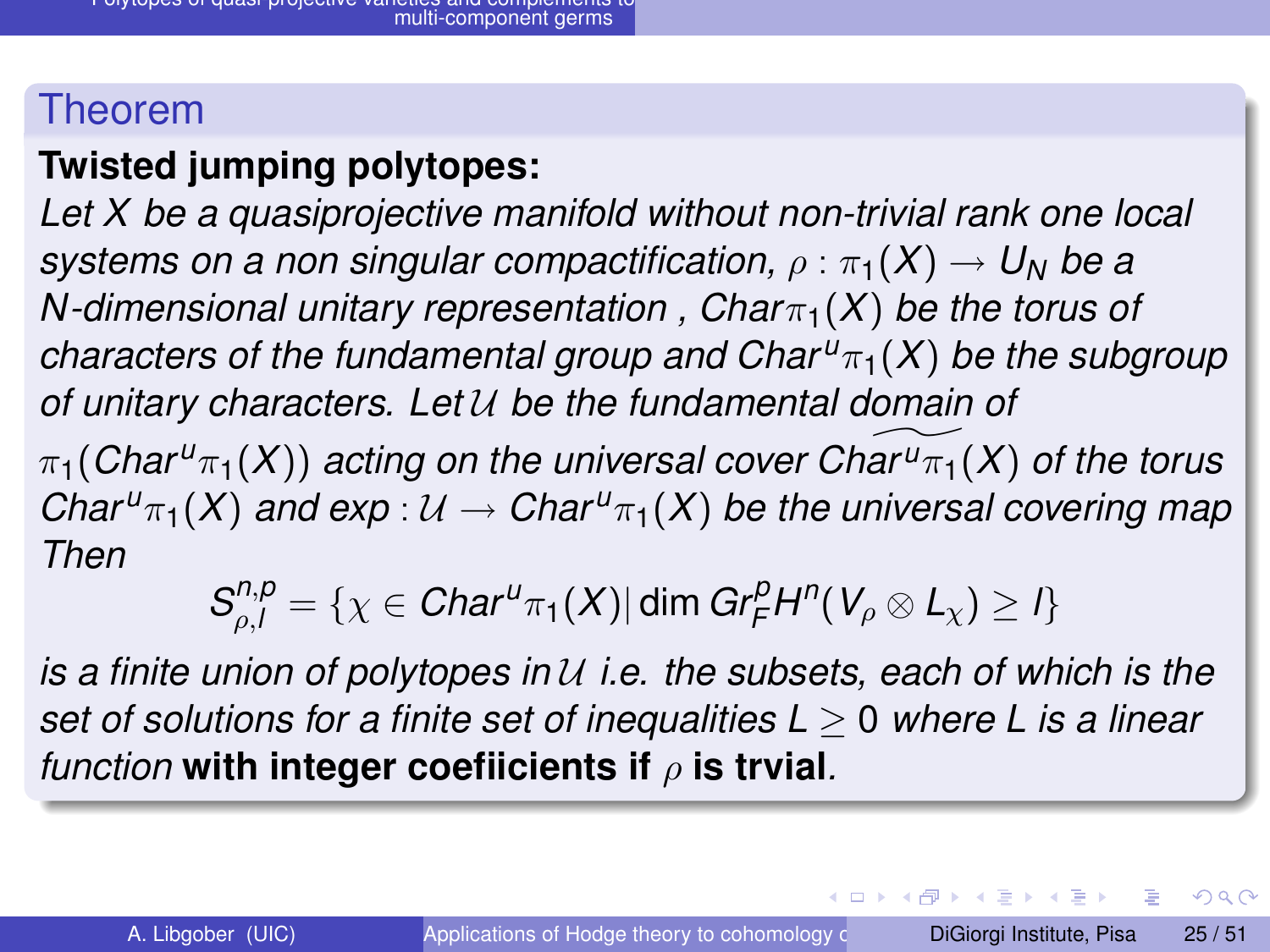Consider local case:  $X = B - (f(x_1, ..., x_{n+1} = 0))$  where f has an isolated singularity.  $\pi_1(X) = \mathbb{Z}$  *if*  $n > 1$ . Let  $\Delta(t)$  be characteristic polynomial of monodromy or equivalently "Alexander polynomial" of the link of  $f=0.$  Then  $\xi\in\mathbb{C}^*$  defines a  $L_\xi$  local system sending 1  $\rightarrow \xi.$ 

 $H^n(L_\xi) \neq 0$  *iff*  $\Delta(\xi) = 0$ 

$$
Gr_F^pH^n(L_\xi)\neq 0 \iff \xi=exp(2\pi i\alpha)
$$

where  $\alpha \in \mathbf{Q}, \alpha \in [a, a + 1]$  is element of spectrum of singularity  $f = 0$ and *a* is determined by *p*, *n*.

イロト イ押ト イヨト イヨトー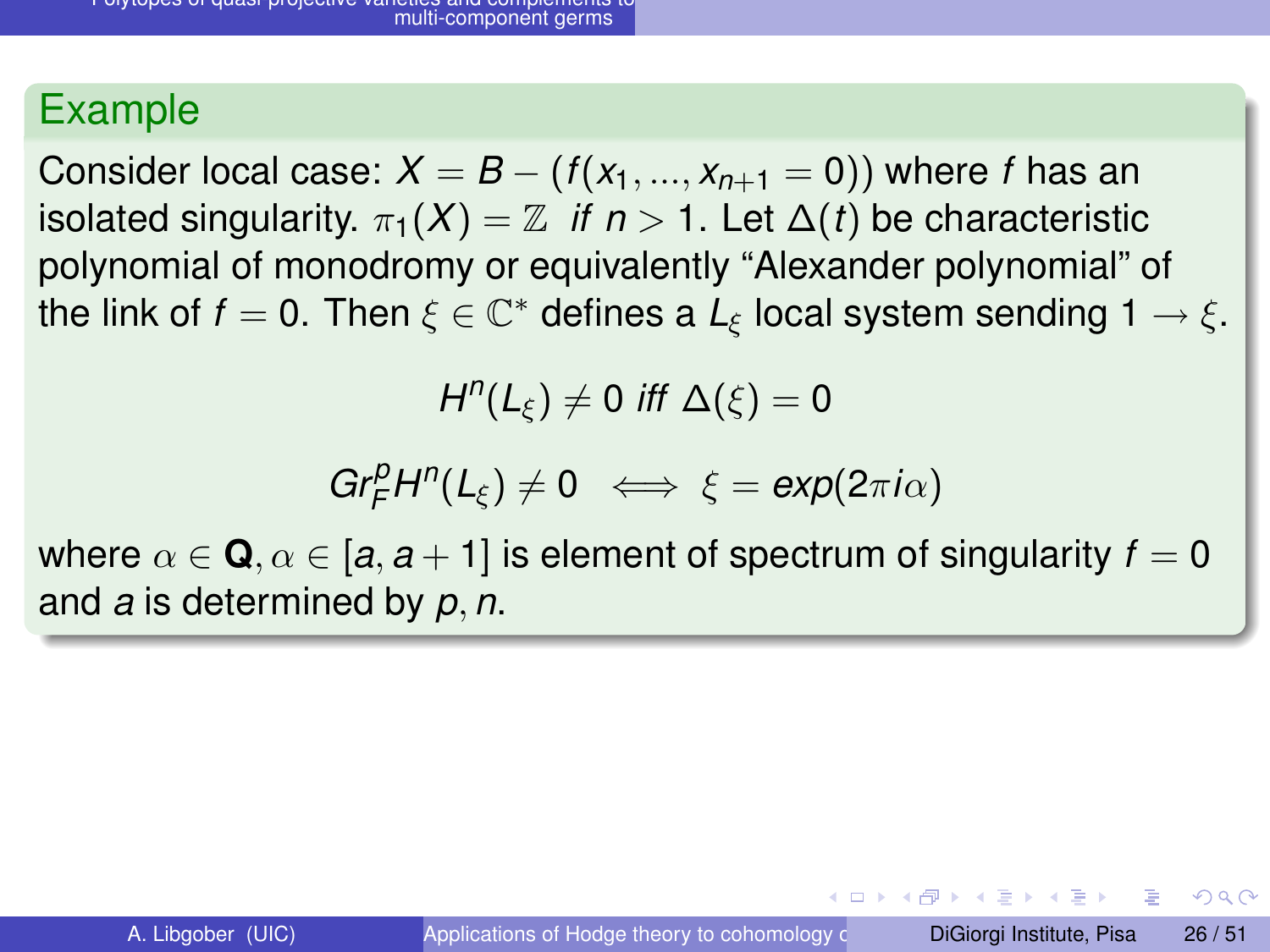Given a collection of germs  $f_1(x_1, ..., x_{n+1}), ..., f_r(x_1, ..., x_{n+1})$  of reduced local equations of divisors  $D_i = \mathsf{V}((f_i))$  at a point  $P \in X = \mathbf{C}^{n+1},$  one associates with each  $\phi \in \mathcal{O}_P$  the top degree form:

$$
\omega_{\phi}(j_1,...,j_r|m_1,....,m_r) =
$$

$$
f_1^{\frac{j_1-m_1+1}{m_1}} \cdot \ldots \cdot f_r^{\frac{j_r-m_r+1}{m_r}} \phi(x_1, ..., x_{n+1}) dx_1 \wedge \ldots \wedge dx_{n+1}
$$

on unramified covering  $X_{m_1,...,m_r}$  of  $X-\sum D_i$  with Galois group ⊕**Z**/*mi***Z**. One can think that *Xm*1,..,*m<sup>r</sup>* is subset of set of solutions:

$$
z_1^{m_1}=f_1(x_1,...,x_{n+1})...
$$

$$
z_r^{m_r}=f_r(x_1, \ldots, x_{n+1})
$$

 $\Omega$ 

イロト イ押ト イヨト イヨト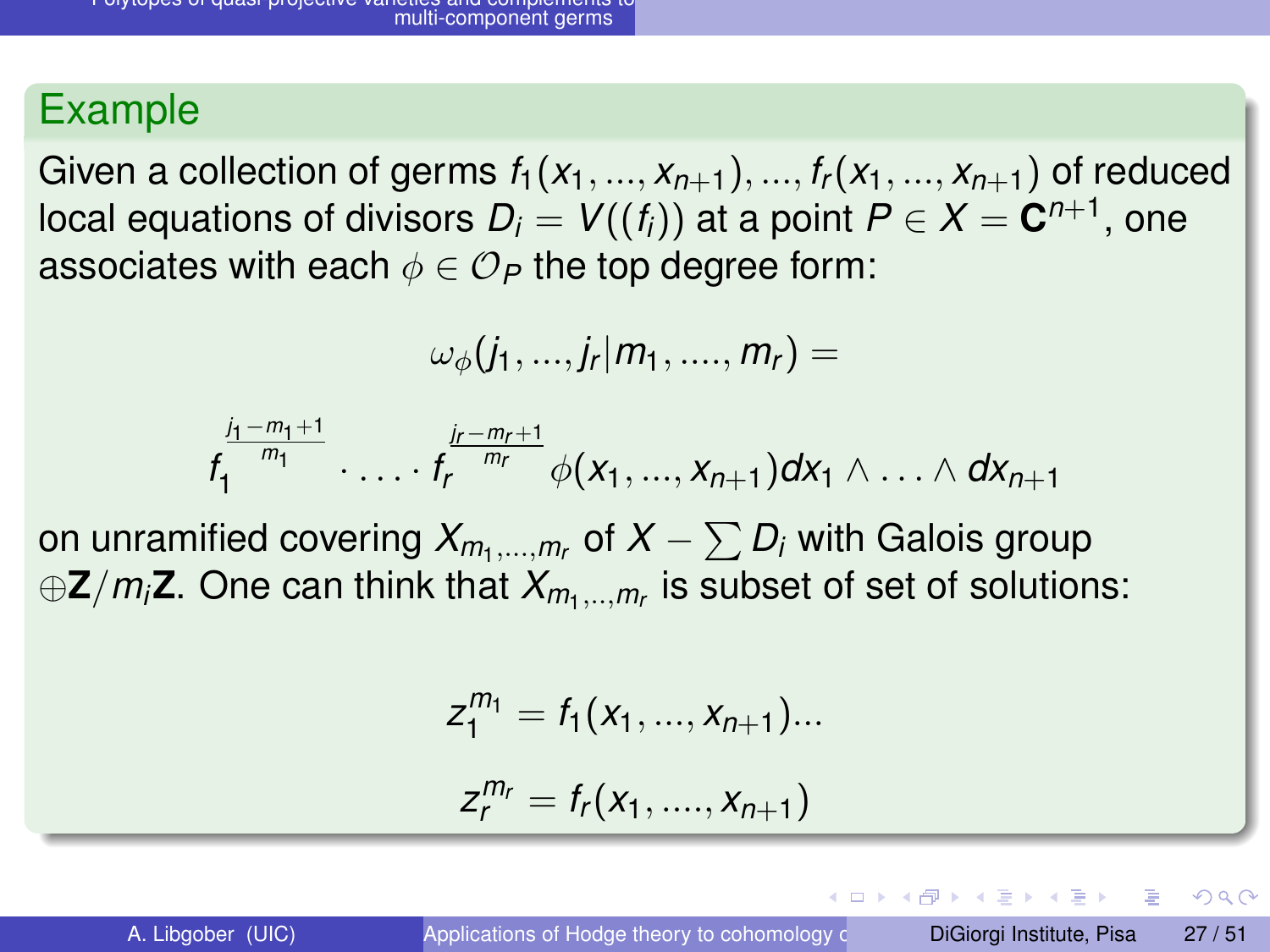• A form  $\omega_{\phi}$  extends to a holomorphic form on a resolution of singularities of a compactification  $\bar{X}_{m_1,...,m_r}$  of  $X_{m_1,...,m_r}$  iff  $(x_1,...,x_r) = (\frac{j_1+1}{m_1},....,\frac{j_r+1}{m_r}) \in {\bf R}^r$  satisfies a system of linear  $m_p$   $(m_1, ..., m_r)$   $(m_{m_1}, ..., m_r)$   $\subset$  **n** salishes a system inequalities i.e. belongs to a polytope  $\mathcal{P}(\phi | f_1, ..., f_r)$ .

 $\Omega$ 

 $A \equiv 0.4 \equiv$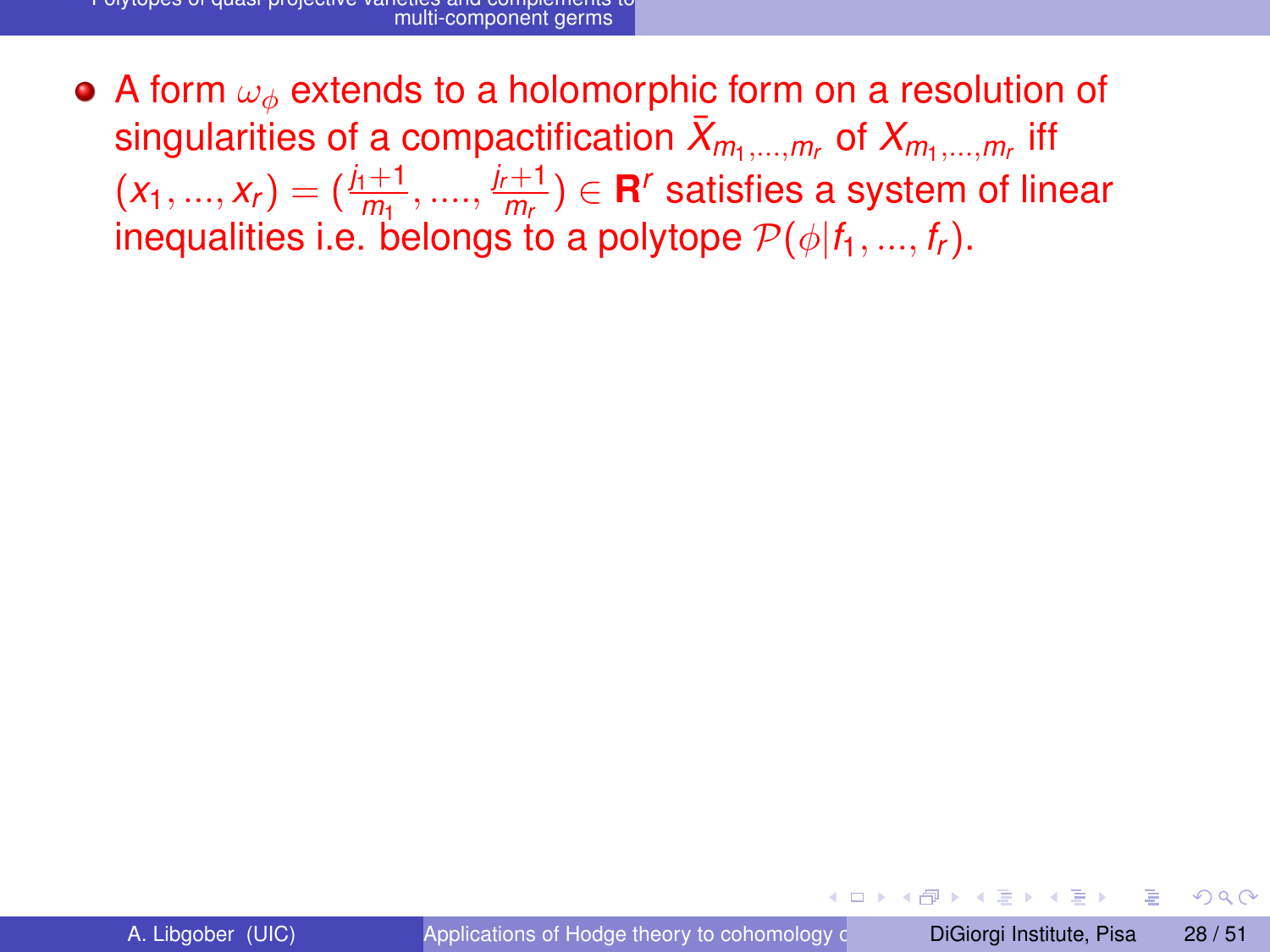This system can be obtained in terms of a log-resolution  $\pi$  :  $Y \rightarrow X$  of principal ideals  $(f_1), ..., (f_r)$  as above using resolution of  $\bar{X}_{m_1,...,m_r}$  which is the resolution of quotient singularities of the normalization of  $\bar{X}_{m_1,...,m_r} \times_X Y$ . This leads to the following explicit collection of inequalities defining  $\mathcal{P}(\phi|f_1, ..., f_r)$ 

$$
\sum_{i=1}^r \alpha_{i,j}(1-x_i) \leq \kappa_j + 1 + e_j(\phi) \text{ for } 1 \leq j \leq N.
$$

is the multiplicity of  $\pi^*(\phi)$  along  $E_j$ ).

 $\Omega$ 

化重压 不重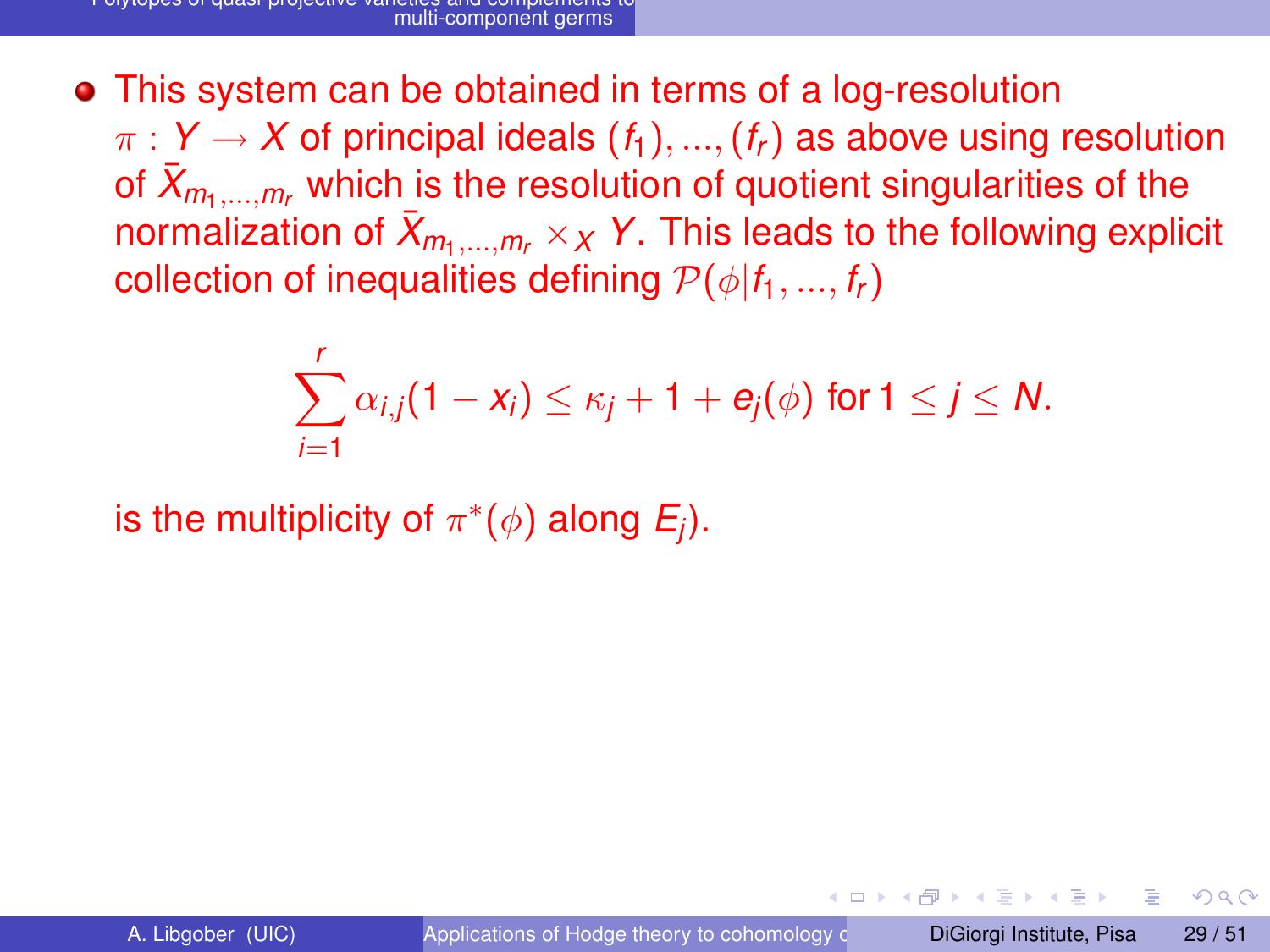#### **Remarks**

1. For a polytope  $\mathcal{P}(\phi_0|f_1, ..., f_r)$ , the germs  $\phi$  such that the corresponding form extends as a holomorphic form for all  $\frac{j_1+1}{m_1}$  $\frac{j_{1}+1}{m_{1}}, \ldots, \frac{j_{r}+1}{m_{r}}$  $\overline{m_r}$ )  $\in \mathcal{P}(\phi_0|f_1,...,f_r)$  form an ideal  $\mathcal{A}(\mathcal{P}(\phi_0|f_1,...,f_r))$  in the local ring of *P* (ideal of quasi-adjunction).

 $\Omega$ 

 $\mathcal{A}$   $\overline{\mathcal{B}}$   $\rightarrow$   $\mathcal{A}$   $\overline{\mathcal{B}}$   $\rightarrow$   $\mathcal{A}$   $\overline{\mathcal{B}}$   $\rightarrow$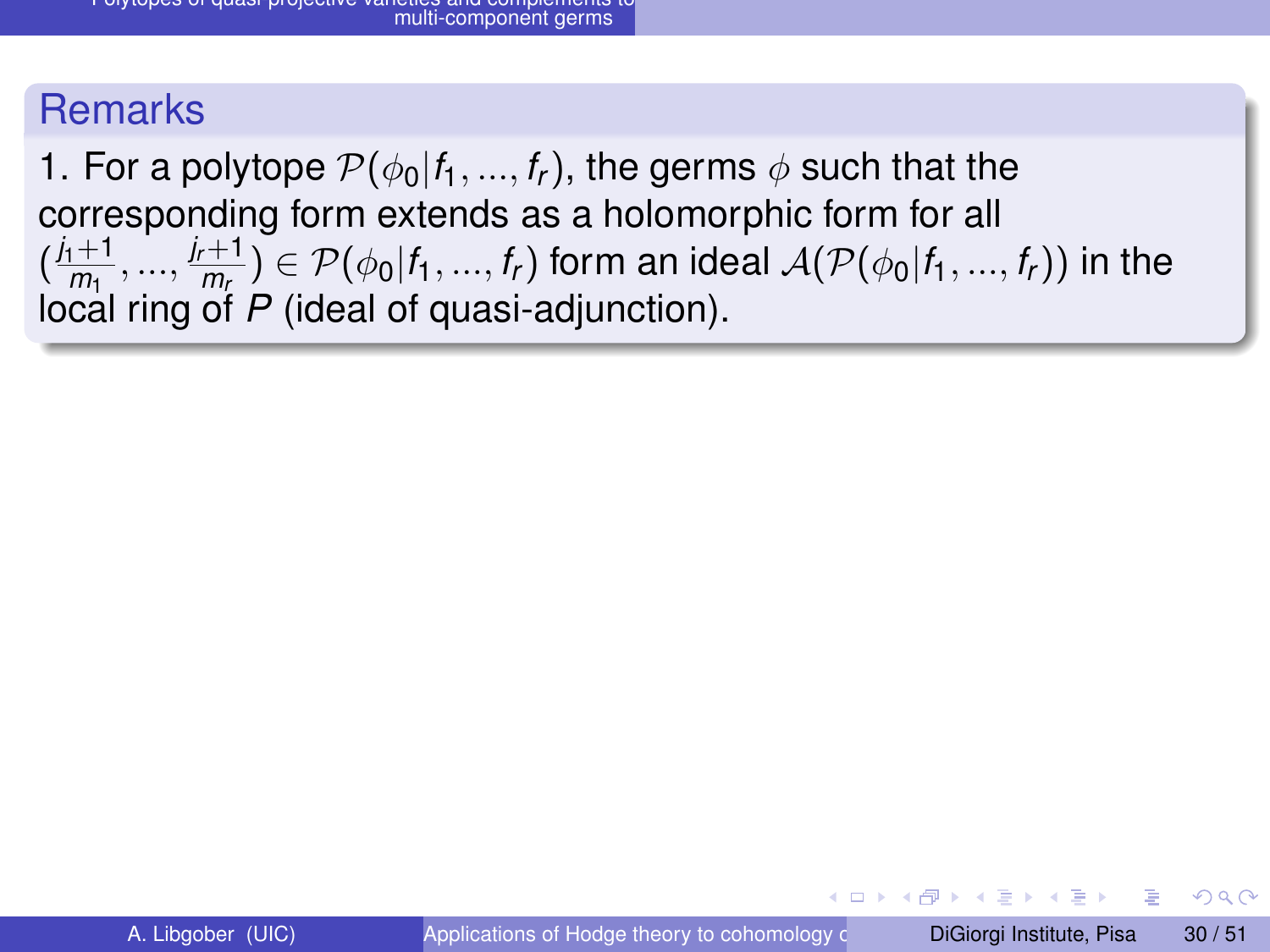### **Remarks**

1. For a polytope  $\mathcal{P}(\phi_0|f_1,...,f_r)$ , the germs  $\phi$  such that the corresponding form extends as a holomorphic form for all  $\frac{j_1+1}{m_1}$  $\frac{j_{1}+1}{m_{1}}, \ldots, \frac{j_{r}+1}{m_{r}}$  $\overline{m_r}$ )  $\in \mathcal{P}(\phi_0|f_1,...,f_r)$  form an ideal  $\mathcal{A}(\mathcal{P}(\phi_0|f_1,...,f_r))$  in the local ring of *P* (ideal of quasi-adjunction).

*2. One has*

$$
\pi_1(B-(f_1\cdot\ldots\cdot f_r=0))=\mathbb{Z}^r
$$

$$
Char_{B-(f_1...f_r=0)}^U=U(1)^r
$$

*Polytope*  $\mathcal{P}(\phi_0|f_1, ..., f_r)$  *is one of jumping polytops, specifically jumping for Gr* $_{F}^{0}H^{n}(L_{\chi})$ 

 $\Omega$ 

イロト イ押ト イヨト イヨトー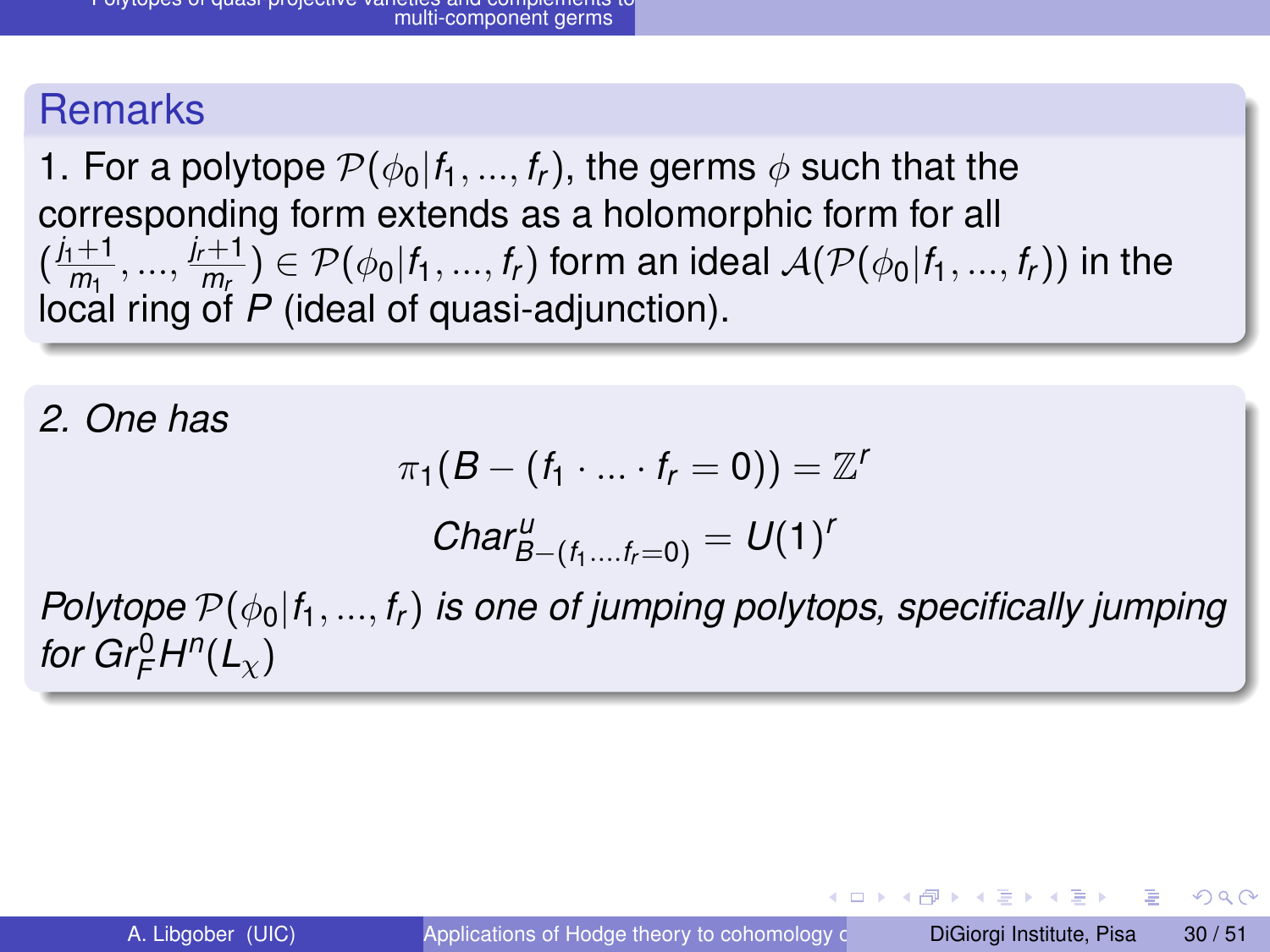*3. The ideal of quasi-adjunction* (*j*1, ..., *j<sup>r</sup>* , |*m*1, ..., *mr*) *coincides with the multiplier ideal of the divisor*  $\sum \lambda_i(f_i)$  *where*  $\lambda_i = 1 - \frac{j_i+1}{m_i}$ *. (In the case r* = 1, the collection of polytopes of quasi-adjunction becomes the *collection of jumping coefficients of multiplier ideals. In this case, if the singularity of f is isolated, this collection coincides with the subset of spectrum of singularity in interval* [0, 1]*).*

 $\Omega$ 

 $\mathcal{A}$   $\overline{\mathcal{B}}$   $\rightarrow$   $\mathcal{A}$   $\overline{\mathcal{B}}$   $\rightarrow$   $\mathcal{A}$   $\overline{\mathcal{B}}$   $\rightarrow$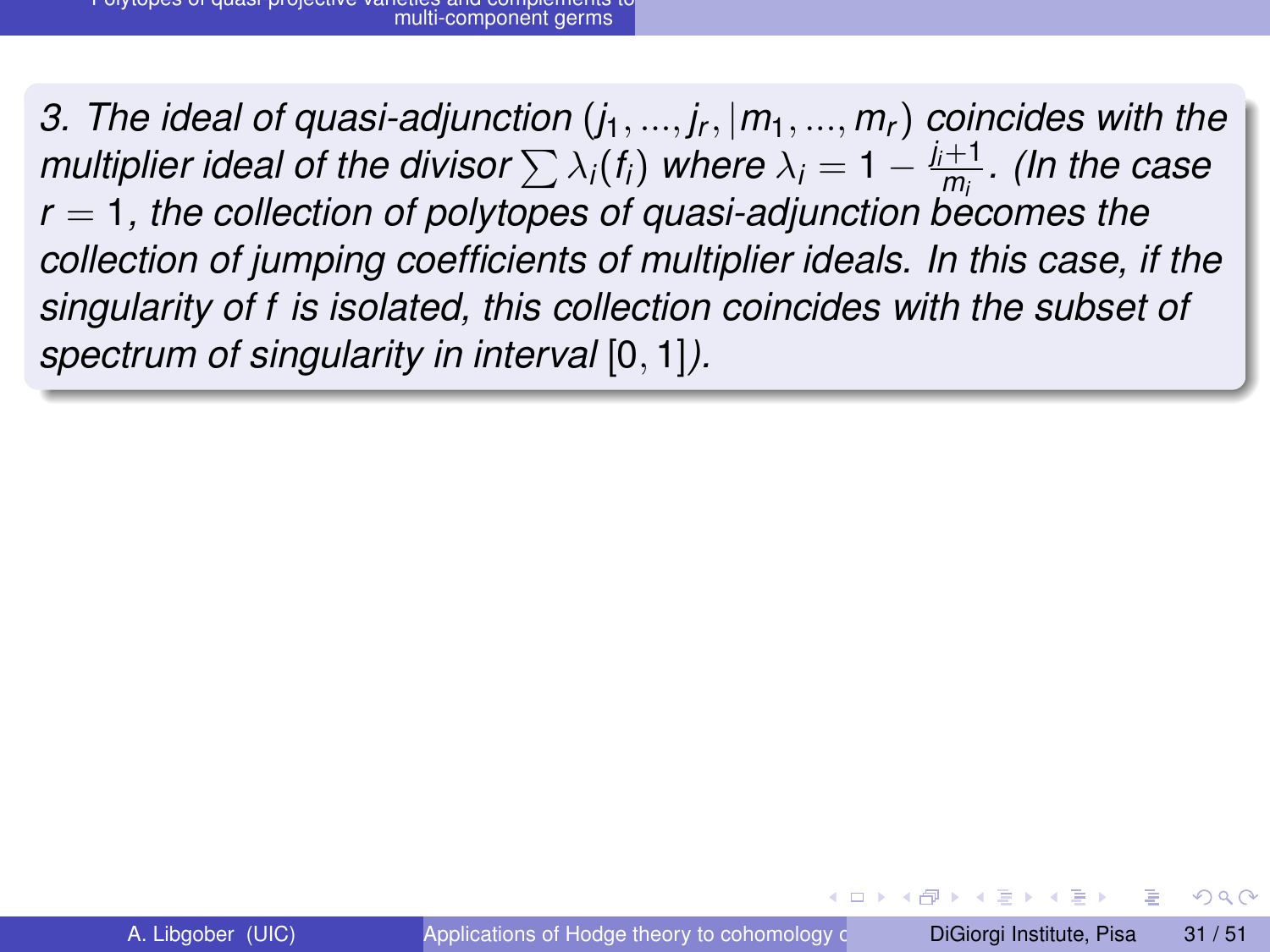Polytopes of quasi-projective varieties and complements to multi-component germs



Polytopes of quasiadjunction for  $(x^{2}+y^{3})(x^{3}+y^{2})$ 

 $-0.11 - 1.5$ 

重

 $299$ 

御き メミメメミン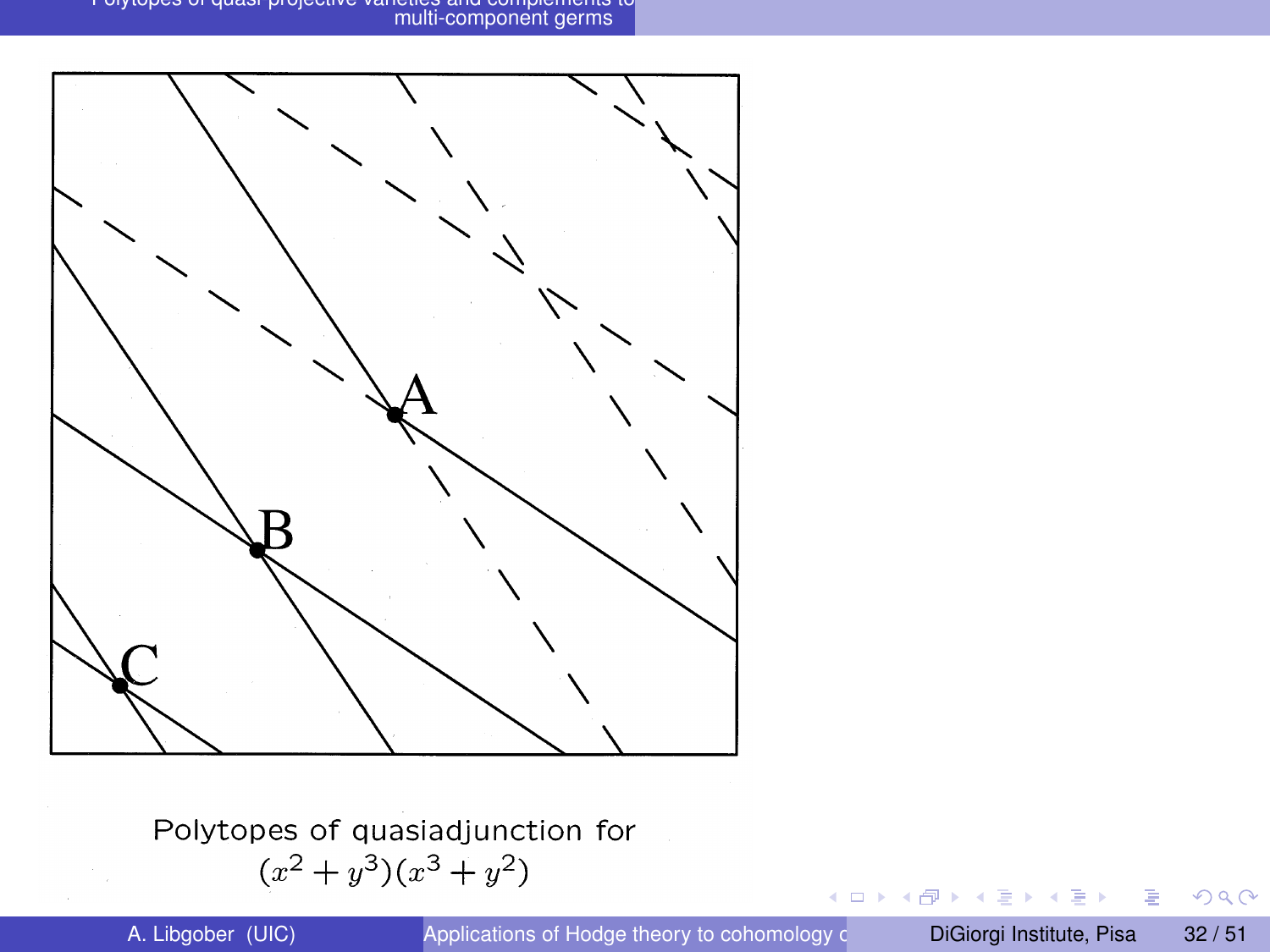*The map exp* :  $[0, 1]^r \to U(1)^r$  takes solid lines  $2u + 3v = 1/2, 3/2, 5/2$ *and* 3*u* + 2*v* = 1/2, 3/2, 5/2 *into union of segments. Zariski closure is the zero set of the multivariable Alexander polynomial:*

 $(t_1^2 t_2^3 + 1)(t_1^3 t_2^2 + 1) = 0$ 

*Multivariable Alexander polynomial has expression in terms of resolution of singularity*  $f_1(x, y) \dots f_r(x, y)$  *with exeptional curves E*1, ...*E<sup>k</sup>*

 $\Pi(t_1^{m_1}$  $\frac{1}{1}^{m_{1,j}} \cdot ... \cdot t_r^{m_{r,j}} - 1$ ) $^{\chi(E_i^0)}$ 

where  $m_{i,j}$  is the multiplicity of pull back of  $f_i$  along  $E_j$ ,  $E_i^0$  is subset of *point in E<sup>i</sup> which are non-singular on exceptional set.*

*In this example there are 4 exceptional curves with non zero euler characteristic.*

в

 $\Omega$ 

 $(0,1)$   $(0,1)$   $(0,1)$   $(1,1)$   $(1,1)$   $(1,1)$   $(1,1)$   $(1,1)$   $(1,1)$   $(1,1)$   $(1,1)$   $(1,1)$   $(1,1)$   $(1,1)$   $(1,1)$   $(1,1)$   $(1,1)$   $(1,1)$   $(1,1)$   $(1,1)$   $(1,1)$   $(1,1)$   $(1,1)$   $(1,1)$   $(1,1)$   $(1,1)$   $(1,1)$   $(1,1$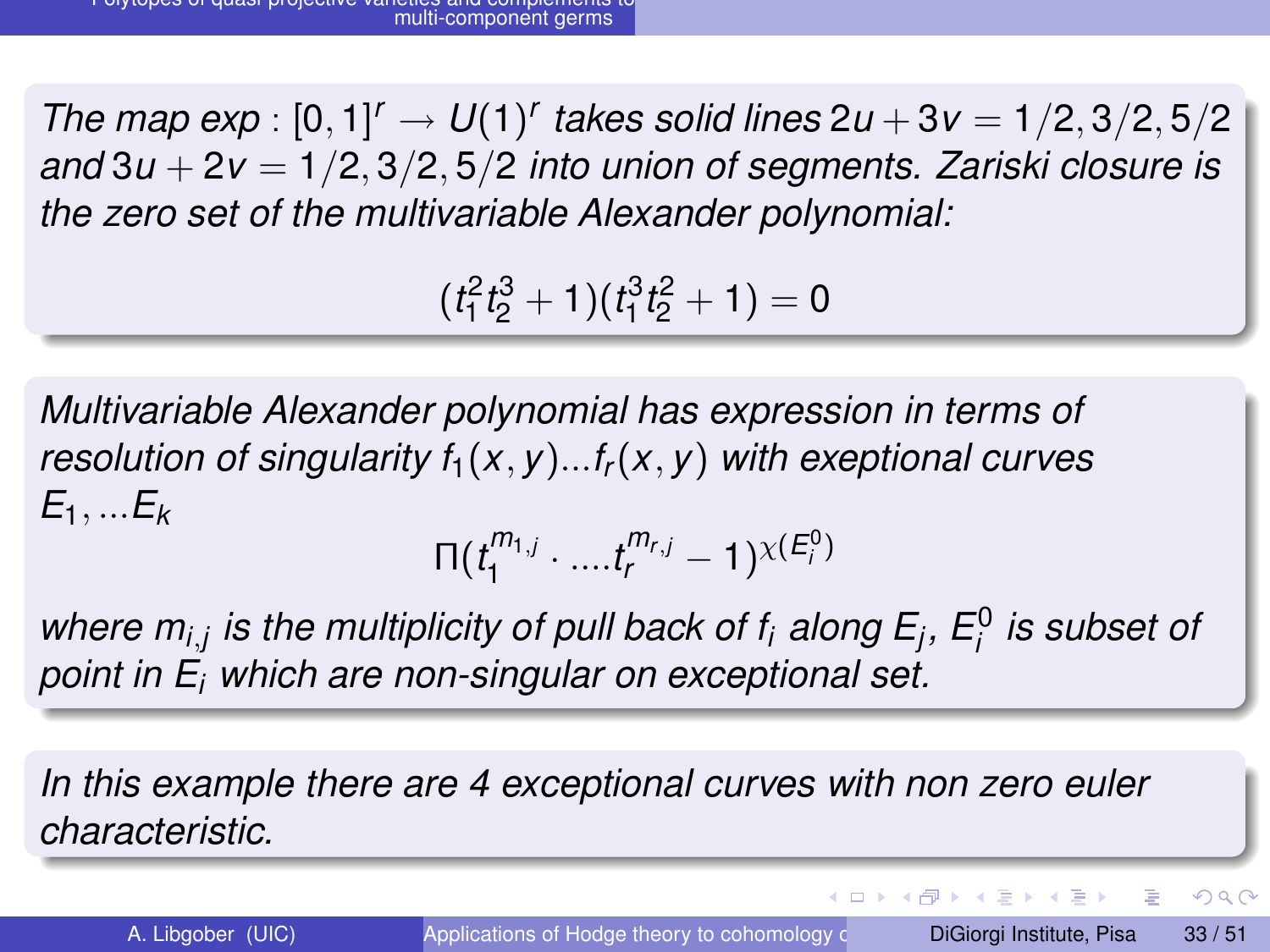Polytopes of quasi-projective varieties and complements to multi-component germs



Polytopes of quasiadjunction for  $(x^{2}+y^{5})(x^{5}+y^{2})$ 

 $(1 - 1)$ 

A P

重

 $299$ 

 $A \equiv 0.4 \equiv$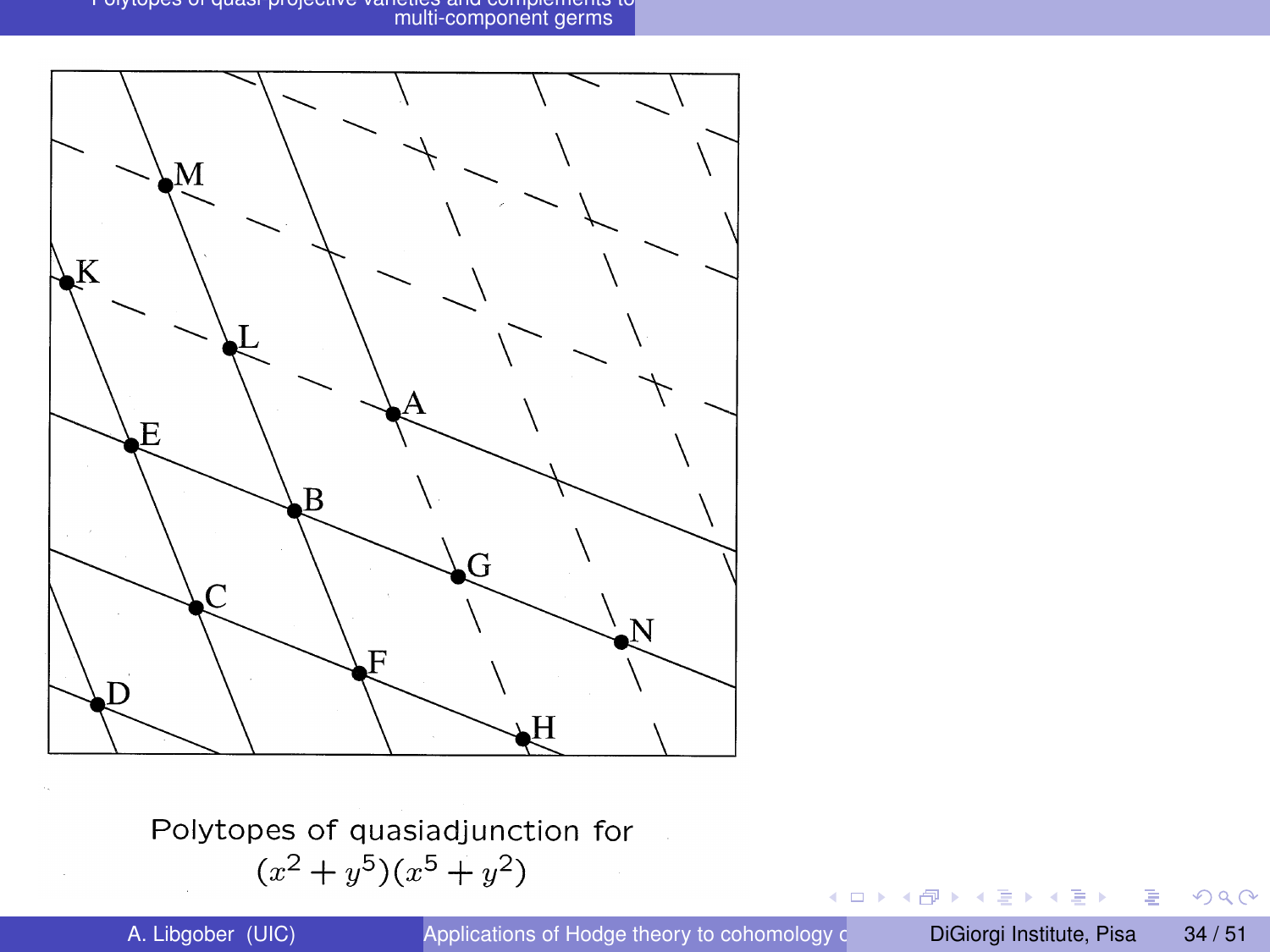*The map exp* :  $[0, 1]^r \rightarrow U(1)^r$  takes solid lines into union of segments. *Zariski closure is the zero set of the Alexander polynomial:*

 $(t_1^2 t_2^5 + 1)(t_1^5 t_2^2 + 1) = 0$ 

 $\Omega$ 

イロト イ押ト イヨト イヨ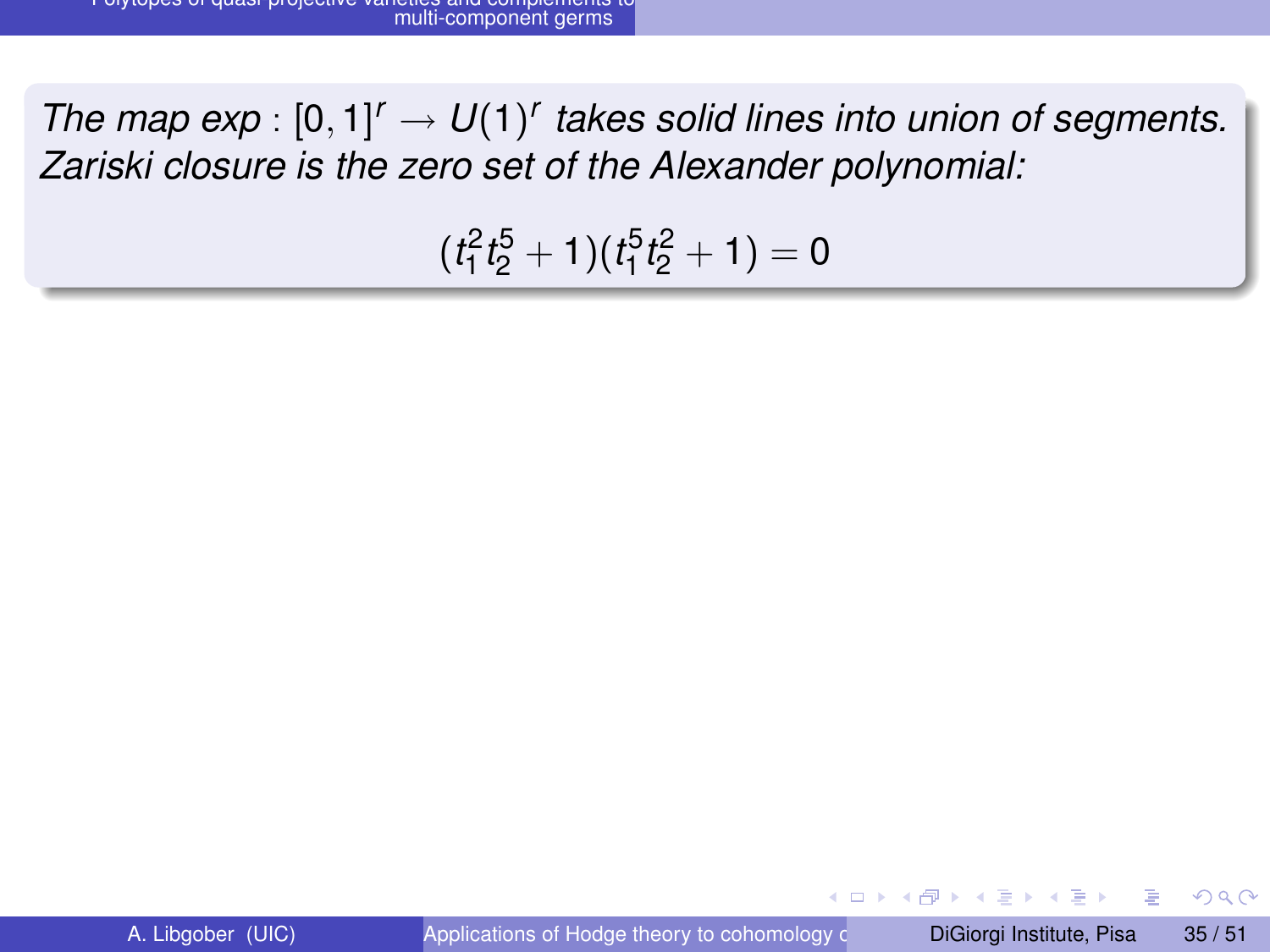**Relation between local and global polytopes quasi-adjunction** *Let D be divisor with isolated non normal crossings in* **C** *n*+1 *(transversal to hyperplane at infinity) Let r be the number of components of D. Let B<sup>P</sup> be a small ball about P* ∈ C *n*+1 *. For each non-normal crossings P one has surjection:*

$$
Char_{\pi_1}(\mathbb{C}^{n+1}-D)\rightarrow Char_{\pi_1}(B_P-B_P\cap D)
$$

 $\mathcal{L}$ *et*  $b_P = r k \pi_1 (B_P - B_P \cap D), b = r k \pi_1 (\mathbb{C}^{n+1} - D)$   $\mathcal{L}$ *et*  $\pi_P : [0,1]^{b_P} \rightarrow [0,1]^b$  induced map of universal covers of subgroups of *unitary characters. Then each global polytope of quasi-adjunction defines a non empty local polytope of quasi-adjunction. Vice-versa: Collection of local polytopes of quasi-adjunction (i.e. local jumping polytopes for each non-normal crossing point) yields a global polytope iff certain linear system of divisors correspodning to chosen polytopes is superabundant.*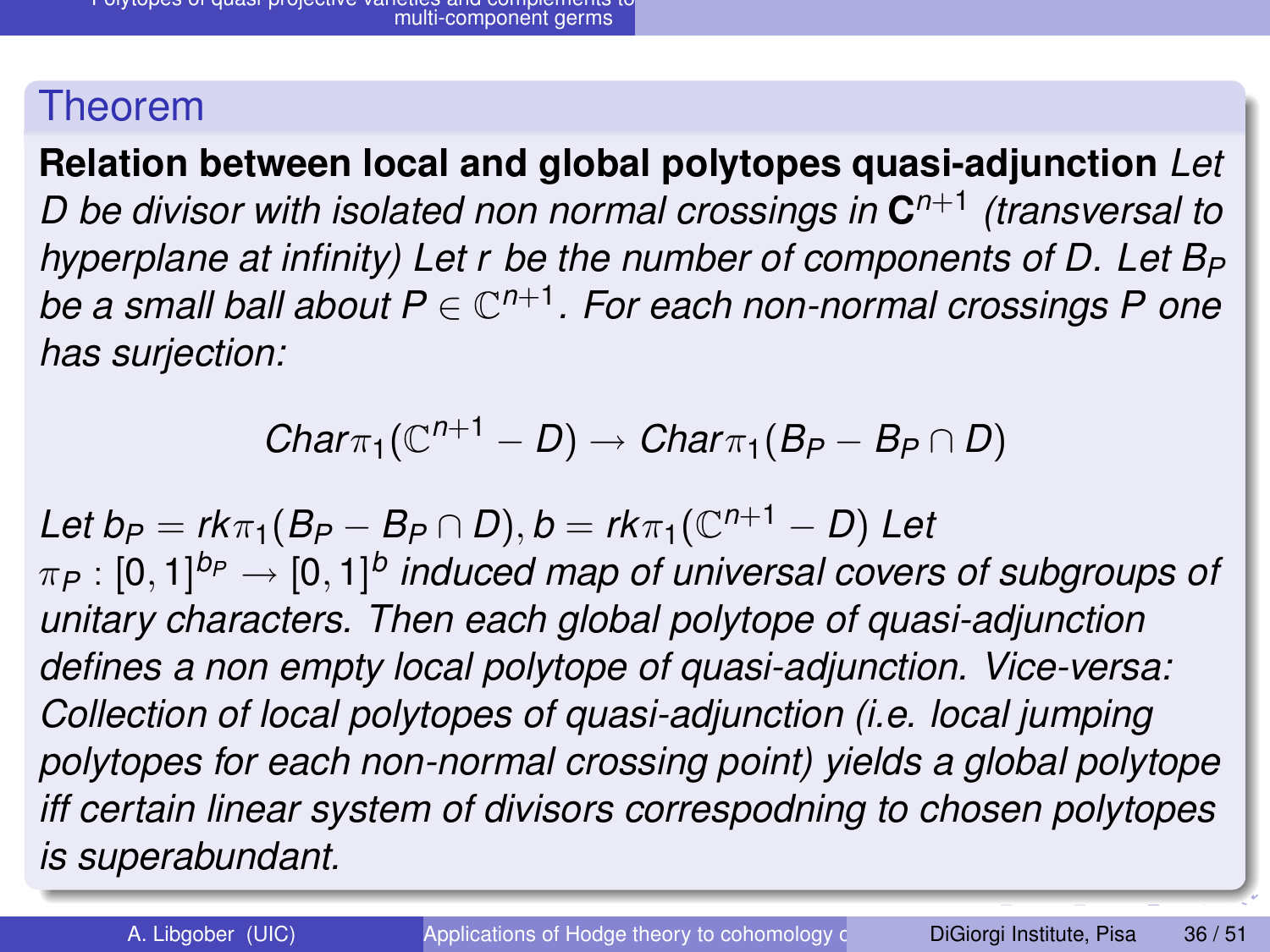Arrangements of lines with triple points in  $\mathbb{C}^2$ .

Consider an arrangement of *r* lines with triple and double poitns only. Polytopes belong to the cube  $I'$   $(I = [0, 1])$ . Local polytopes of  $l_1 l_2 l_3 = 0$  is  $x_1 + x_2 + x_3 = 1$  (zero set of Alexander polynomial is  $t_1 t_2 t_3 = 1$ ). Global polytopes correspond to collections *S* of triple points and are sets of solutions to system of equations

$$
x_{i_1}+x_{i_2}+x_{i_3}=1
$$

where triples  $(i_1, i_2, i_3)$  are indices of lines forming a tripe point in *S*. Such polytope is actual polytopes iff  $dim H^1({\bf P}^2,\mathcal{I}_\mathcal{S}(r-3-r/3))>0$ (sheaf of germs of sections of  $\mathcal{O}_{\mathbf{p}2}$  which belong to maximal ideals of points which are triple points in collection *S*.)

 $\Omega$ 

 $(0.123 \times 10^{-14} \text{ m}) \times 10^{-14} \text{ m} \times 10^{-14} \text{ m}$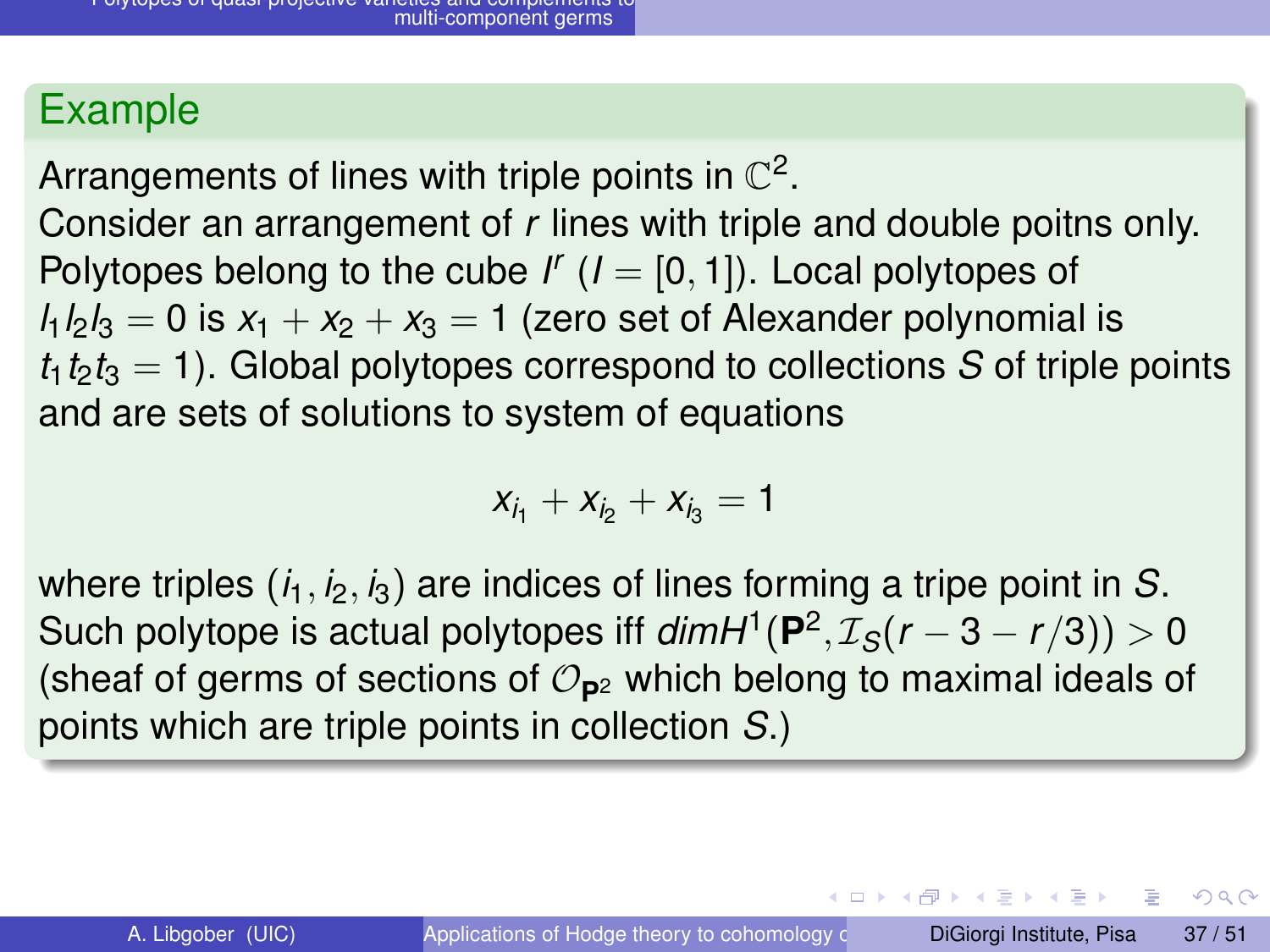*Roots of twisted Alexander polynomial belong to a cyclotomic extension of the field F generated by the eigenvalues of*  $\rho(\gamma)$ 

*Idea of proof: Need to find holonomy only along one component and components of exceptional curves. One shows that if matrix of connection along f* = 0 *is Adf f and pullback of f has multiplicity m along E* then residues of connection on  $V \otimes L_{\chi}$  along *E* satisfy  $m(\xi_i + \alpha) = n$ *where*  $\xi_{i,j}$  are eigenvalues of A. Hence jumping element  $\alpha_i$  for which *one has jumping in cohomology is exp*(−2π√−1ξ*i*)exp(2πi $\frac{m}{n}$ *n* ) *for some* ξ*i i.e. is product of a root of unity and eigenvalue of the holonomy of V.*

 $\Omega$ 

イロト イ押 トイラト イラト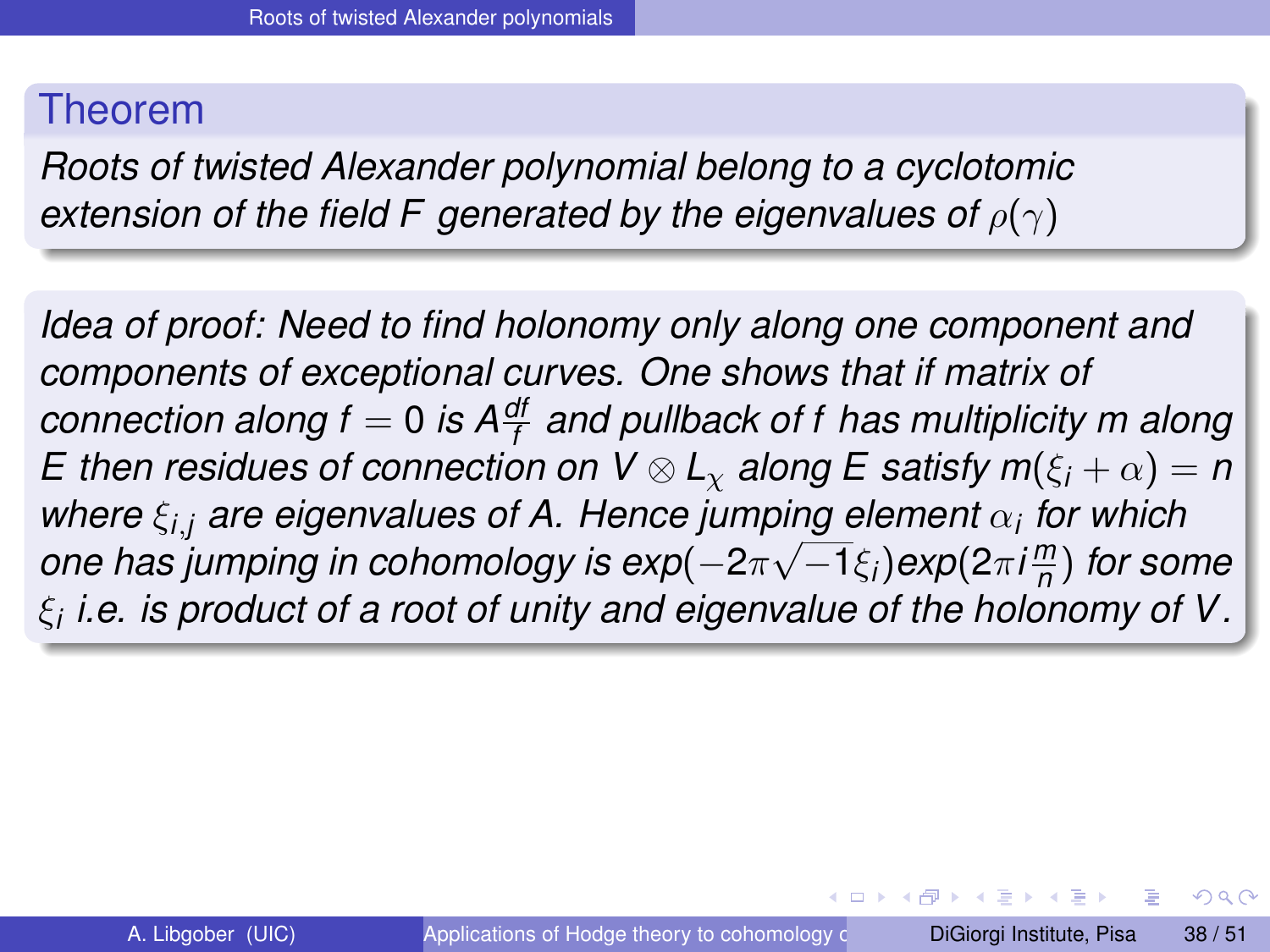*Distribution of the polytopes of singularities of fixed dimension is quite interesting. There are preferred polytopes among local jumping polytopes (or polytopes of quasi-adjunction)-i.e.polytopes of log-canonical thresholds which satisfy ascending chains conditions.(joint with M.Mustata) This extends recent work on Shokurov conjecture.*

. . . . **.** .

 $\Omega$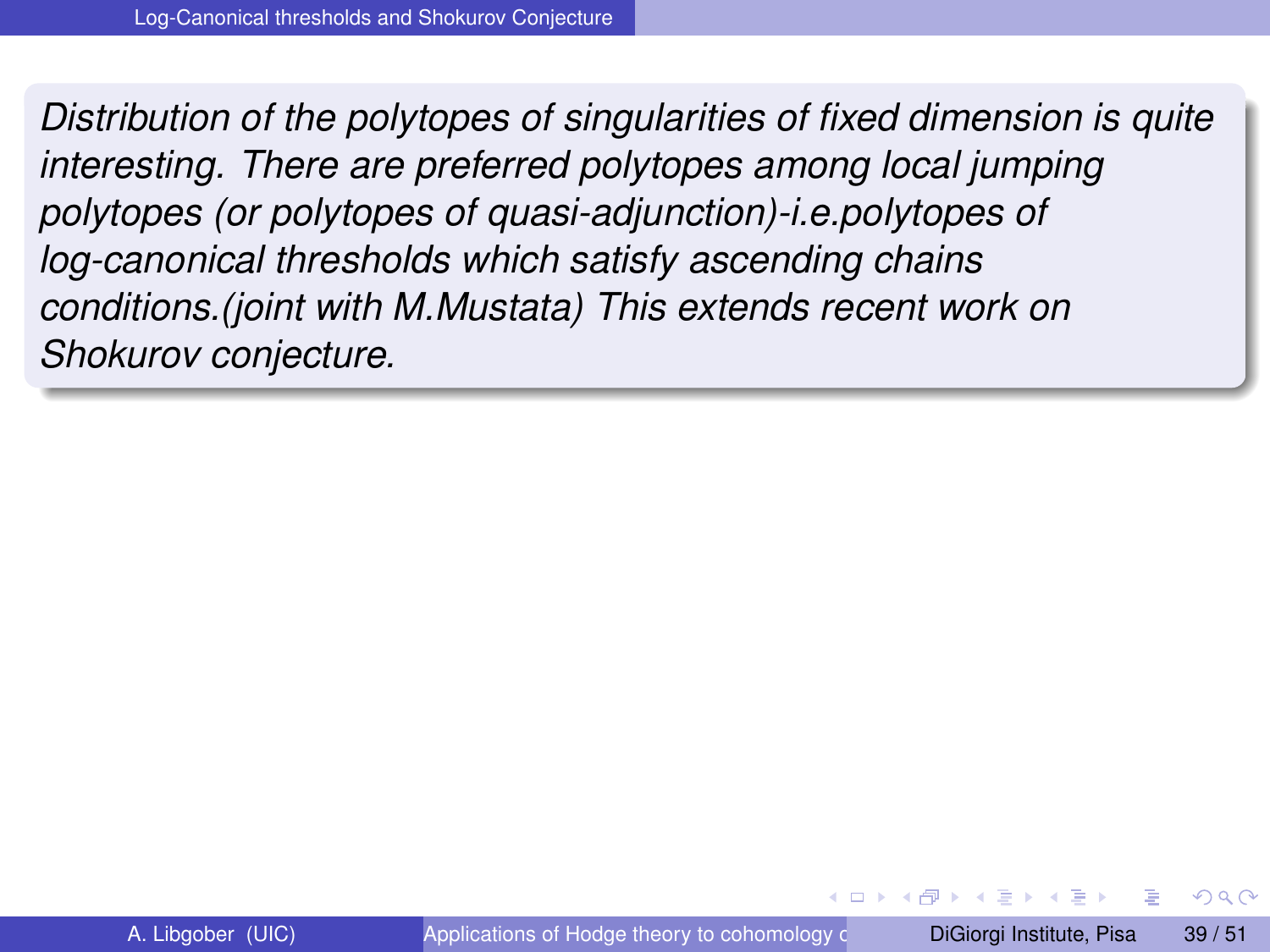## Log-Canonical threshold

*It is numerical invariant of pair* (*X*, *D*)*. X a possibly singular variety and D a possibly singular divisor.*

4 0 8

 $\leftarrow$   $\leftarrow$   $\leftarrow$ 

 $\Omega$ 

医单位 医单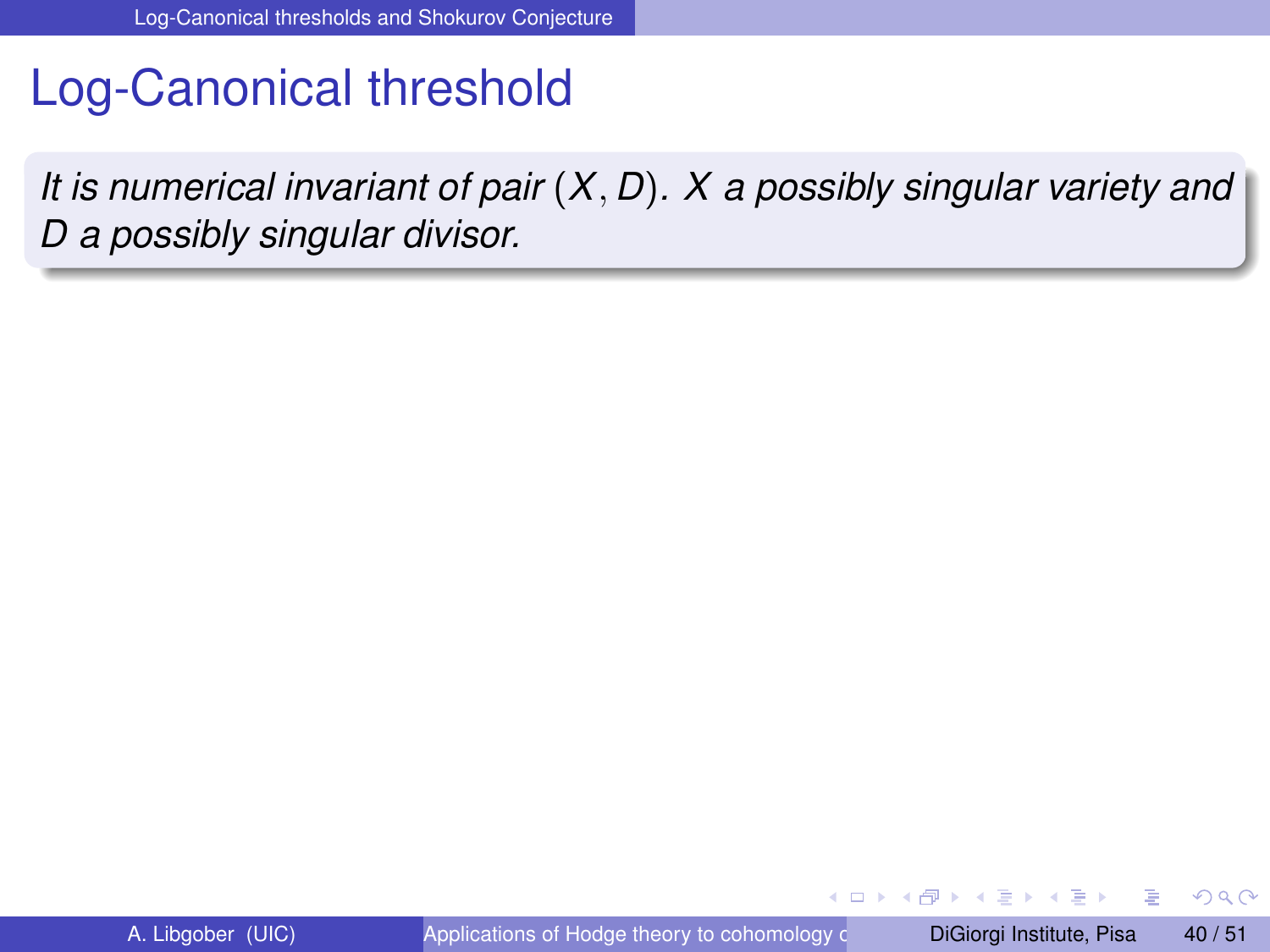## Log-Canonical threshold

*It is numerical invariant of pair* (*X*, *D*)*. X a possibly singular variety and D a possibly singular divisor.*

#### **Definition**

Discrepancies: *X* is normal, integral scheme, *D* is a **R**-divisor such that  $K_X + D$  is **R**-Cartier,  $f: Y \rightarrow X$  birational morphism, Y is normal. Let

$$
K_Y=f^*(K_X+D)+\sum a(E,X,D)E \quad (a(E,X,D)\in\mathbf{R})
$$

where *E* are distinct prime divisors.

 $\Omega$ 

イロト イ押 トイラト イラト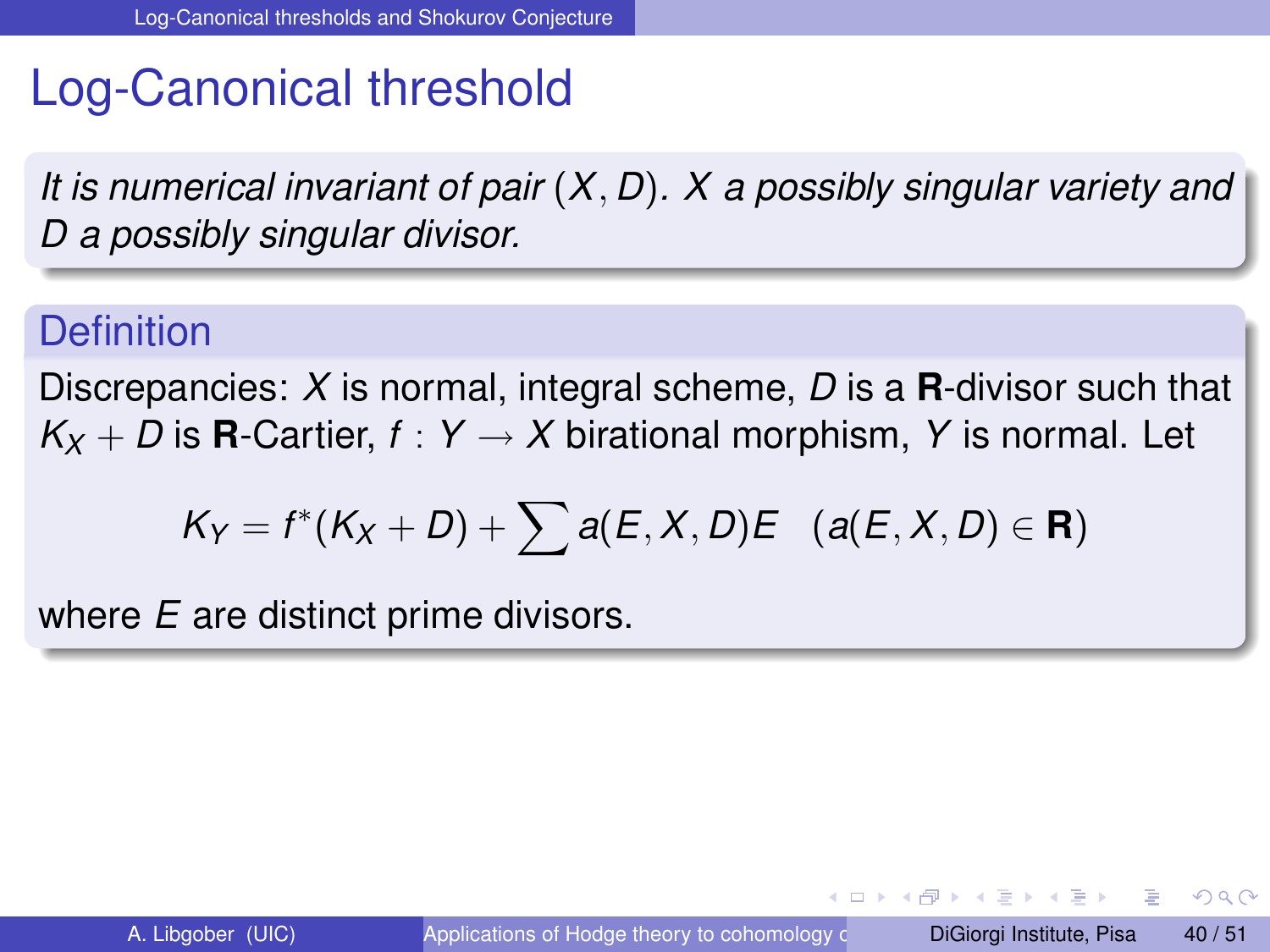# Log-Canonical threshold

*It is numerical invariant of pair* (*X*, *D*)*. X a possibly singular variety and D a possibly singular divisor.*

## **Definition**

Discrepancies: *X* is normal, integral scheme, *D* is a **R**-divisor such that  $K_X + D$  is **R**-Cartier,  $f: Y \rightarrow X$  birational morphism, Y is normal. Let

$$
K_Y=f^*(K_X+D)+\sum a(E,X,D)E \quad (a(E,X,D)\in\mathbf{R})
$$

where *E* are distinct prime divisors.

#### **Definition**

Pair (*X*, *D*) is log-canonical if the discrepancy:

 $inf_F{a(E, X, D)|E}$  *is exceptional with non empty center on*  $X$ }  $> -1$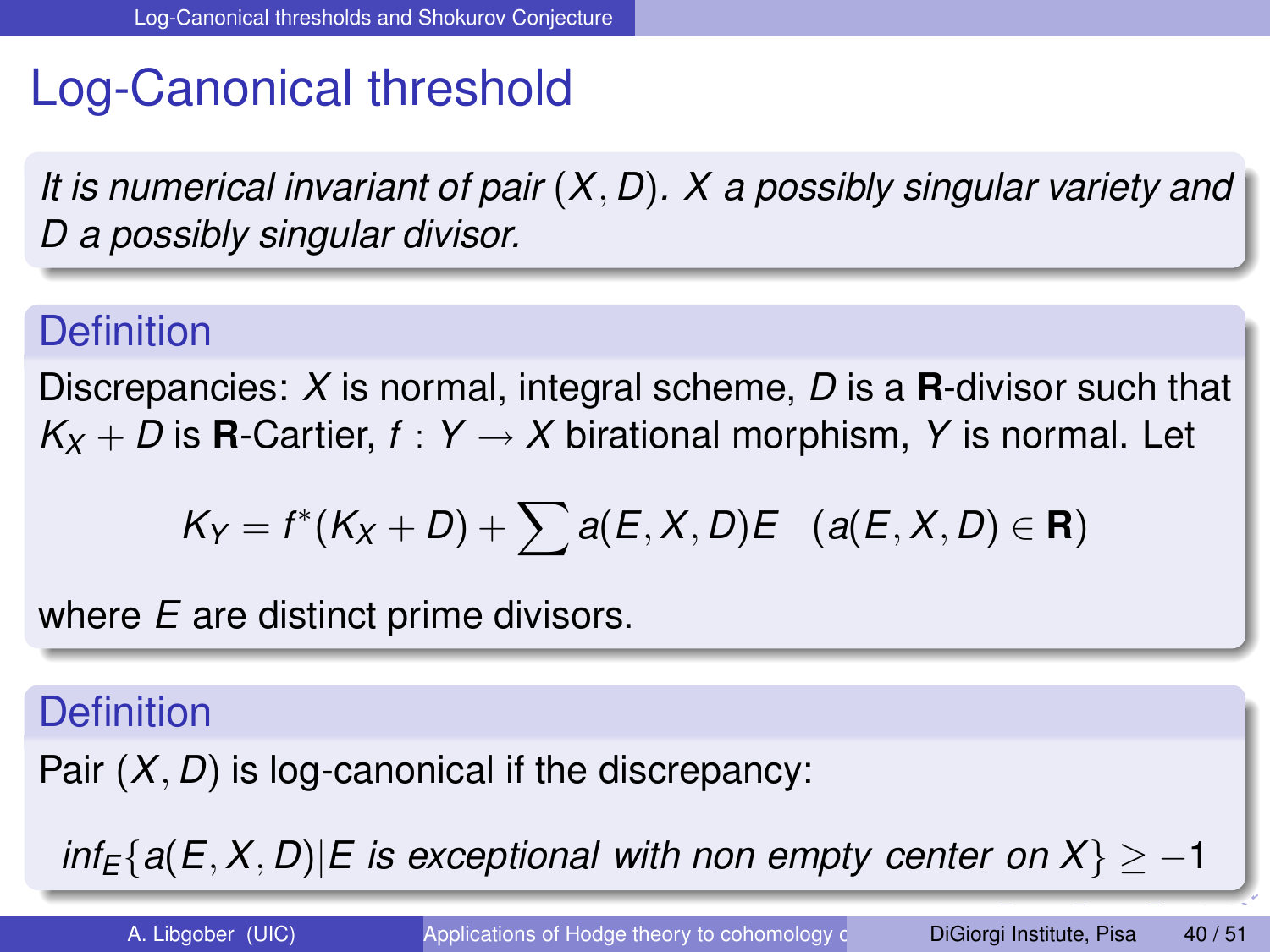### **Definition**

#### Log-canonical threshold of an **R**-divisor *D* on *X*: {*min c*|*cD is log* − *canonical*}

Þ

 $QQ$ 

 $(0,1)$   $(0,1)$   $(0,1)$   $(1,1)$   $(1,1)$   $(1,1)$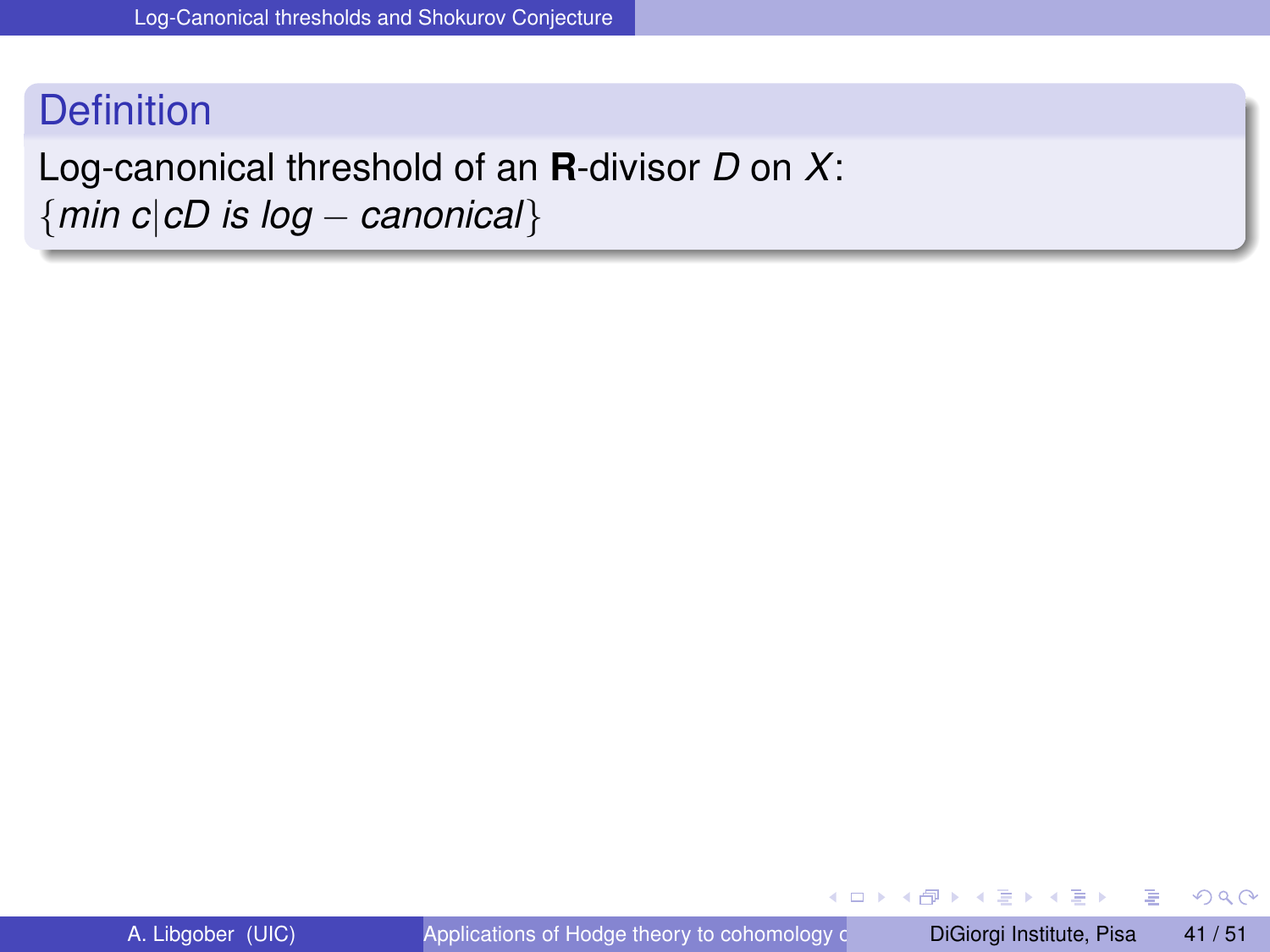#### **Definition**

Log-canonical threshold of an **R**-divisor *D* on *X*: {*min c*|*cD is log* − *canonical*}

#### **Remarks**

For pair a  $(\mathbf{C}^n, f(x_1, ..., x_n) = 0)$  where *f* has isolated singularity at the origin this is the complex singularity exponent: upper bound for *s* such that |*f*| −*s* is integrable near the origin.

 $\Omega$ 

イロト イ押ト イヨト イヨトー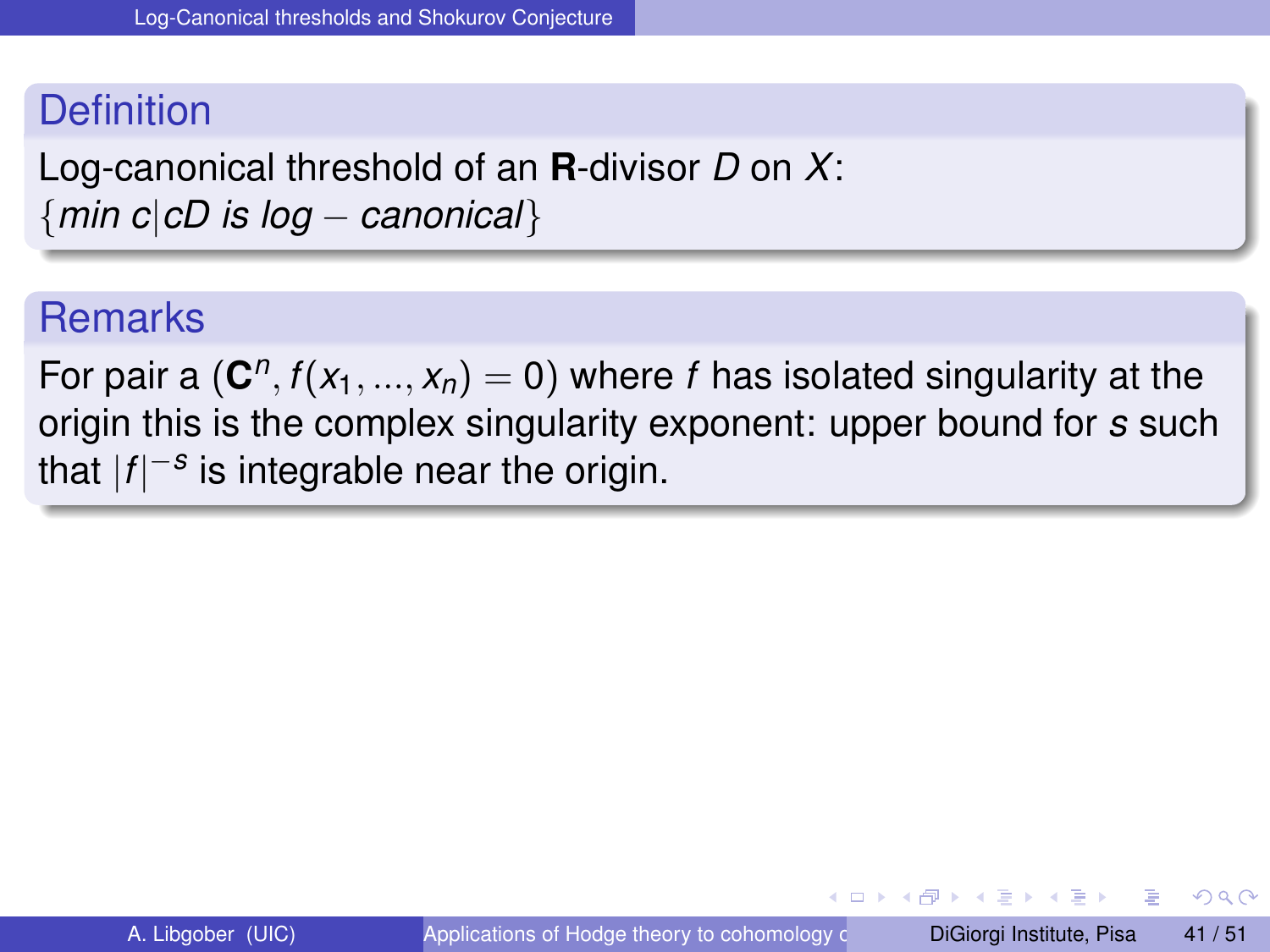## Example: log canonical threshold for  $x^n$  is  $\frac{1}{n}$ .

重

 $299$ 

 $(0,1)$   $(0,1)$   $(0,1)$   $(1,1)$   $(1,1)$   $(1,1)$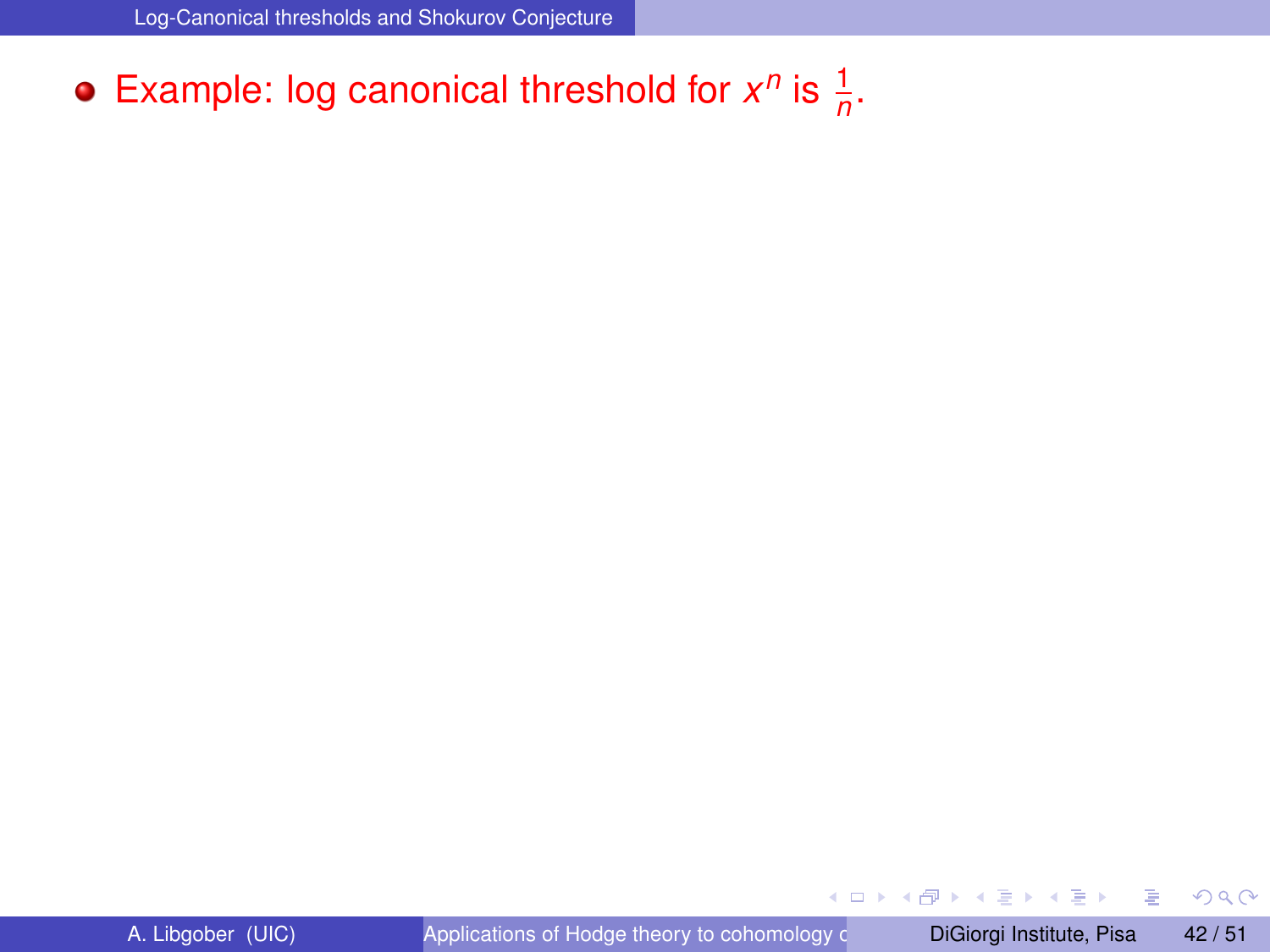- Example: log canonical threshold for  $x^n$  is  $\frac{1}{n}$ .
- Example: Log-canonical threshold for plane curve singularities:  $D : y^2 = x^3 \Rightarrow LCT = \frac{5}{6}$ 6

4 0 8 1

Þ

 $\Omega$ 

 $\mathcal{A}$   $\overline{\mathcal{B}}$   $\rightarrow$   $\mathcal{A}$   $\overline{\mathcal{B}}$   $\rightarrow$   $\mathcal{A}$   $\overline{\mathcal{B}}$   $\rightarrow$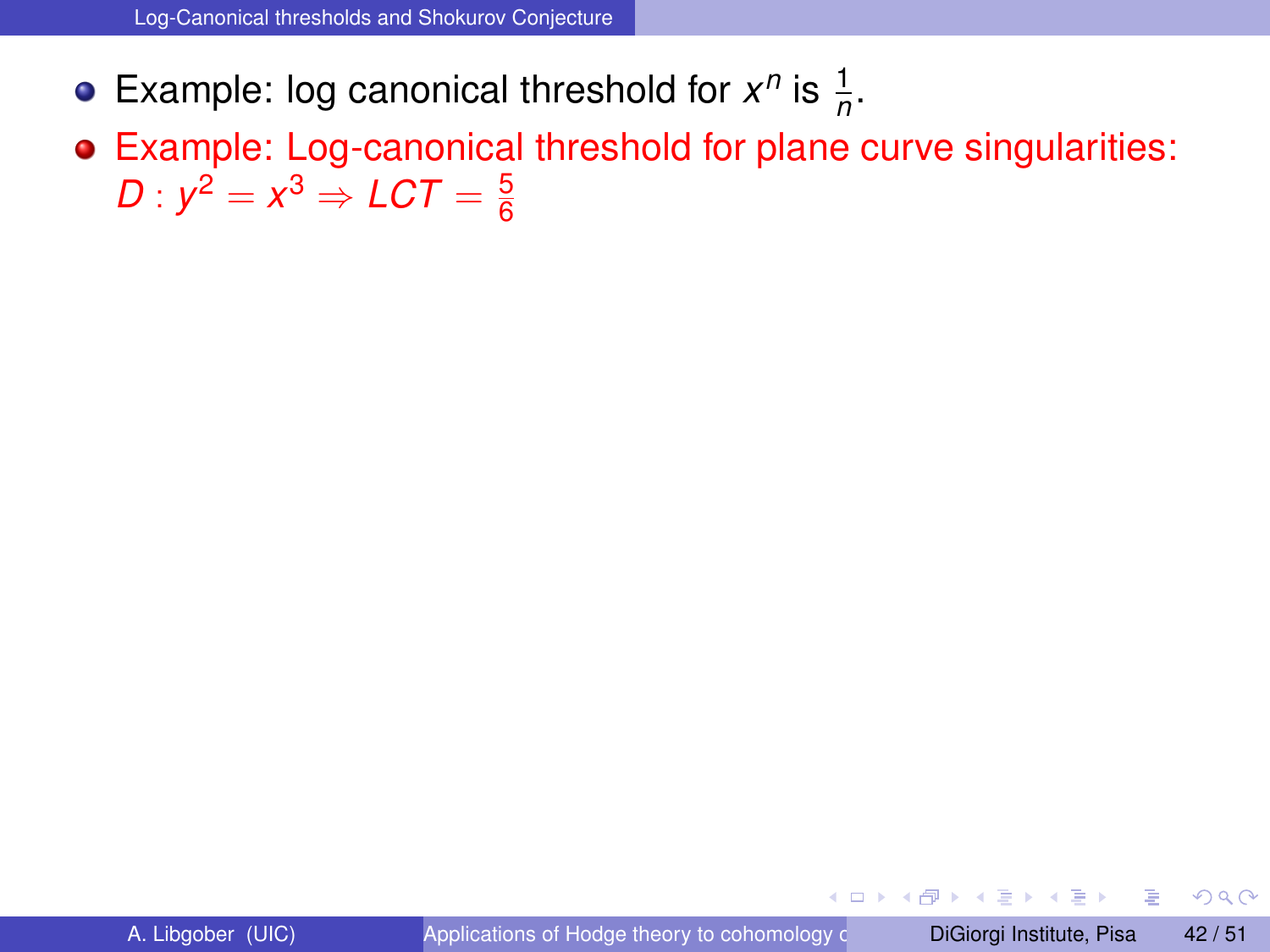- Example: log canonical threshold for  $x^n$  is  $\frac{1}{n}$ .
- Example: Log-canonical threshold for plane curve singularities:  $D : y^2 = x^3 \Rightarrow LCT = \frac{5}{6}$ 6
- Example: More generally: for a germ of a curve  $y^m = x^n$

$$
\mathcal{L}CT = \frac{1}{n} + \frac{1}{m}
$$

and for  $x_1^{b_1} + \dots x_r^{b_r} = 0$  one has:

$$
LCT = min\{1, \sum \frac{1}{b_i}\}
$$

 $\Omega$ 

 $\mathcal{A}$   $\overline{\mathcal{B}}$   $\rightarrow$   $\mathcal{A}$   $\overline{\mathcal{B}}$   $\rightarrow$   $\mathcal{A}$   $\overline{\mathcal{B}}$   $\rightarrow$   $\mathcal{B}$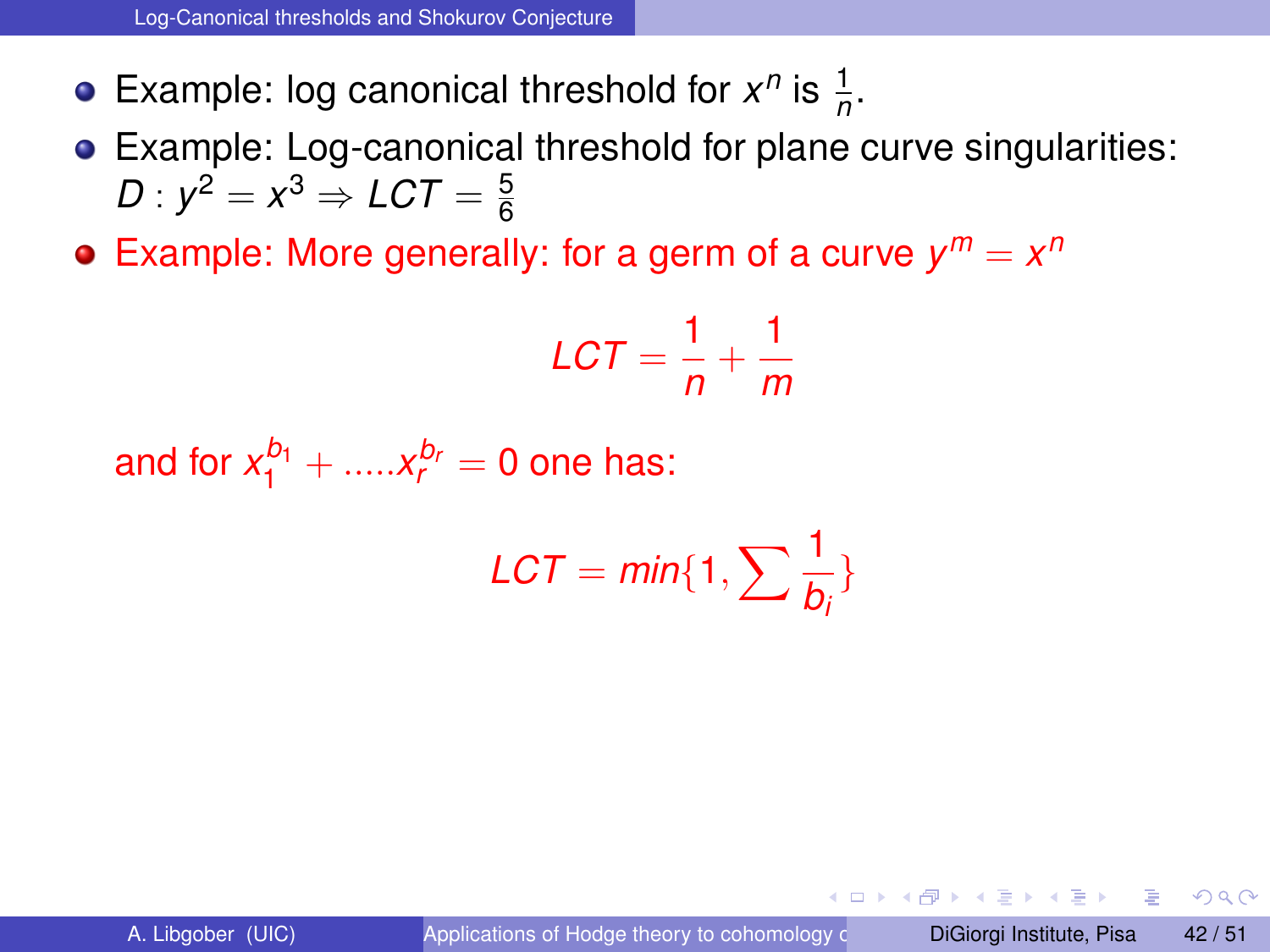Example: log canonical threshold for  $x^n$  is  $\frac{1}{n}$ .

- Example: Log-canonical threshold for plane curve singularities:  $D : y^2 = x^3 \Rightarrow LCT = \frac{5}{6}$ 6
- Example: More generally: for a germ of a curve  $y^m = x^n$

$$
\mathcal{L}CT = \frac{1}{n} + \frac{1}{m}
$$

and for  $x_1^{b_1} + \dots x_r^{b_r} = 0$  one has:

$$
LCT = min\{1, \sum \frac{1}{b_i}\}
$$

For a divisor with an isolated singularity: 1 − *lct* is the largest element of the spectrum in interval [0,1] (Budur: case of non isolated singularities)

<span id="page-74-0"></span> $\Omega$ 

イロト イ押ト イヨト イヨト ニヨ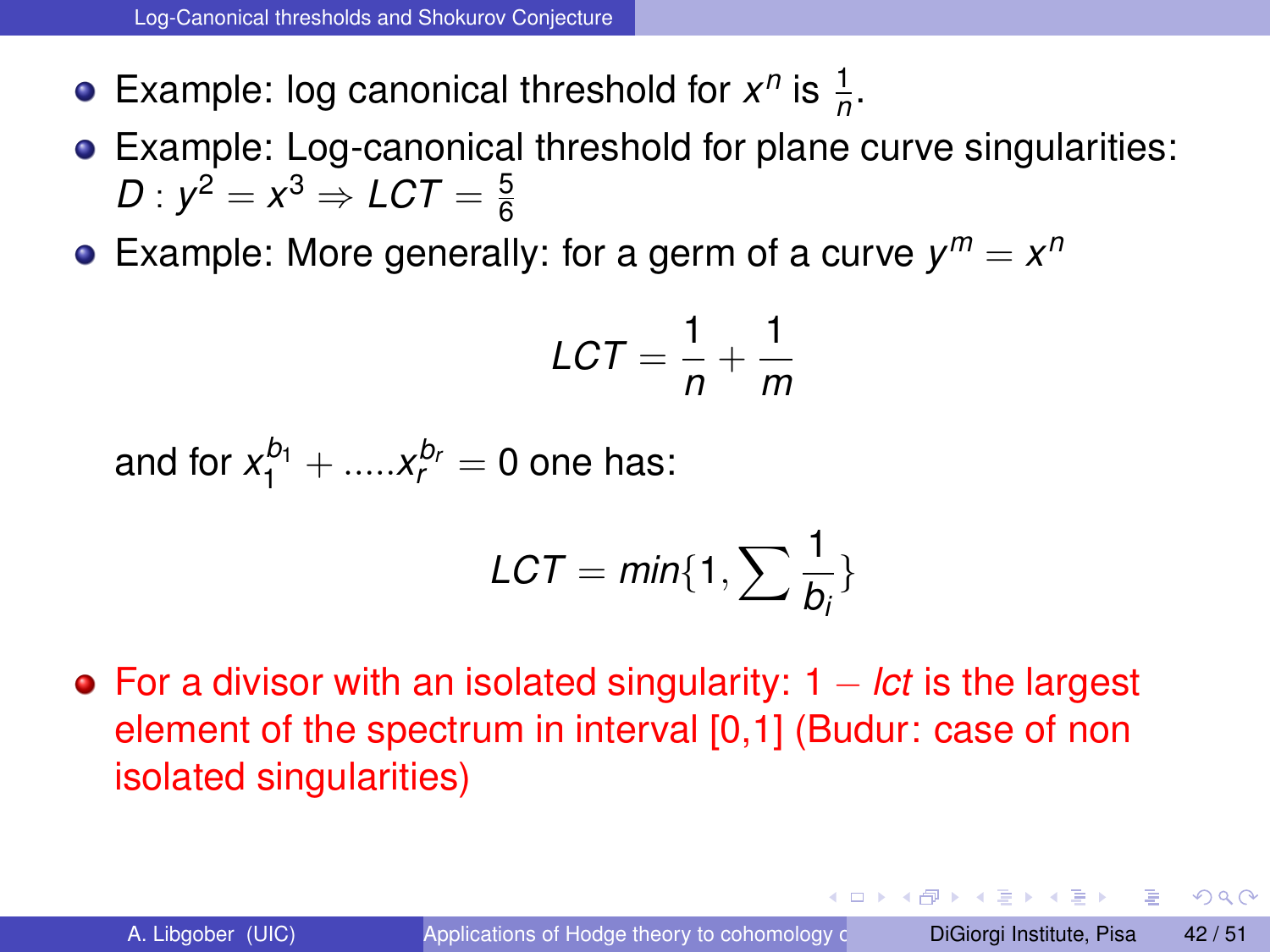### **Conjecture**

*Ascending Chains Condition: Set of log-canonical thresholds of all singularities in fixed dimension does not contain increasing infinite sequences.*

<span id="page-75-0"></span> $\Omega$ 

医单位 医单

 $\leftarrow$   $\leftarrow$   $\leftarrow$ 

4 0 5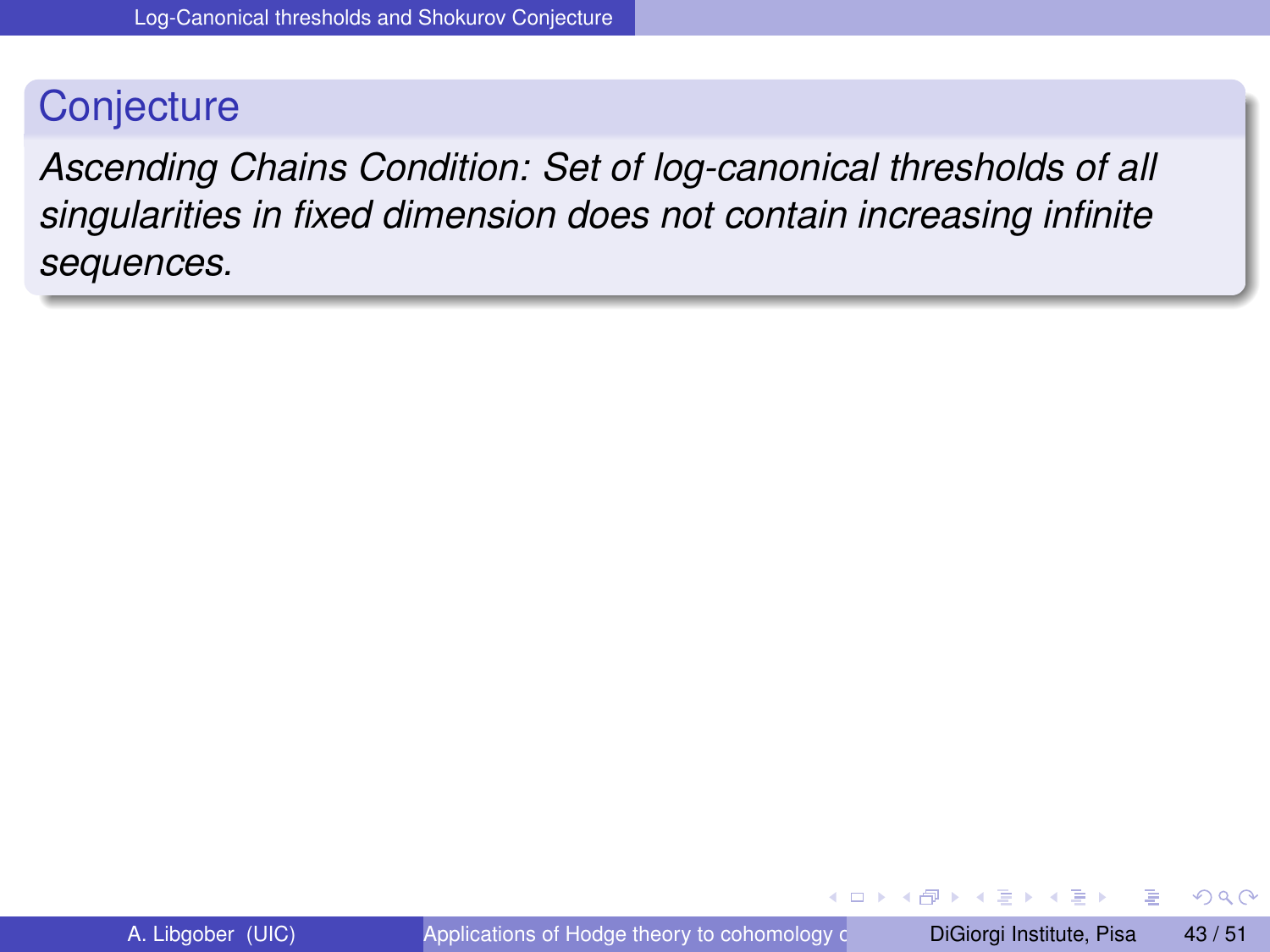### **Conjecture**

*Ascending Chains Condition: Set of log-canonical thresholds of all singularities in fixed dimension does not contain increasing infinite sequences.*

### **Conjecture**

*Relation between collections of lct in different dimensions: Set of accumulation points in dimension n is the set of log-canonical thresholds in dimension n* − 1 *different from 1.*

 $\Omega$ 

医单位 医单位

 $\leftarrow$   $\leftarrow$   $\leftarrow$ 

4 m k 1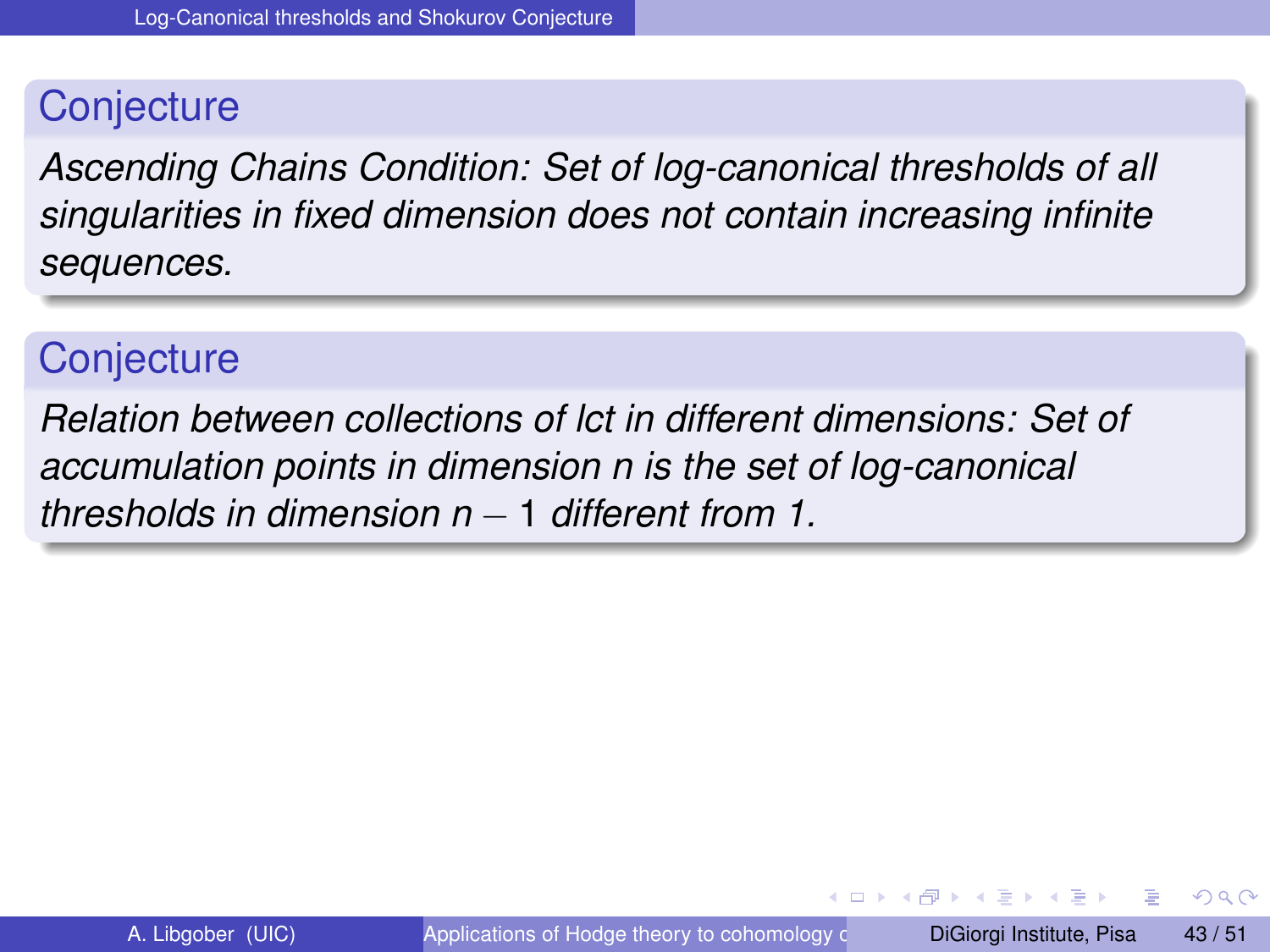## **Conjecture**

*Ascending Chains Condition: Set of log-canonical thresholds of all singularities in fixed dimension does not contain increasing infinite sequences.*

# **Conjecture**

*Relation between collections of lct in different dimensions: Set of accumulation points in dimension n is the set of log-canonical thresholds in dimension n* − 1 *different from 1.*

### **Remarks**

a) Ein-deFernex-Mustata: OK if ambient variety is smooth (or on varieties with bounded singularities) b)Since 1 is not an accumulation point of an increasing sequence, there is  $\epsilon_n > 0$  such that  $1 - \epsilon_n$  does not contain log-canonical thresholds of singularities of dimension *n* e.g.  $\epsilon_1 = \frac{1}{2}$  $\frac{1}{2}$  $\frac{1}{2}$  $\frac{1}{2}$ ,  $\epsilon_2 = \frac{1}{6}$  $\frac{1}{6}$  $\frac{1}{6}$  $\frac{1}{6}$ ,  $\epsilon_3 = \frac{1}{42}$  $\epsilon_3 = \frac{1}{42}$  $\epsilon_3 = \frac{1}{42}$ .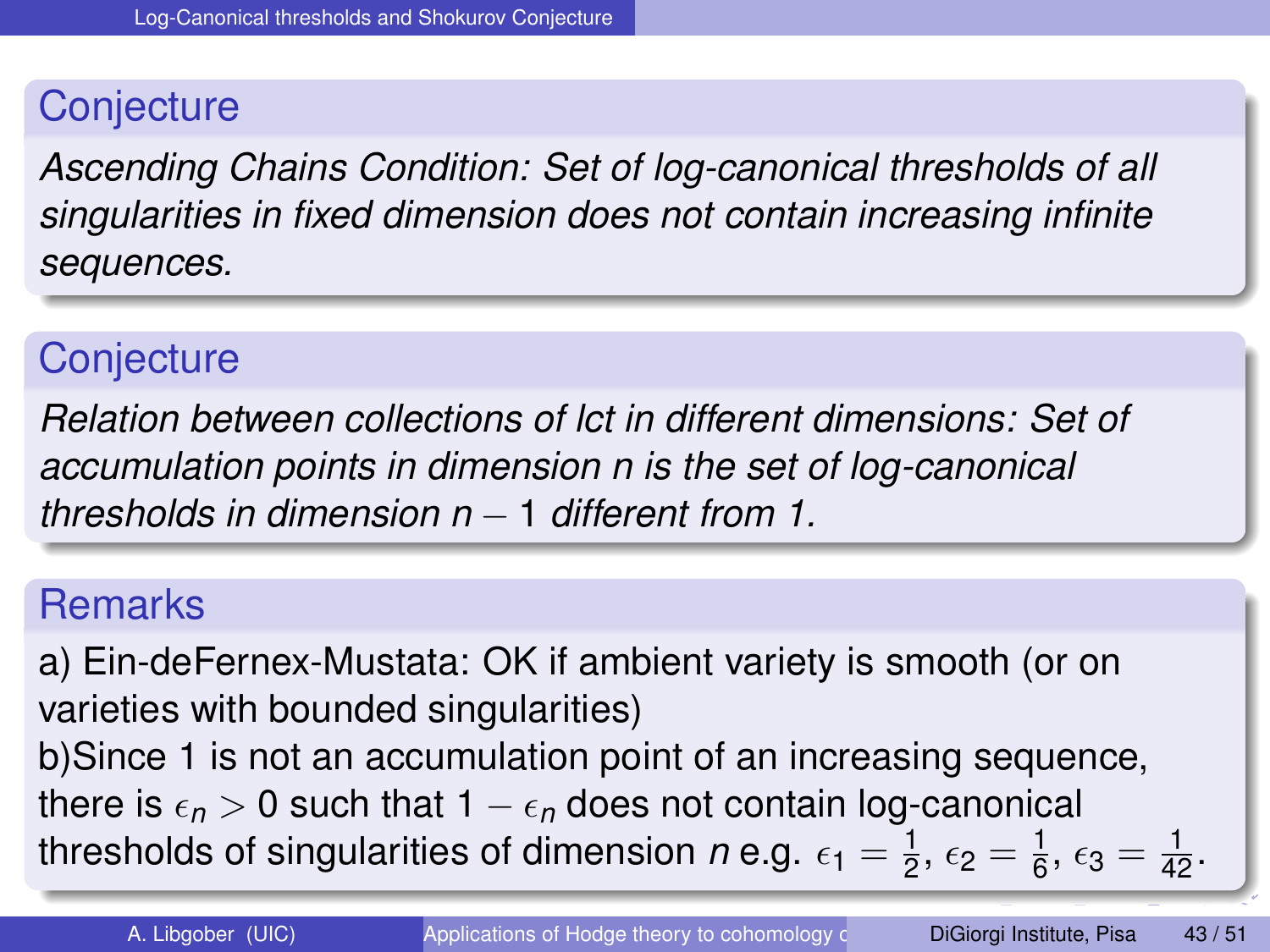Polytope of log-canonical thresholds:

 $LCT(\mathfrak{a}_1, ..., \mathfrak{a}_r) = \{ \lambda = (\lambda_1, ..., \lambda_r \in \mathbf{R}^+ | (X, a_1^{\lambda_1}... a_r^{\lambda_r}) \text{ is log}-\text{canonical} \}$ 

в

 $\Omega$ 

4 0 8 4 5 8 4 5 8 4 5 8 1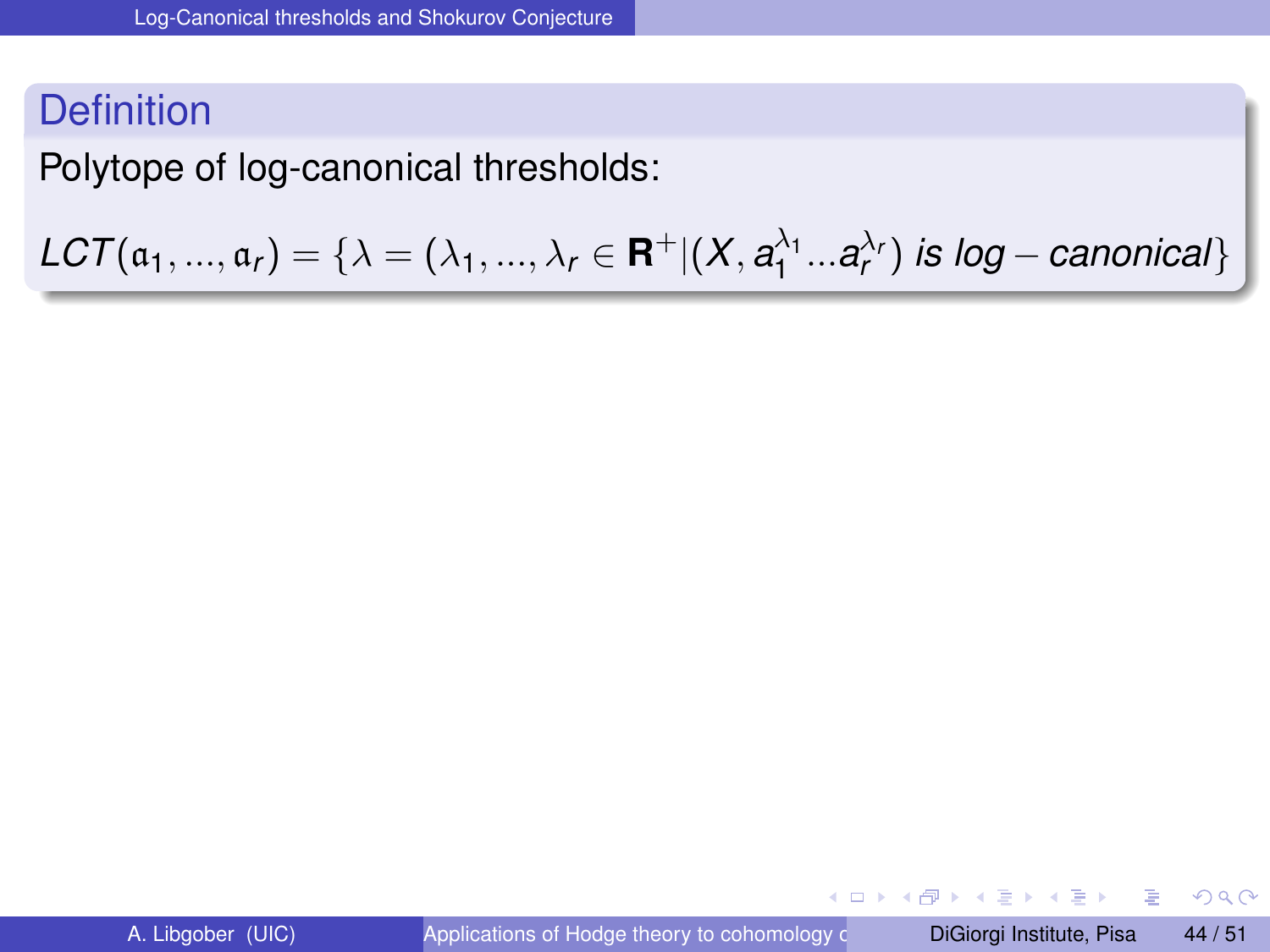**•** Explicit description in terms of resolutions: Let  $\pi$  :  $Y \rightarrow X$  be a log resolution of  $\mathfrak{a}_1 \cdot ... \cdot \mathfrak{a}_r$  i.e. exist a simple normal crossings divisor  $\sum \mathit{E}_{i}$  such that

$$
\mathfrak{a}_i \mathcal{O}_Y = \mathcal{O}_Y(-\sum_{j=1}^{j=N} \alpha_{ij} E_j)
$$

Let also:

$$
K_{Y/X} = \sum_{j=1}^{j=N} \kappa_j E_j
$$

and in

 $QQ$ 

 $\mathcal{A}$   $\overline{\mathcal{B}}$   $\rightarrow$   $\mathcal{A}$   $\overline{\mathcal{B}}$   $\rightarrow$   $\mathcal{A}$   $\overline{\mathcal{B}}$   $\rightarrow$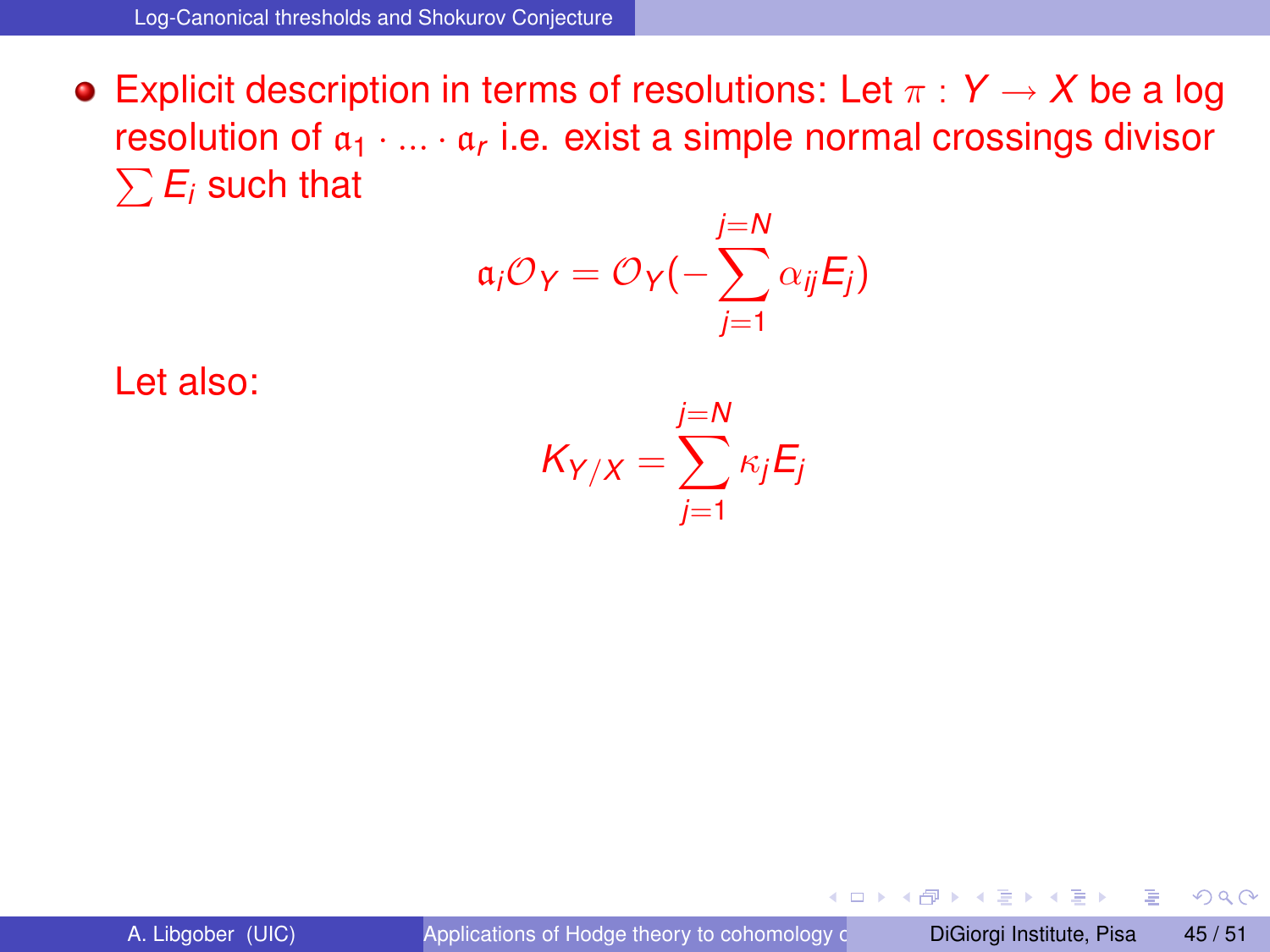**Explicit description in terms of resolutions:** Let  $\pi : Y \to X$  be a log resolution of  $\mathfrak{a}_1 \cdot ... \cdot \mathfrak{a}_r$  i.e. exist a simple normal crossings divisor  $\sum \mathit{E}_{i}$  such that

$$
\mathfrak{a}_i \mathcal{O}_Y = \mathcal{O}_Y(-\sum_{j=1}^{j=N} \alpha_{ij} E_j)
$$

Let also:

$$
K_{Y/X} = \sum_{j=1}^{j=N} \kappa_j E_j
$$

Δ

 $LCT(a_1, ..., a_r) =$  *solutions to system*  $\sum$ *i*  $\alpha_{i,j}\lambda_i \leq \kappa_i+1$ 

в

 $\Omega$ 

イロト イ押ト イヨト イヨトー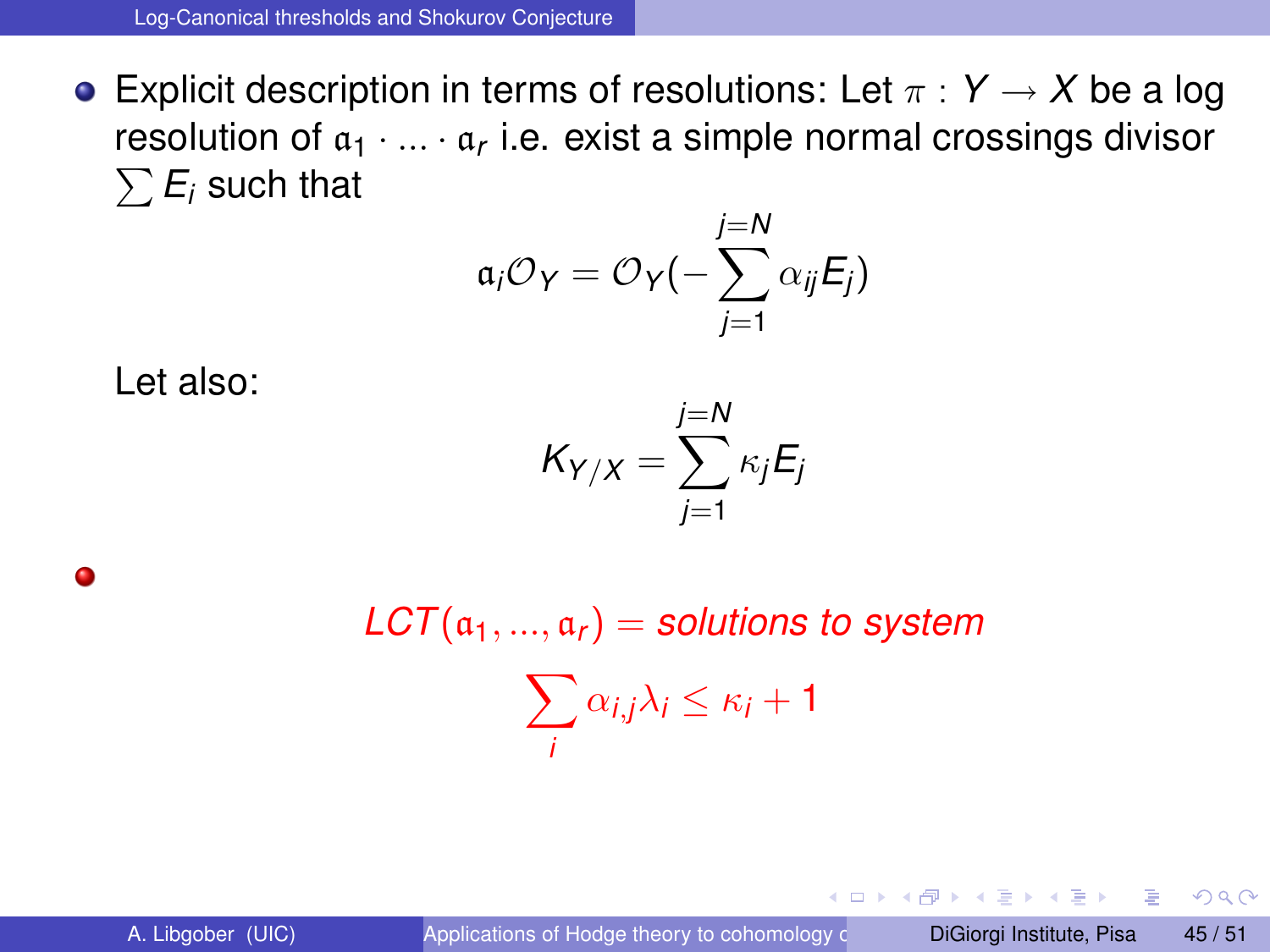### **Remarks**

# LCT polytope of pair  $\mathbb{C}^{n+1},$   $f_1 \cdot ... \cdot f_r$  is a polytopes of quasi-adjunction.

в

 $QQ$ 

4 0 8 4 5 8 4 5 8 4 5 8 1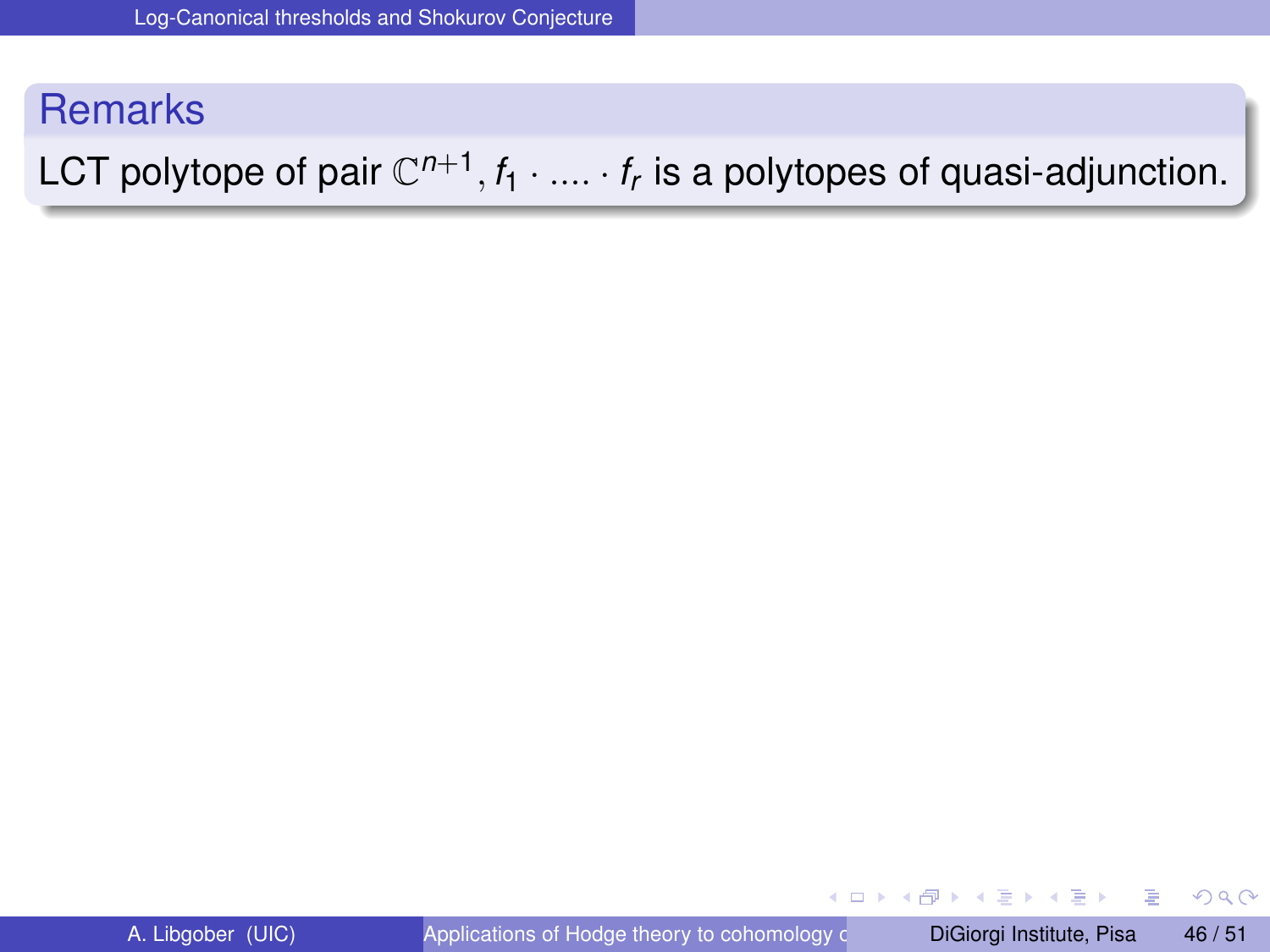### **Remarks**

LCT polytope of pair  $\mathbb{C}^{n+1},$   $f_1 \cdot ... \cdot f_r$  is a polytopes of quasi-adjunction.

*In particular for lct is one of elements of the spectrum*

в

 $\Omega$ 

4 0 8 4 5 8 4 5 8 4 5 8 1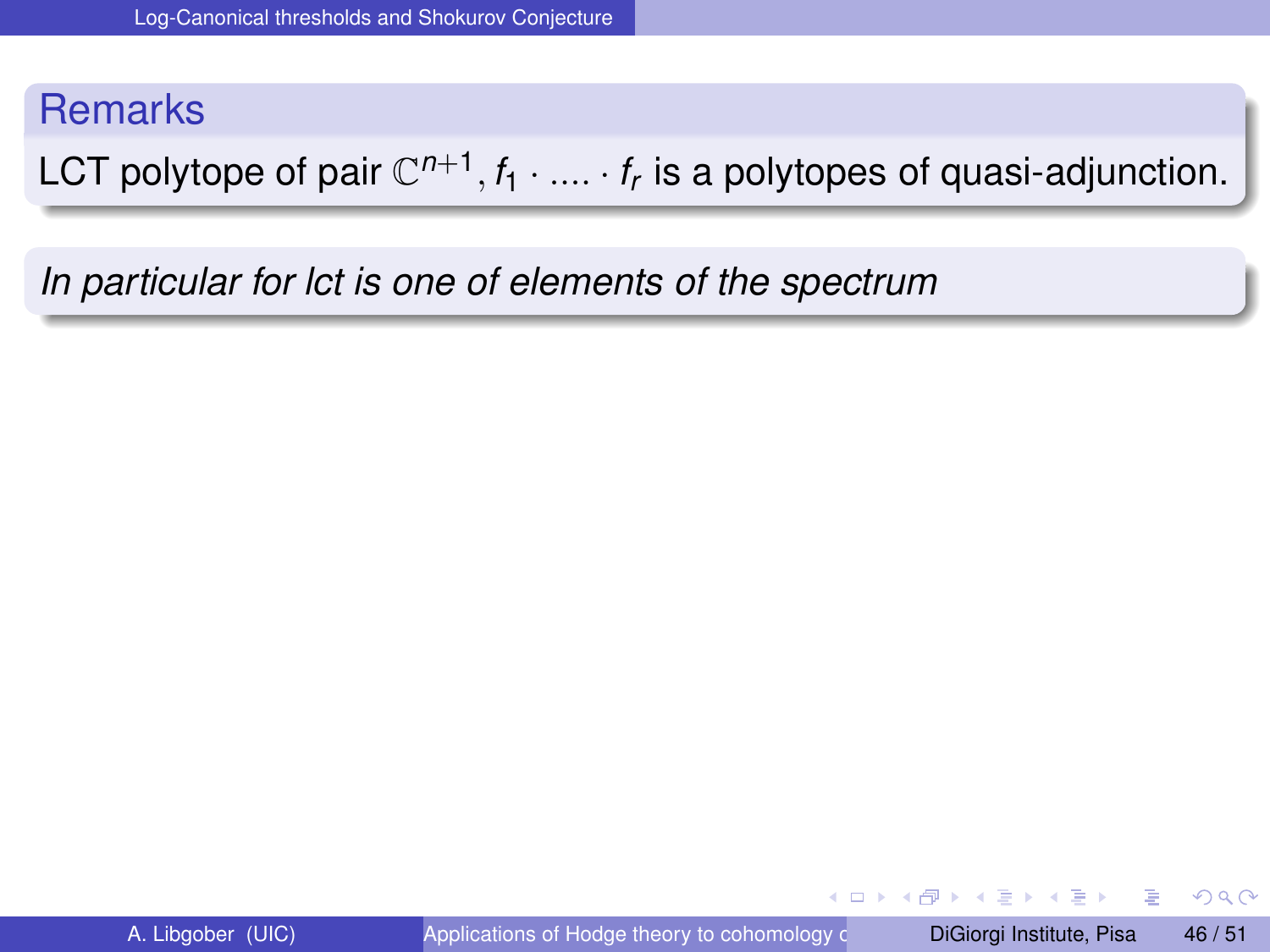#### **Distance between a point and a set**:

If  $K \subset \mathbb{R}^r$  is an arbitrary compact set, for every  $x \in \mathbb{R}^r$  we put *d*(*x*, *K*) = min<sub>*v*∈*K*</sub> *d*(*x*, *y*), where *d*(*x*, *y*) denotes the Euclidean distance between *x* and *y*.

 $\Omega$ 

医单侧 医单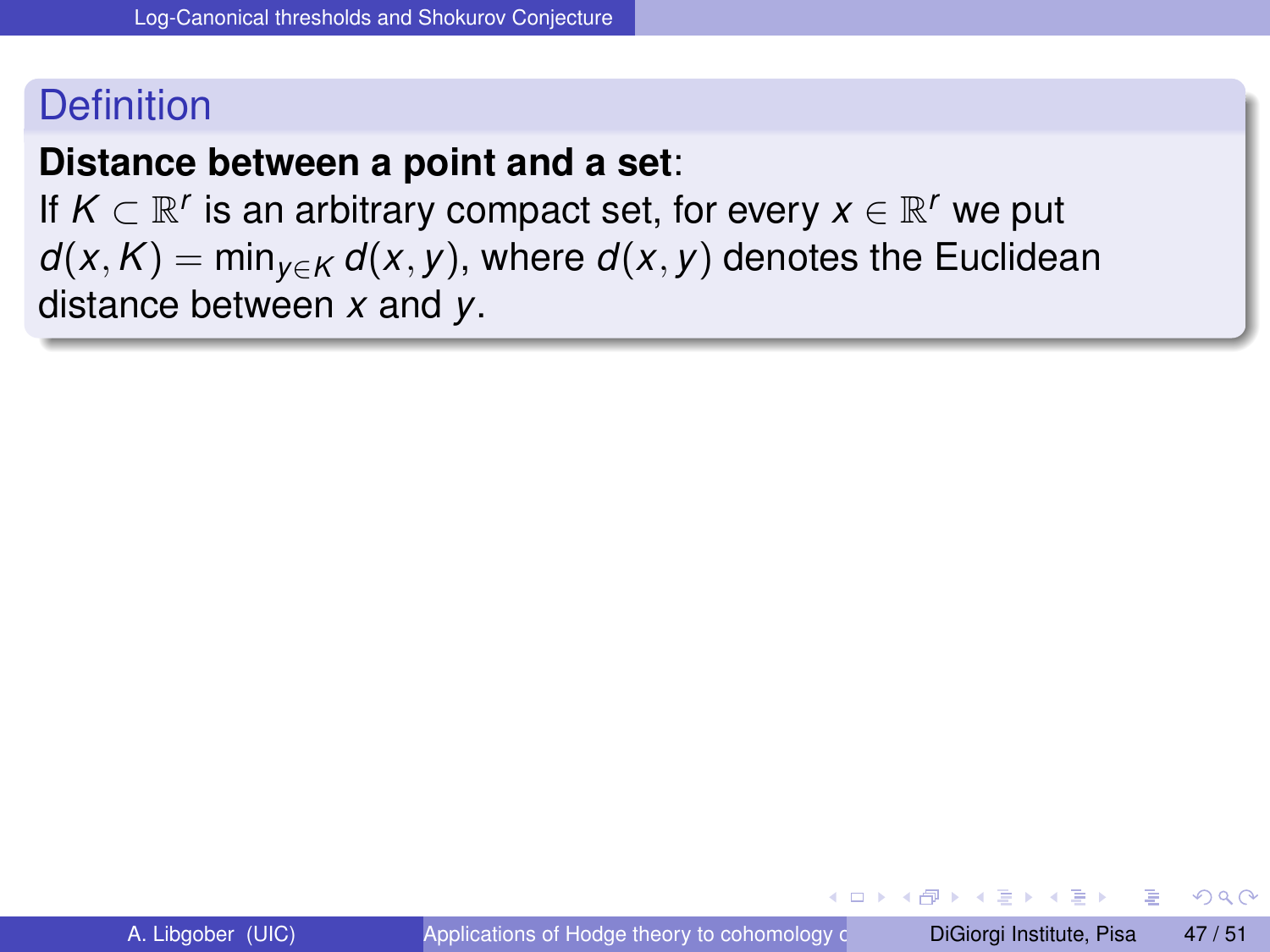### **Distance between a point and a set**:

If  $K \subset \mathbb{R}^r$  is an arbitrary compact set, for every  $x \in \mathbb{R}^r$  we put *d*(*x*, *K*) = min<sub>*v*∈*K*</sub> *d*(*x*, *y*), where *d*(*x*, *y*) denotes the Euclidean distance between *x* and *y*.

### **Definition**

#### **Distance between two sets:**

The Hausdorff distance between two compact sets  $K_1$  and  $K_2$  is defined by

$$
\delta(K_1, K_2) := \max \{ \max_{x \in K_1} d(x, K_2), \max_{x \in K_2} d(x, K_1) \}.
$$

<span id="page-84-0"></span> $\Omega$ 

 $\mathcal{A}$   $\overline{\mathcal{B}}$   $\rightarrow$   $\mathcal{A}$   $\overline{\mathcal{B}}$   $\rightarrow$   $\mathcal{A}$   $\overline{\mathcal{B}}$   $\rightarrow$ 

4 m k 1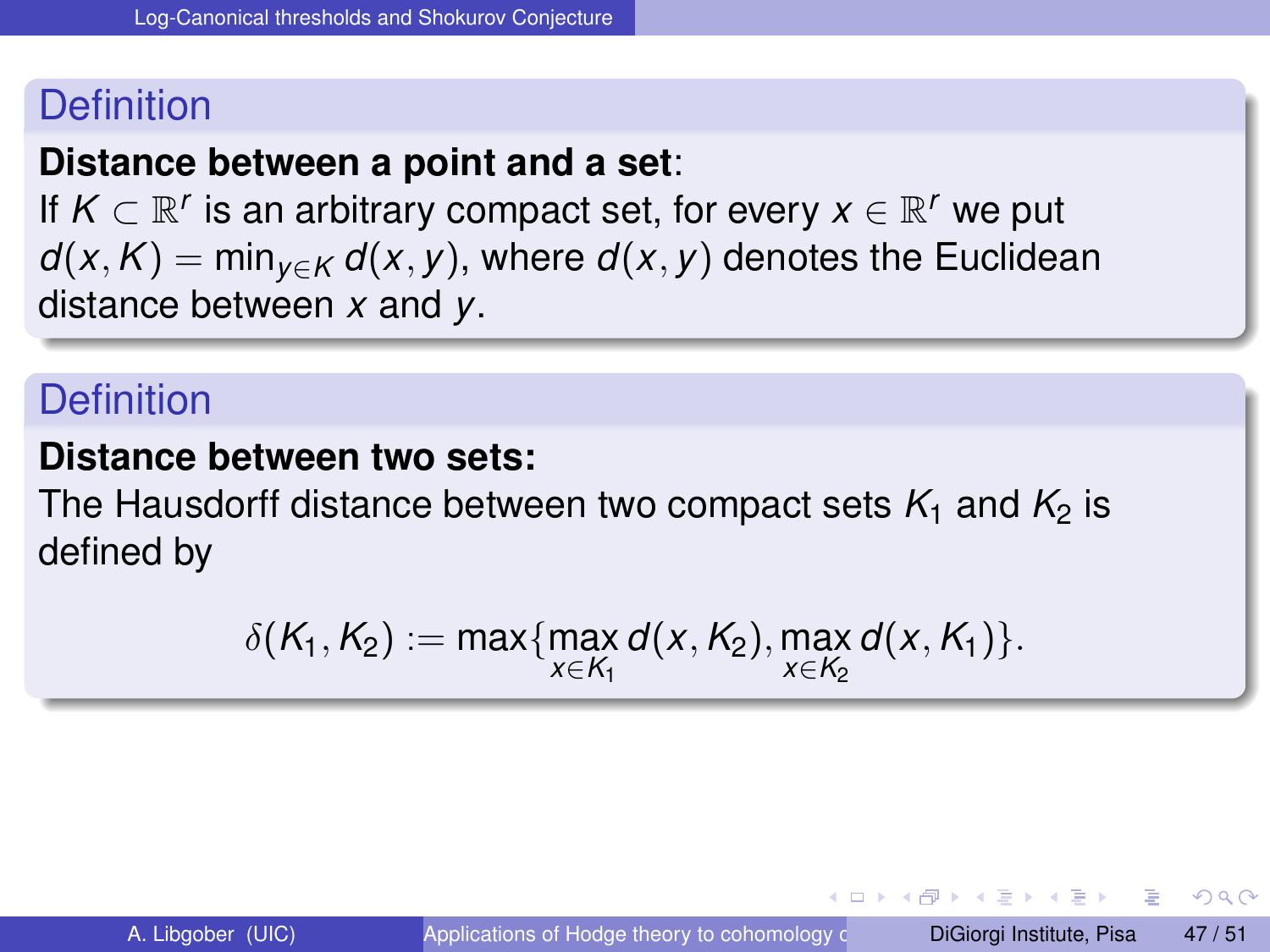### **Distance between a point and a set**:

If  $K \subset \mathbb{R}^r$  is an arbitrary compact set, for every  $x \in \mathbb{R}^r$  we put *d*(*x*, *K*) = min<sub>*v∈K</sub> d*(*x*, *y*), where *d*(*x*, *y*) denotes the Euclidean</sub> distance between *x* and *y*.

### **Definition**

#### **Distance between two sets:**

The Hausdorff distance between two compact sets  $K_1$  and  $K_2$  is defined by

$$
\delta(K_1, K_2) := \max \{ \max_{x \in K_1} d(x, K_2), \max_{x \in K_2} d(x, K_1) \}.
$$

Set of all non empty compact subsets in  $\mathbb{R}^r$  is a complete metric space.

*Set of all subsets of a compact set is compact[.](#page-84-0)*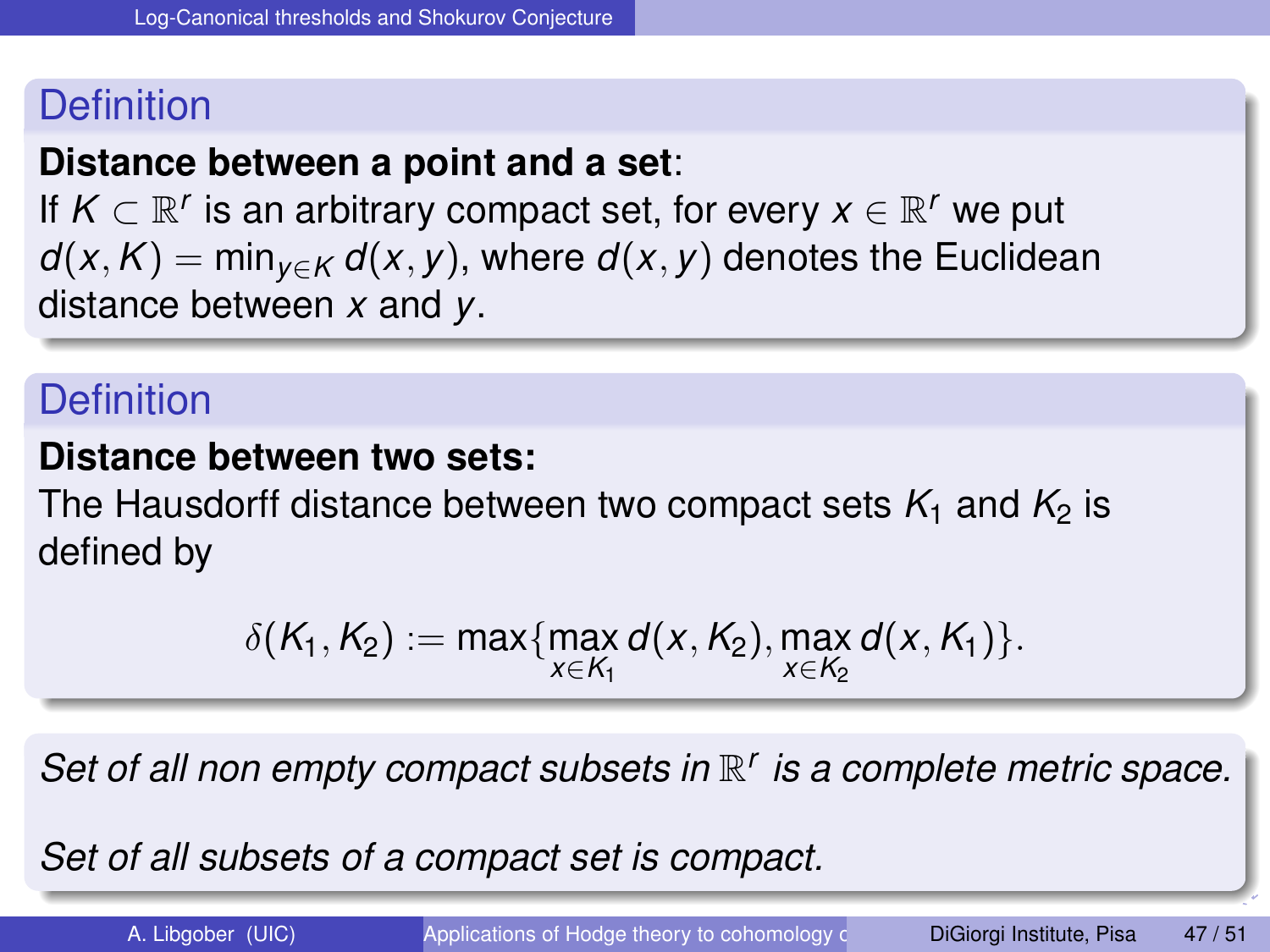#### Theorem

*If*  $P_m = LCT(a_1^{(m)})$  $\mathfrak{a}_{1}^{(m)},\ldots,\mathfrak{a}_{r}^{(m)}$  for  $m\geq 1$  , where the  $\mathfrak{a}_{i}^{(m)}$ *i are proper nonzero ideals in k*[[*x*1, . . . , *xn*]]*, and if the P<sup>m</sup> converge in the Hausdorff metric to a compact set Q* ⊆ **R** *r , then Q is again an LCT-polytope. More precisely, if I is the set of those i* ≤ *r such that*  $Q \nsubseteq (x_i = 0)$ , then we can find proper nonzero ideals  $a_1, \ldots, a_s$  in  $K[[x_1, \ldots, x_n]]$ , with  $s = \#I$  and K an algebraically closed field  $ext{e}$  *extension of k, such that*  $Q = j_l(LCT(\mathfrak{a}_1, \ldots, \mathfrak{a}_s))$ *, where*  $j_l: \mathbf{R}^s \hookrightarrow \mathbf{R}^r$  *is the inclusion corresponding to the coordinates in I.*

イロメ イ押 トイヨ トイヨ トーヨ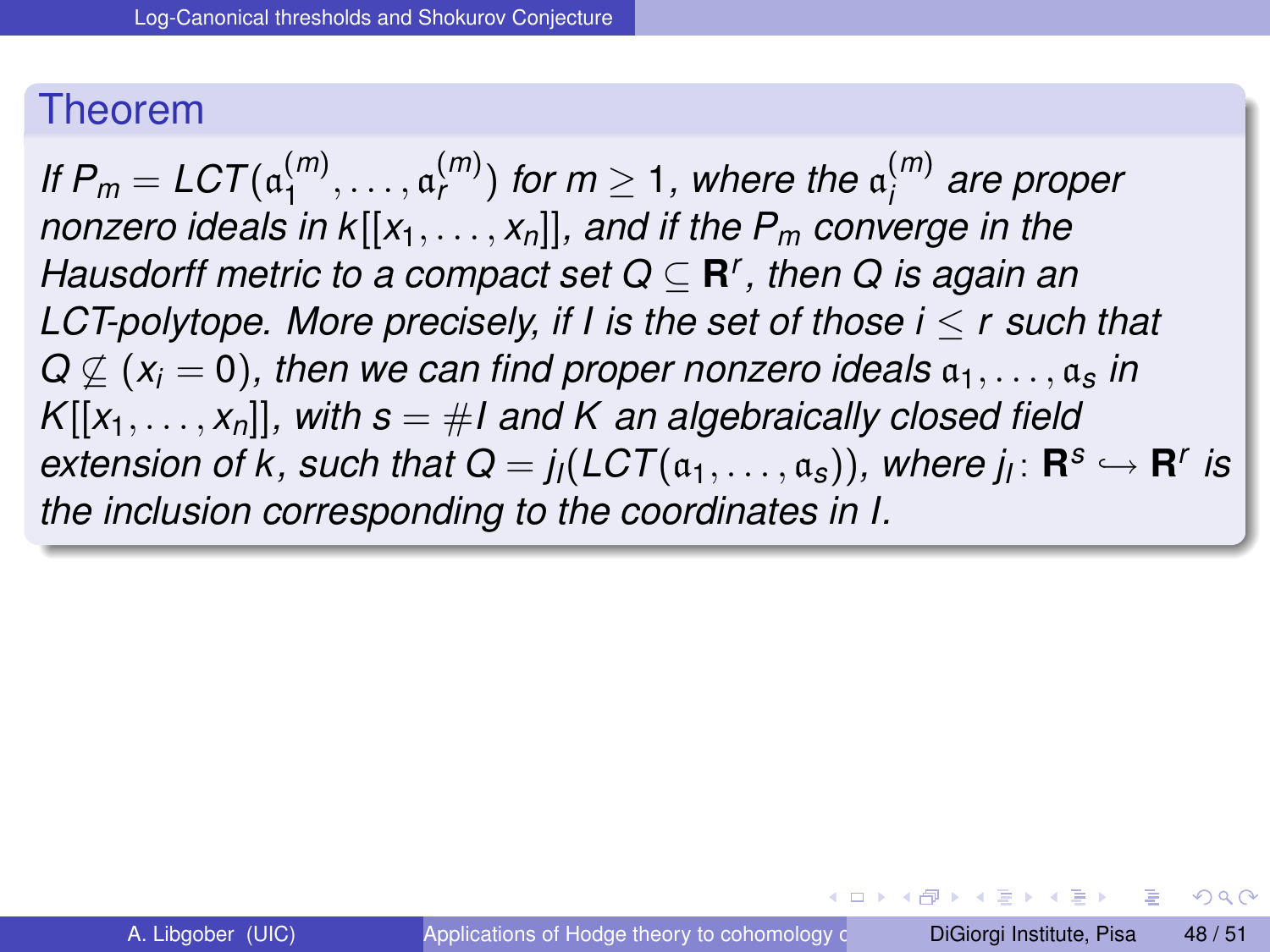### Theorem

*If*  $(P_m)_{m>1}$  and  $Q = \lim_{m \to \infty} P_m$  are as in the above theorem. Then there is  $m_0$  such that  $\bm{Q} = \bigcap_{m \geq m_0} P_m$ .

в

 $\Omega$ 

 $(0,1)$   $(0,1)$   $(0,1)$   $(1,1)$   $(1,1)$   $(1,1)$   $(1,1)$   $(1,1)$   $(1,1)$   $(1,1)$   $(1,1)$   $(1,1)$   $(1,1)$   $(1,1)$   $(1,1)$   $(1,1)$   $(1,1)$   $(1,1)$   $(1,1)$   $(1,1)$   $(1,1)$   $(1,1)$   $(1,1)$   $(1,1)$   $(1,1)$   $(1,1)$   $(1,1)$   $(1,1$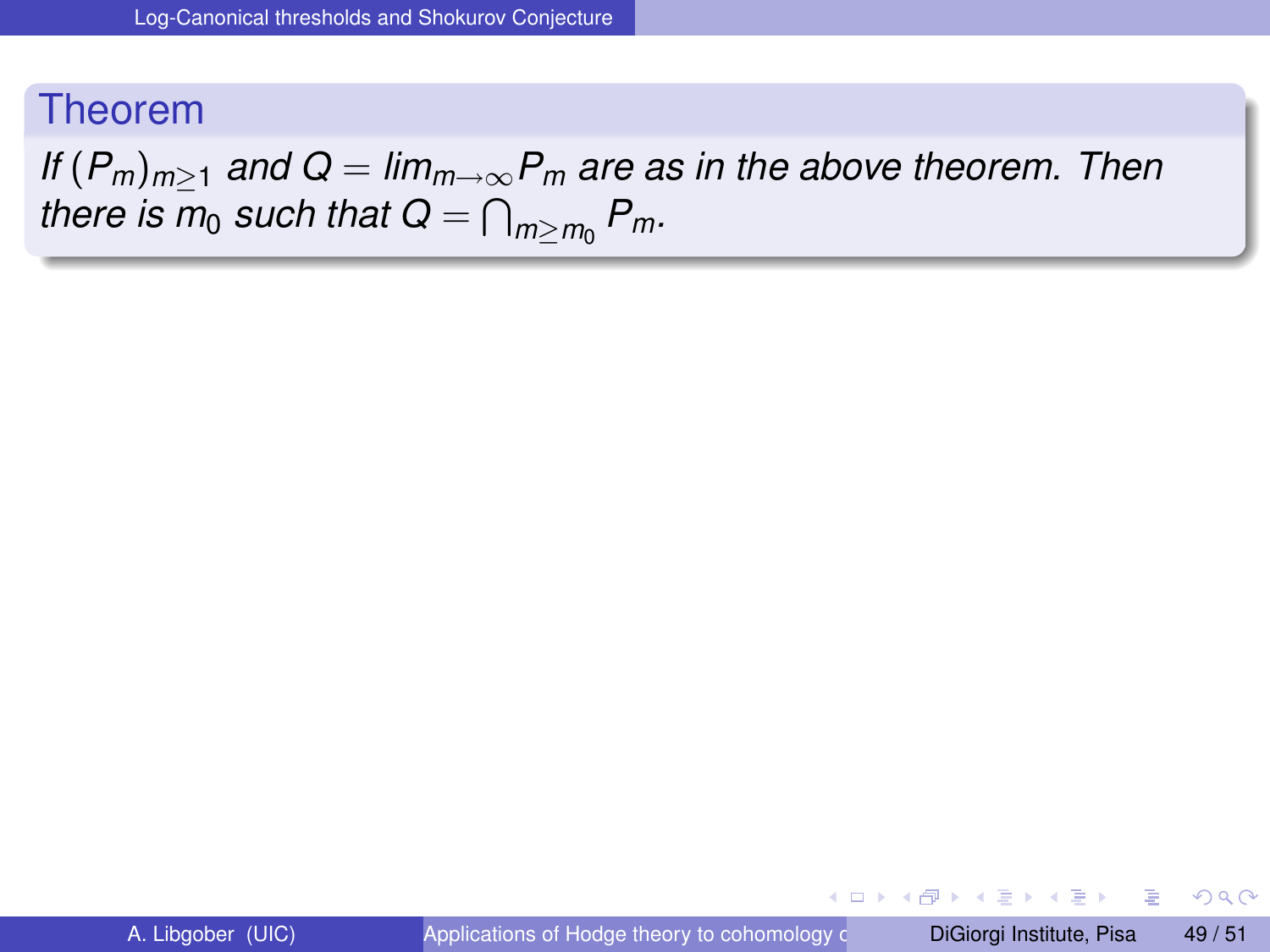#### Theorem

*If*  $(P_m)_{m>1}$  and  $Q = \lim_{m \to \infty} P_m$  are as in the above theorem. Then there is  $m_0$  such that  $\bm{Q} = \bigcap_{m \geq m_0} P_m$ .

### **Corollary**

*If*  $P_m = LCT(a_1^{(m)})$  $\mathfrak{a}_{1}^{(m)},\ldots,\mathfrak{a}_{r}^{(m)})$  for  $m\geq 1$ , where the  $\mathfrak{a}_{i}^{(m)}$ *i are proper nonzero ideals in k*[ $[x_1, \ldots, x_n]$ ]*, and if*  $P_1 \subseteq P_2 \subseteq \cdots$ *, then this sequence is eventually stationary (since it is not hard to show that for increasing sequence*  $P_m \subset Q$ *.).* 

 $\Omega$ 

イロト イ押ト イヨト イヨト ニヨ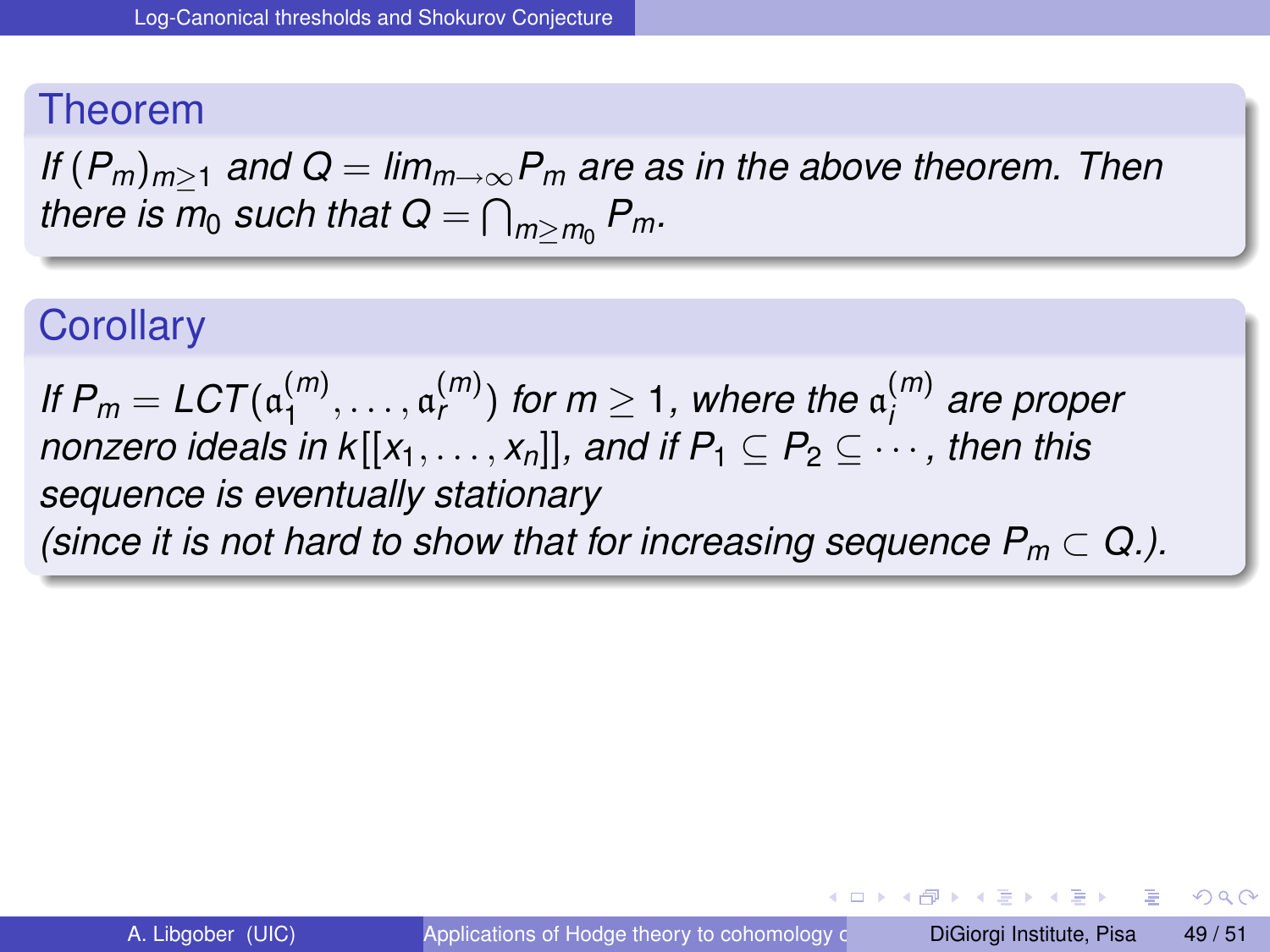The main ingredient in the proof of above results is the generic limit construction due and studied by deFernex, Ein, Mustata and Kollar:

if  $a_i$  is a sequence of ideals in  $k[x_1,...,x_n]$  such that  $\mathit{limlct}(a_i) = c$ there exist an ideal a in  $K[[x_1, ..., x_n]]$  such that  $\text{lct}(\mathfrak{a}) = c$ . Here K is algebraically closed having countable transcendence degree over *k*.

 $\Omega$ 

**All The South The**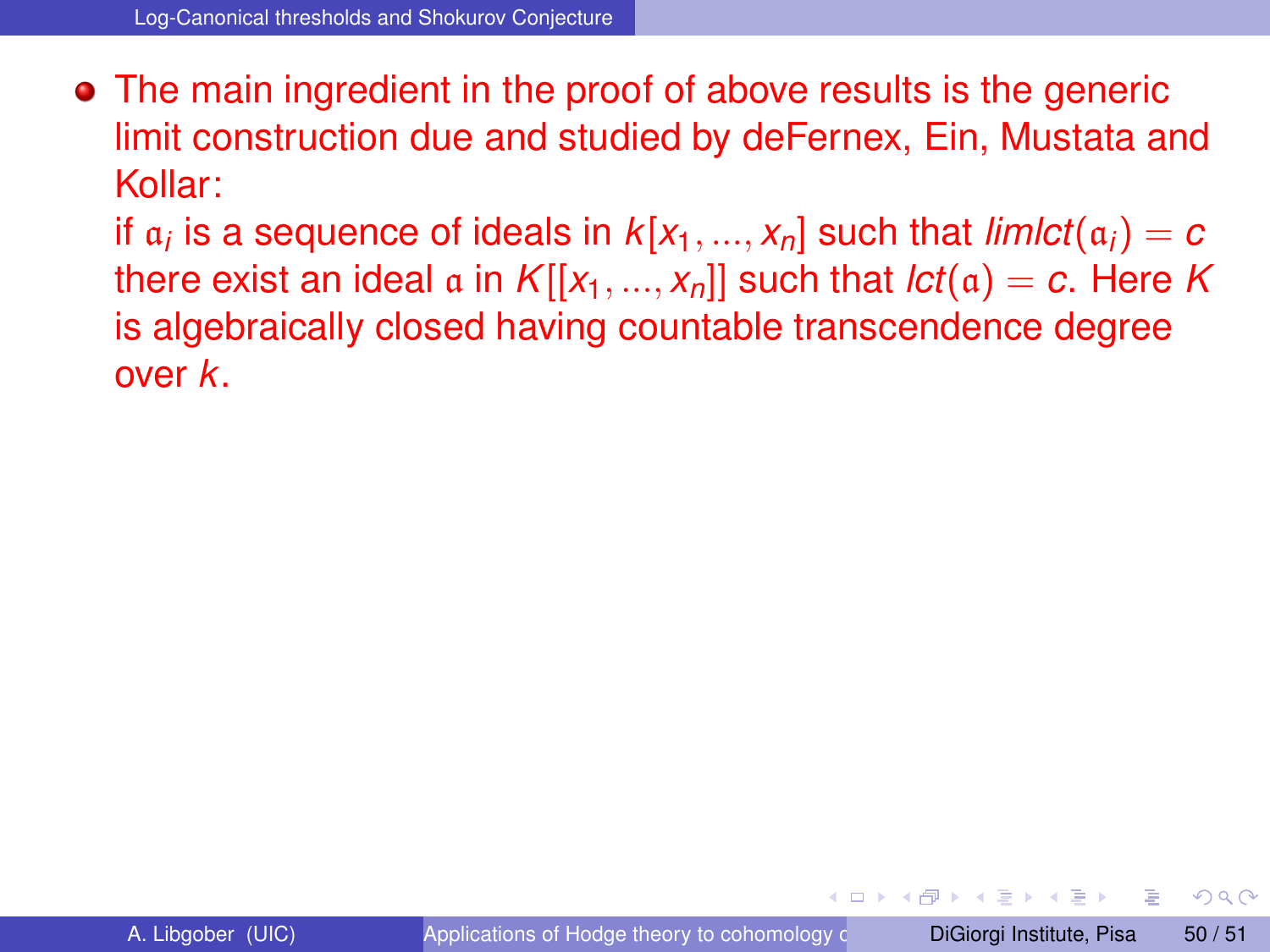The main ingredient in the proof of above results is the generic limit construction due and studied by deFernex, Ein, Mustata and Kollar:

if  $a_i$  is a sequence of ideals in  $k[x_1,...,x_n]$  such that  $\mathit{limlct}(a_i) = c$ there exist an ideal  $\alpha$  in  $K[[x_1, ..., x_n]]$  such that  $lct(\alpha) = c$ . Here K is algebraically closed having countable transcendence degree over *k*.

Let (a (*m*)  $\binom{m}{1}, \ldots, \binom{a_r^{(m)}}{r}$  be sequences of *r*-tuples of ideals. Can assume that sequence *I* in the theorem is equal to  $\{1, \ldots, s\}$  i.e.  $Q = \lim P_m$  is not in  $x_i = 0$ , exactly for  $i = 1, \dots s$ . Associated to the *s* sequences (a (*m*)  $j_i^{(m)}$ ), with 1  $\leq$  *i*  $\leq$  *s*, we get *s* generic limits  $a_1, \ldots, a_s$ . These are ideals in  $K[[x_1, \ldots, x_n]]$ , where K is a suitable algebraically closed field extension of *k*. One show that all a*<sup>i</sup>* are nonzero and Hausdorff limit of polytopes of *P<sup>i</sup>* is *LCT*(a1, ..., a*s*).

4 0 8 4 5 8 4 5 8 4 5 8 1

в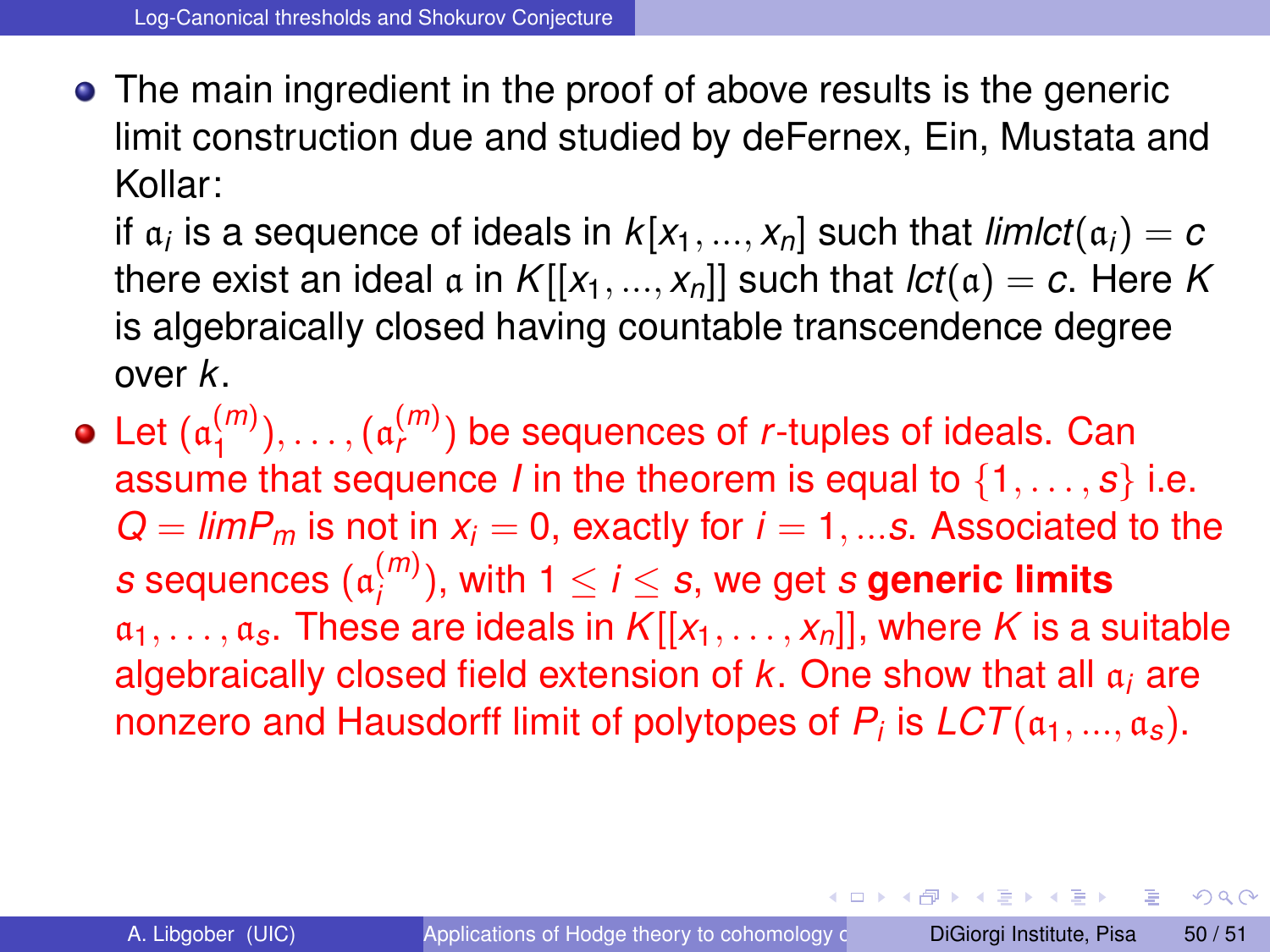Using this one shows the key: Lemma If  $\lambda \in LCT(\mathfrak{a}_1, ..., \mathfrak{a}_s) \cap \mathbf{Q}^s$  then there are infinitely many  $m$ such that  $\lambda \in P_m$ .

4 17 18

 $QQ$ 

 $\mathbf{A} \oplus \mathbf{B}$   $\mathbf{A} \oplus \mathbf{B}$   $\mathbf{A} \oplus \mathbf{B}$